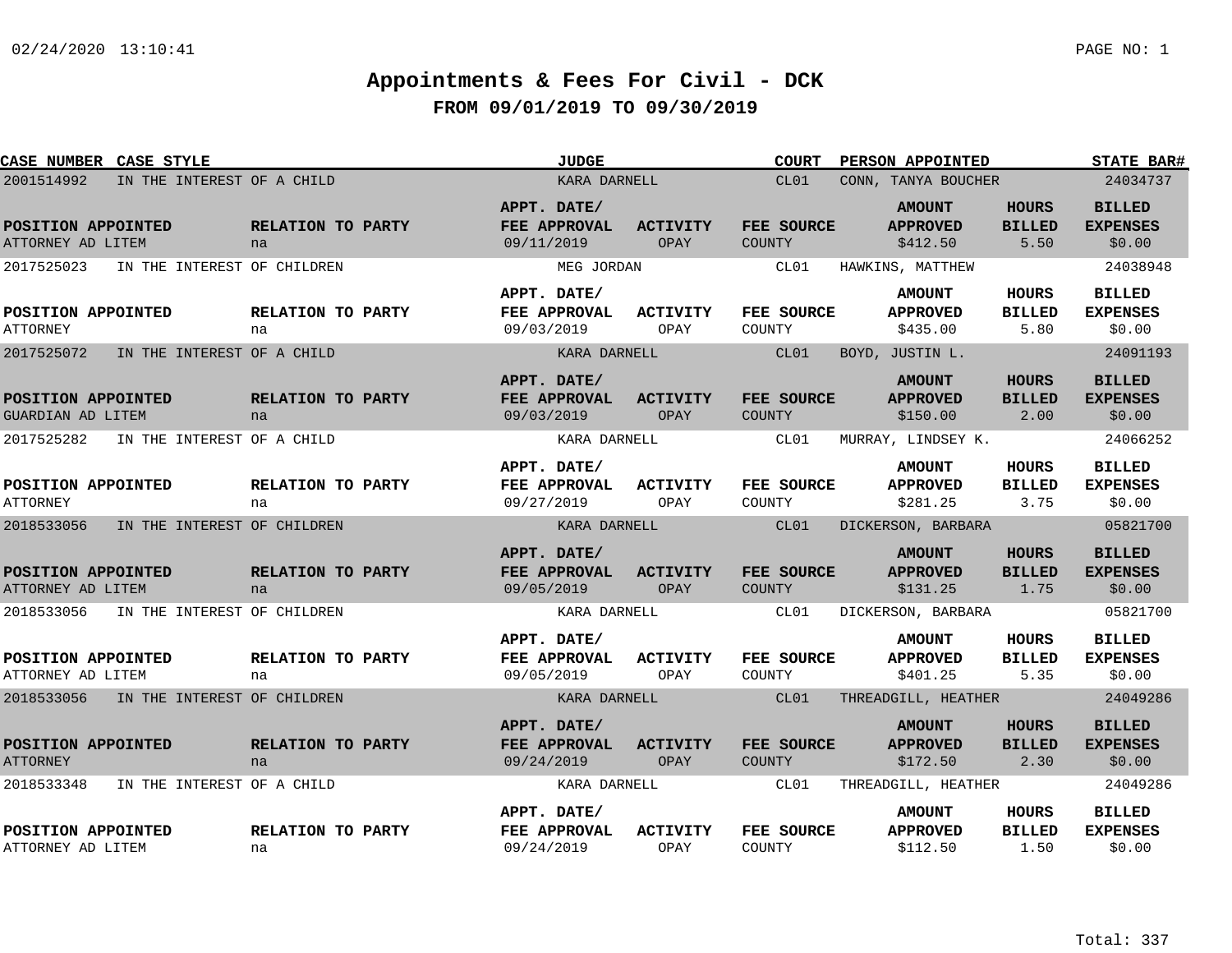| <b>CASE NUMBER CASE STYLE</b>           |                             |                                           | <b>JUDGE</b>                   | <b>COURT</b>                | <b>PERSON APPOINTED</b>                      |                                       | <b>STATE BAR#</b>                          |
|-----------------------------------------|-----------------------------|-------------------------------------------|--------------------------------|-----------------------------|----------------------------------------------|---------------------------------------|--------------------------------------------|
| 2018533376                              | IN THE INTEREST OF CHILDREN |                                           | KARA DARNELL                   | CL01                        | THREADGILL, HEATHER                          |                                       | 24049286                                   |
| POSITION APPOINTED<br><b>ATTORNEY</b>   | RELATION TO PARTY<br>na     | APPT. DATE/<br>FEE APPROVAL<br>09/24/2019 | ACTIVITY<br>OPAY               | FEE SOURCE<br>COUNTY        | <b>AMOUNT</b><br><b>APPROVED</b><br>\$142.50 | <b>HOURS</b><br><b>BILLED</b><br>1.90 | <b>BILLED</b><br><b>EXPENSES</b><br>\$0.00 |
| 2019534234                              | IN THE INTEREST OF A CHILD  |                                           | KARA DARNELL                   | CL01                        | BOYD, JUSTIN L.                              |                                       | 24091193                                   |
| POSITION APPOINTED<br>GUARDIAN AD LITEM | RELATION TO PARTY<br>na     | APPT. DATE/<br>FEE APPROVAL<br>09/03/2019 | ACTIVITY<br>OPAY               | FEE SOURCE<br>COUNTY        | <b>AMOUNT</b><br><b>APPROVED</b><br>\$682.50 | HOURS<br><b>BILLED</b><br>9.10        | <b>BILLED</b><br><b>EXPENSES</b><br>\$0.00 |
| 2019535241                              | IN THE INTEREST OF A CHILD  |                                           | KARA DARNELL                   | CL01                        | JOHNSTON, J CRAIG                            |                                       | 00787784                                   |
| POSITION APPOINTED<br><b>ATTORNEY</b>   | RELATION TO PARTY<br>na     | APPT. DATE/<br>FEE APPROVAL<br>09/12/2019 | <b>ACTIVITY</b><br><b>OPAY</b> | FEE SOURCE<br><b>COUNTY</b> | <b>AMOUNT</b><br><b>APPROVED</b><br>\$210.00 | <b>HOURS</b><br><b>BILLED</b><br>2.80 | <b>BILLED</b><br><b>EXPENSES</b><br>\$0.00 |
| 2019535241                              | IN THE INTEREST OF A CHILD  |                                           | KARA DARNELL                   | CL01                        | CARTER, AMANDA                               |                                       | 24109695                                   |
| POSITION APPOINTED<br>ATTORNEY AD LITEM | RELATION TO PARTY<br>na     | APPT. DATE/<br>FEE APPROVAL<br>09/05/2019 | <b>ACTIVITY</b><br>OPAY        | FEE SOURCE<br>COUNTY        | <b>AMOUNT</b><br><b>APPROVED</b><br>\$120.00 | <b>HOURS</b><br><b>BILLED</b><br>1.60 | <b>BILLED</b><br><b>EXPENSES</b><br>\$0.00 |
| 2019535603                              | IN THE INTEREST OF A CHILD  |                                           | MEG JORDAN                     | CL01                        | MOORE, JAMES M "JIM"                         |                                       | 24065783                                   |
| POSITION APPOINTED<br><b>ATTORNEY</b>   | RELATION TO PARTY<br>na     | APPT. DATE/<br>FEE APPROVAL<br>09/17/2019 | <b>ACTIVITY</b><br><b>OPAY</b> | FEE SOURCE<br><b>STATE</b>  | <b>AMOUNT</b><br><b>APPROVED</b><br>\$300.00 | <b>HOURS</b><br><b>BILLED</b><br>3.00 | <b>BILLED</b><br><b>EXPENSES</b><br>\$0.00 |
| 2018528829                              | IN THE INTEREST OF A CHILD  |                                           | KARA DARNELL                   | CL02                        | MURRAY, LINDSEY K.                           |                                       | 24066252                                   |
| POSITION APPOINTED<br><b>ATTORNEY</b>   | RELATION TO PARTY<br>na     | APPT. DATE/<br>FEE APPROVAL<br>09/12/2019 | <b>ACTIVITY</b><br>OPAY        | FEE SOURCE<br>COUNTY        | <b>AMOUNT</b><br><b>APPROVED</b><br>\$150.00 | <b>HOURS</b><br><b>BILLED</b><br>2.00 | <b>BILLED</b><br><b>EXPENSES</b><br>\$0.00 |
| 2018530231                              | IN THE INTEREST OF CHILDREN |                                           | KARA DARNELL                   | CL02                        | MURRAY, LINDSEY K.                           |                                       | 24066252                                   |
| POSITION APPOINTED<br><b>ATTORNEY</b>   | RELATION TO PARTY<br>na     | APPT. DATE/<br>FEE APPROVAL<br>09/12/2019 | ACTIVITY<br>OPAY               | FEE SOURCE<br><b>COUNTY</b> | <b>AMOUNT</b><br><b>APPROVED</b><br>\$131.25 | <b>HOURS</b><br><b>BILLED</b><br>1.75 | <b>BILLED</b><br><b>EXPENSES</b><br>\$0.00 |
| 2018530231                              | IN THE INTEREST OF CHILDREN |                                           | KARA DARNELL                   | CL02                        | MURRAY, LINDSEY K.                           |                                       | 24066252                                   |
| POSITION APPOINTED<br><b>ATTORNEY</b>   | RELATION TO PARTY<br>na     | APPT. DATE/<br>FEE APPROVAL<br>09/27/2019 | <b>ACTIVITY</b><br>OPAY        | FEE SOURCE<br>COUNTY        | <b>AMOUNT</b><br><b>APPROVED</b><br>\$206.25 | HOURS<br><b>BILLED</b><br>2.75        | <b>BILLED</b><br><b>EXPENSES</b><br>\$0.00 |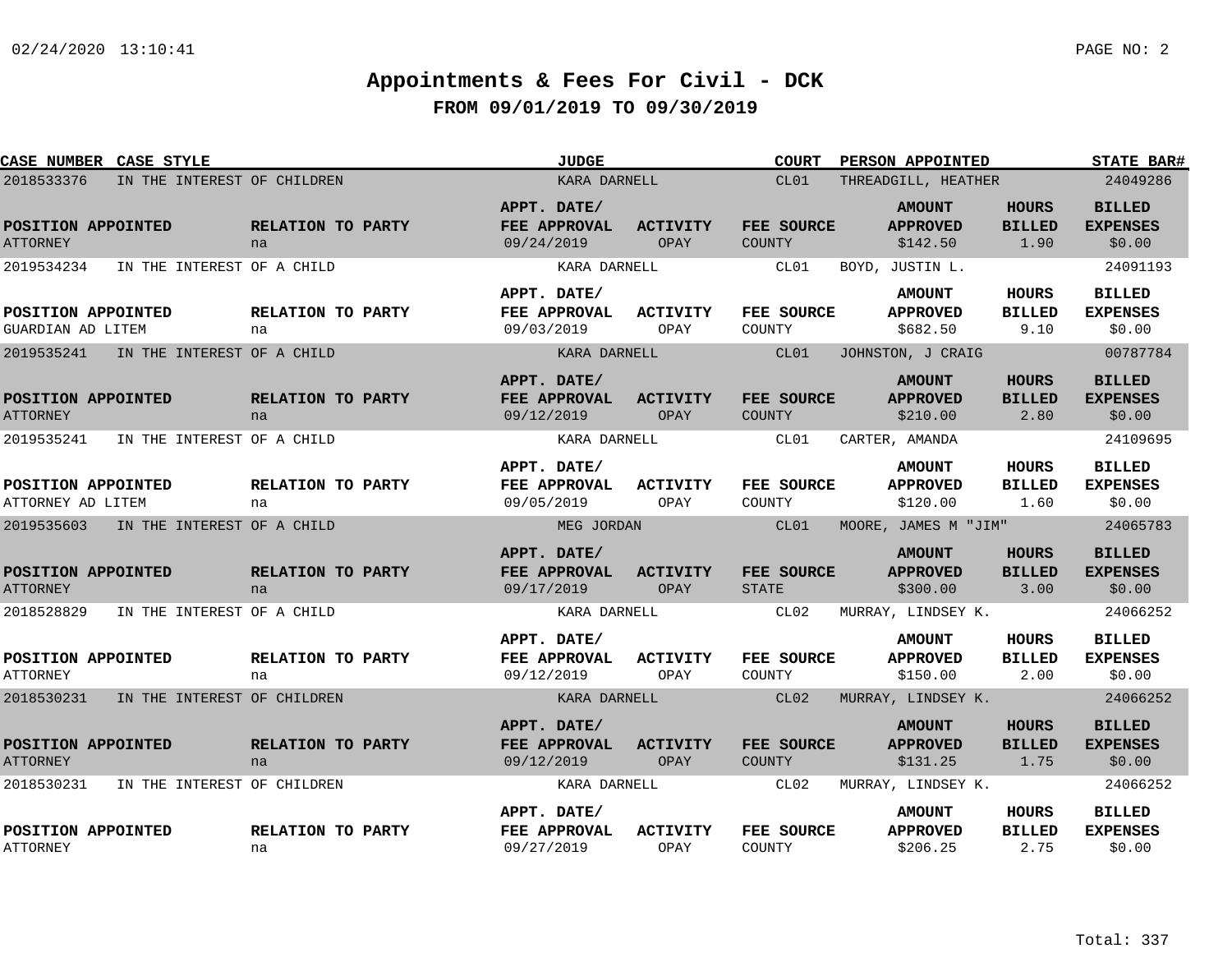| CASE NUMBER CASE STYLE                  |                             |                             | <b>JUDGE</b>                              |                                | <b>COURT</b>                       | PERSON APPOINTED                               |                                        | <b>STATE BAR#</b>                          |
|-----------------------------------------|-----------------------------|-----------------------------|-------------------------------------------|--------------------------------|------------------------------------|------------------------------------------------|----------------------------------------|--------------------------------------------|
| 2018531671                              | IN THE INTEREST OF A CHILD  |                             | KARA DARNELL                              |                                | CL02                               | BOYD, JUSTIN L.                                |                                        | 24091193                                   |
| POSITION APPOINTED<br>ATTORNEY AD LITEM |                             | RELATION TO PARTY<br>na     | APPT. DATE/<br>FEE APPROVAL<br>09/03/2019 | <b>ACTIVITY</b><br>OPAY        | FEE SOURCE<br>COUNTY               | <b>AMOUNT</b><br><b>APPROVED</b><br>\$1,050.00 | <b>HOURS</b><br><b>BILLED</b><br>14.00 | <b>BILLED</b><br><b>EXPENSES</b><br>\$0.00 |
| 2018532134                              | IN THE INTEREST OF CHILDREN |                             | KARA DARNELL                              |                                | CL02                               | BOYD, JUSTIN L.                                |                                        | 24091193                                   |
|                                         |                             |                             | APPT. DATE/                               |                                |                                    | <b>AMOUNT</b>                                  | HOURS                                  | <b>BILLED</b>                              |
| POSITION APPOINTED<br>ATTORNEY AD LITEM |                             | RELATION TO PARTY<br>na     | FEE APPROVAL<br>09/03/2019                | ACTIVITY<br>OPAY               | <b>FEE SOURCE</b><br>COUNTY        | <b>APPROVED</b><br>\$450.00                    | <b>BILLED</b><br>0.06                  | <b>EXPENSES</b><br>\$0.00                  |
| 2018533457                              | IN THE INTEREST OF CHILDREN |                             | DRUE FARMER                               |                                | CL02                               | CARTER, AARON                                  |                                        | 24058331                                   |
| POSITION APPOINTED<br>ATTORNEY AD LITEM |                             | RELATION TO PARTY<br>na     | APPT. DATE/<br>FEE APPROVAL<br>09/23/2019 | <b>ACTIVITY</b><br><b>OAPT</b> | FEE SOURCE<br>na                   | <b>AMOUNT</b><br><b>APPROVED</b><br>\$0.00     | <b>HOURS</b><br><b>BILLED</b><br>0.00  | <b>BILLED</b><br><b>EXPENSES</b><br>\$0.00 |
| 2018533457                              | IN THE INTEREST OF CHILDREN |                             | KARA DARNELL                              |                                | CL02                               | CARTER, AARON                                  |                                        | 24058331                                   |
| POSITION APPOINTED<br><b>ATTORNEY</b>   |                             | RELATION TO PARTY<br>na     | APPT. DATE/<br>FEE APPROVAL<br>09/26/2019 | <b>ACTIVITY</b><br>OPAY        | FEE SOURCE<br>COUNTY               | <b>AMOUNT</b><br><b>APPROVED</b><br>\$1,470.00 | <b>HOURS</b><br><b>BILLED</b><br>19.60 | <b>BILLED</b><br><b>EXPENSES</b><br>\$0.00 |
| 2018533539                              | IN THE INTEREST OF A CHILD  |                             | KARA DARNELL                              |                                | CL02                               | DICKERSON, BARBARA                             |                                        | 05821700                                   |
| POSITION APPOINTED<br>ATTORNEY AD LITEM |                             | RELATION TO PARTY<br>na     | APPT. DATE/<br>FEE APPROVAL<br>09/05/2019 | <b>ACTIVITY</b><br>OPAY        | FEE SOURCE<br>COUNTY               | <b>AMOUNT</b><br><b>APPROVED</b><br>\$663.75   | <b>HOURS</b><br><b>BILLED</b><br>9.85  | <b>BILLED</b><br><b>EXPENSES</b><br>\$0.00 |
| 2019534170                              | IN THE INTEREST OF A CHILD  |                             | KARA DARNELL                              |                                | CL02                               | MURRAY, LINDSEY K.                             |                                        | 24066252                                   |
| POSITION APPOINTED<br><b>ATTORNEY</b>   |                             | RELATION TO PARTY<br>na     | APPT. DATE/<br>FEE APPROVAL<br>09/12/2019 | <b>ACTIVITY</b><br>OPAY        | FEE SOURCE<br>COUNTY               | <b>AMOUNT</b><br><b>APPROVED</b><br>\$243.75   | HOURS<br><b>BILLED</b><br>3.25         | <b>BILLED</b><br><b>EXPENSES</b><br>\$0.00 |
| 2019534243                              | IN THE INTEREST OF A CHILD  |                             | KELLY TESCH                               |                                | CL02                               | ADAMS, BARBARA SUE                             |                                        | 24009855                                   |
| POSITION APPOINTED<br>ATTORNEY AD LITEM |                             | RELATION TO PARTY<br>na     | APPT. DATE/<br>FEE APPROVAL<br>09/25/2019 | <b>ACTIVITY</b><br>OPAY        | <b>FEE SOURCE</b><br><b>COUNTY</b> | <b>AMOUNT</b><br><b>APPROVED</b><br>\$405.00   | <b>HOURS</b><br><b>BILLED</b><br>5.40  | <b>BILLED</b><br><b>EXPENSES</b><br>\$0.00 |
| 2019534473                              |                             | IN THE INTEREST OF CHILDREN | KARA DARNELL                              |                                | CL02                               | DICKERSON, BARBARA                             |                                        | 05821700                                   |
| POSITION APPOINTED<br>ATTORNEY AD LITEM |                             | RELATION TO PARTY<br>na     | APPT. DATE/<br>FEE APPROVAL<br>09/27/2019 | <b>ACTIVITY</b><br>OPAY        | FEE SOURCE<br>COUNTY               | <b>AMOUNT</b><br><b>APPROVED</b><br>\$675.00   | HOURS<br><b>BILLED</b><br>9.00         | <b>BILLED</b><br><b>EXPENSES</b><br>\$0.00 |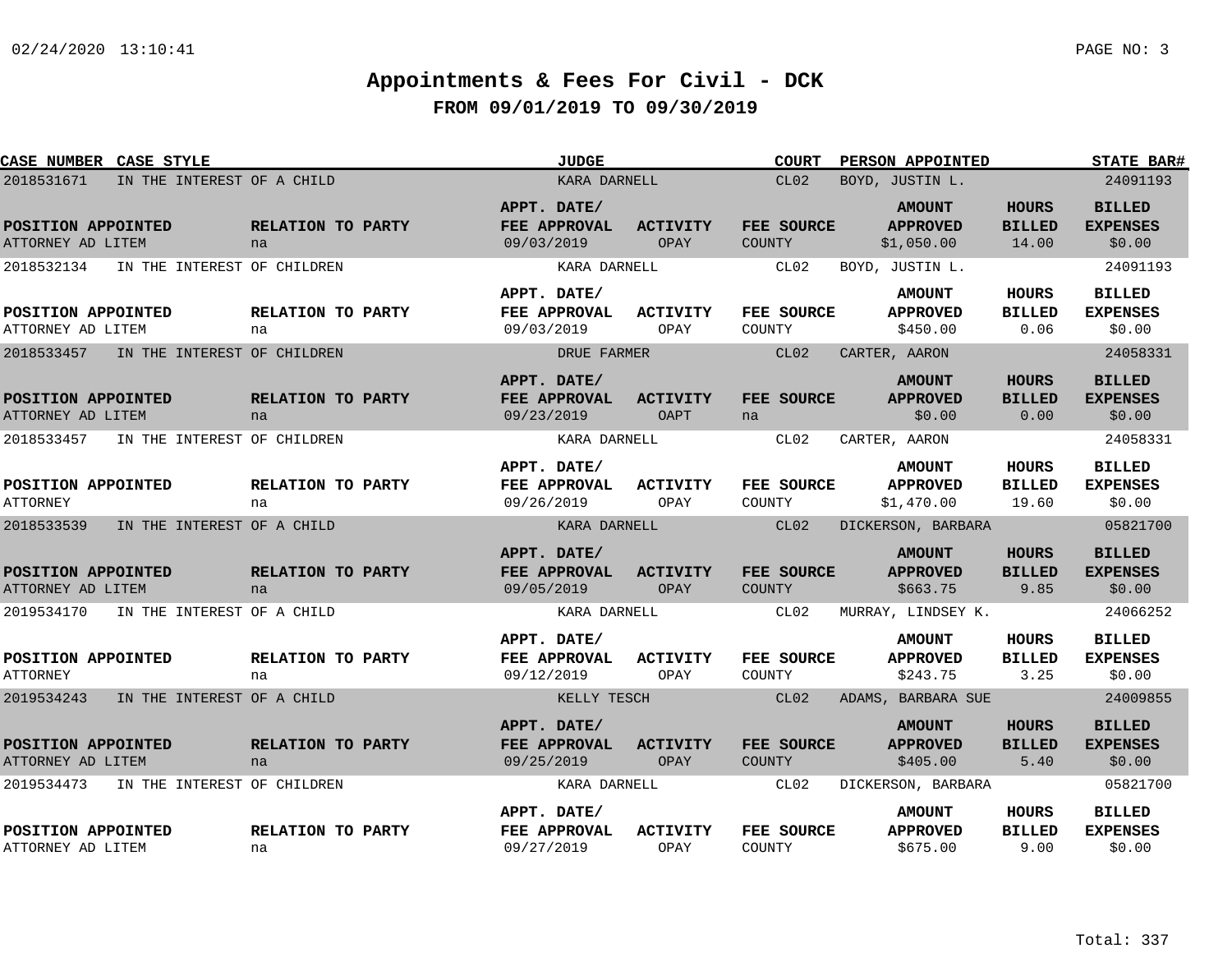| CASE NUMBER CASE STYLE                    |                         | <b>JUDGE</b>                              |                         | <b>COURT</b>                | PERSON APPOINTED                             |                                       | <b>STATE BAR#</b>                          |
|-------------------------------------------|-------------------------|-------------------------------------------|-------------------------|-----------------------------|----------------------------------------------|---------------------------------------|--------------------------------------------|
| 2019534473<br>IN THE INTEREST OF CHILDREN |                         | KARA DARNELL                              |                         | CL02                        | SHAW, JIM                                    |                                       | 18144800                                   |
| POSITION APPOINTED<br><b>ATTORNEY</b>     | RELATION TO PARTY<br>na | APPT. DATE/<br>FEE APPROVAL<br>09/27/2019 | <b>ACTIVITY</b><br>OPAY | FEE SOURCE<br><b>COUNTY</b> | <b>AMOUNT</b><br><b>APPROVED</b><br>\$441.00 | <b>HOURS</b><br><b>BILLED</b><br>4.20 | <b>BILLED</b><br><b>EXPENSES</b><br>\$0.00 |
| 2019534473<br>IN THE INTEREST OF CHILDREN |                         | KARA DARNELL                              |                         | CL02                        | BOYD, JUSTIN L.                              |                                       | 24091193                                   |
| POSITION APPOINTED<br>ATTORNEY AD LITEM   | RELATION TO PARTY<br>na | APPT. DATE/<br>FEE APPROVAL<br>09/03/2019 | <b>ACTIVITY</b><br>OPAY | FEE SOURCE<br>COUNTY        | <b>AMOUNT</b><br><b>APPROVED</b><br>\$375.00 | HOURS<br><b>BILLED</b><br>5.00        | <b>BILLED</b><br><b>EXPENSES</b><br>\$0.00 |
| 2019534789<br>IN THE INTEREST OF CHILDREN |                         | KARA DARNELL                              |                         | CL02                        | ADAMS, BARBARA SUE                           |                                       | 24009855                                   |
| POSITION APPOINTED<br>ATTORNEY AD LITEM   | RELATION TO PARTY<br>na | APPT. DATE/<br>FEE APPROVAL<br>09/27/2019 | <b>ACTIVITY</b><br>OPAY | FEE SOURCE<br><b>COUNTY</b> | <b>AMOUNT</b><br><b>APPROVED</b><br>\$472.50 | <b>HOURS</b><br><b>BILLED</b><br>6.30 | <b>BILLED</b><br><b>EXPENSES</b><br>\$0.00 |
| 2019535200<br>IN THE INTEREST OF CHILDREN |                         | KARA DARNELL                              |                         | CL02                        | DICKERSON, BARBARA                           |                                       | 05821700                                   |
| POSITION APPOINTED<br>ATTORNEY AD LITEM   | RELATION TO PARTY<br>na | APPT. DATE/<br>FEE APPROVAL<br>09/12/2019 | ACTIVITY<br>OPAY        | FEE SOURCE<br>COUNTY        | <b>AMOUNT</b><br><b>APPROVED</b><br>\$547.50 | <b>HOURS</b><br><b>BILLED</b><br>7.30 | <b>BILLED</b><br><b>EXPENSES</b><br>\$0.00 |
| 2019535200<br>IN THE INTEREST OF CHILDREN |                         | KARA DARNELL                              |                         | CL02                        | BOYD, JUSTIN L.                              |                                       | 24091193                                   |
| POSITION APPOINTED<br>ATTORNEY AD LITEM   | RELATION TO PARTY<br>na | APPT. DATE/<br>FEE APPROVAL<br>09/03/2019 | <b>ACTIVITY</b><br>OPAY | FEE SOURCE<br><b>COUNTY</b> | <b>AMOUNT</b><br><b>APPROVED</b><br>\$397.50 | <b>HOURS</b><br><b>BILLED</b><br>5.30 | <b>BILLED</b><br><b>EXPENSES</b><br>\$0.00 |
| 2019535647<br>IN THE INTEREST OF CHILDREN |                         | KARA DARNELL                              |                         | CL02                        | THREADGILL, HEATHER                          |                                       | 24049286                                   |
| POSITION APPOINTED<br>ATTORNEY AD LITEM   | RELATION TO PARTY<br>na | APPT. DATE/<br>FEE APPROVAL<br>09/24/2019 | <b>ACTIVITY</b><br>OPAY | FEE SOURCE<br>COUNTY        | <b>AMOUNT</b><br><b>APPROVED</b><br>\$210.00 | <b>HOURS</b><br><b>BILLED</b><br>2.80 | <b>BILLED</b><br><b>EXPENSES</b><br>\$0.00 |
| 2019535721 IN THE INTEREST OF CHILDREN    |                         | KARA DARNELL                              |                         | CL02                        | JOHNSTON, J CRAIG                            |                                       | 00787784                                   |
| POSITION APPOINTED<br>ATTORNEY AD LITEM   | RELATION TO PARTY<br>na | APPT. DATE/<br>FEE APPROVAL<br>09/24/2019 | <b>ACTIVITY</b><br>OPAY | FEE SOURCE<br><b>COUNTY</b> | <b>AMOUNT</b><br><b>APPROVED</b><br>\$285.00 | <b>HOURS</b><br><b>BILLED</b><br>3.80 | <b>BILLED</b><br><b>EXPENSES</b><br>\$0.00 |
| 2019537159<br>IN THE INTEREST OF A CHILD  |                         | KELLY TESCH                               |                         | CL02                        | DICKERSON, BARBARA                           |                                       | 05821700                                   |
| POSITION APPOINTED<br>ATTORNEY AD LITEM   | RELATION TO PARTY<br>na | APPT. DATE/<br>FEE APPROVAL<br>09/26/2019 | <b>ACTIVITY</b><br>OAPT | FEE SOURCE<br>na            | <b>AMOUNT</b><br><b>APPROVED</b><br>\$0.00   | HOURS<br><b>BILLED</b><br>0.00        | <b>BILLED</b><br><b>EXPENSES</b><br>\$0.00 |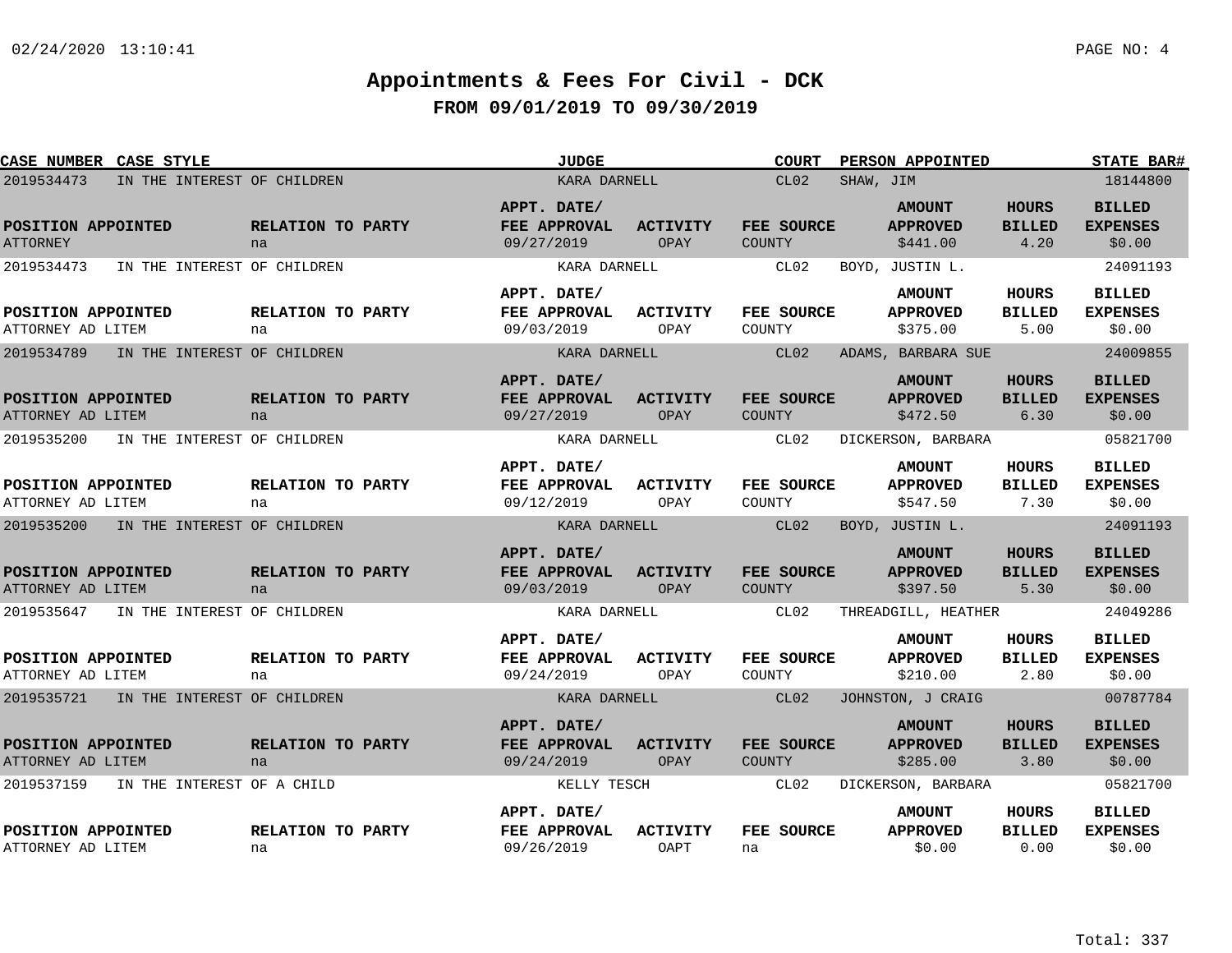| CASE NUMBER CASE STYLE                  |                                        |                               | <b>JUDGE</b>                              |                         | <b>COURT</b>               | <b>PERSON APPOINTED</b>                        |                                        | <b>STATE BAR#</b>                           |
|-----------------------------------------|----------------------------------------|-------------------------------|-------------------------------------------|-------------------------|----------------------------|------------------------------------------------|----------------------------------------|---------------------------------------------|
| 2019537190                              | IN THE INTEREST OF A CHILD             |                               | DRUE FARMER                               |                         | CL02                       | THREADGILL, HEATHER                            | 24049286                               |                                             |
| POSITION APPOINTED<br>ATTORNEY AD LITEM |                                        | RELATION TO PARTY<br>na       | APPT. DATE/<br>FEE APPROVAL<br>09/30/2019 | <b>ACTIVITY</b><br>OAPT | FEE SOURCE<br>na           | <b>AMOUNT</b><br><b>APPROVED</b><br>\$0.00     | <b>HOURS</b><br><b>BILLED</b><br>0.00  | <b>BILLED</b><br><b>EXPENSES</b><br>\$0.00  |
| 2009547221                              | BURNS, SARA MORGAN VS BURNS, SEAN LENN |                               | KELLY TESCH                               |                         | CL03                       | TREVINO, LIZA                                  |                                        | 24081755                                    |
| POSITION APPOINTED<br><b>ATTORNEY</b>   |                                        | RELATION TO PARTY<br>na       | APPT. DATE/<br>FEE APPROVAL<br>09/24/2019 | ACTIVITY<br>OPAY        | FEE SOURCE<br>COUNTY       | <b>AMOUNT</b><br><b>APPROVED</b><br>\$1,072.50 | HOURS<br><b>BILLED</b><br>14.30        | <b>BILLED</b><br><b>EXPENSES</b><br>\$0.00  |
| 2011556562                              | IN THE INTEREST OF CHILDREN            |                               | MEG JORDAN                                |                         | CL03                       | LOPEZ, JAIME O                                 |                                        | 24013058                                    |
| POSITION APPOINTED<br><b>ATTORNEY</b>   |                                        | RELATION TO PARTY<br>ATTORNEY | APPT. DATE/<br>FEE APPROVAL<br>09/24/2019 | <b>ACTIVITY</b><br>OPAY | FEE SOURCE<br>GENERAL FUND | <b>AMOUNT</b><br><b>APPROVED</b><br>\$200.00   | <b>HOURS</b><br><b>BILLED</b><br>2.00  | <b>BILLED</b><br><b>EXPENSES</b><br>\$0.00  |
| 2011557208                              | IN THE INTEREST OF A CHILD             |                               | MEG JORDAN                                |                         | CL03                       | CARTER, AARON                                  |                                        | 24058331                                    |
| POSITION APPOINTED<br><b>ATTORNEY</b>   |                                        | RELATION TO PARTY<br>na       | APPT. DATE/<br>FEE APPROVAL<br>09/23/2019 | <b>ACTIVITY</b><br>OAPT | FEE SOURCE<br>na           | <b>AMOUNT</b><br><b>APPROVED</b><br>\$0.00     | <b>HOURS</b><br><b>BILLED</b><br>0.00  | <b>BILLED</b><br><b>EXPENSES</b><br>\$0.00  |
| 2011558966                              | IN THE INTEREST OF A CHILD             |                               | KELLY TESCH                               |                         | CL03                       | HERNANDEZ, NATALIO                             |                                        | 24032412                                    |
| POSITION APPOINTED<br><b>ATTORNEY</b>   |                                        | RELATION TO PARTY<br>na       | APPT. DATE/<br>FEE APPROVAL<br>09/17/2019 | <b>ACTIVITY</b><br>OPAY | FEE SOURCE<br>COUNTY       | <b>AMOUNT</b><br><b>APPROVED</b><br>\$465.00   | <b>HOURS</b><br><b>BILLED</b><br>6.20  | <b>BILLED</b><br><b>EXPENSES</b><br>\$0.00  |
| 2011558966                              | IN THE INTEREST OF A CHILD             |                               | KELLY TESCH                               |                         | CL03                       | OLIBAS, LEZLIE D.                              |                                        | 24067352                                    |
| POSITION APPOINTED<br><b>ATTORNEY</b>   |                                        | RELATION TO PARTY<br>na       | APPT. DATE/<br>FEE APPROVAL<br>09/24/2019 | <b>ACTIVITY</b><br>OPAY | FEE SOURCE<br>COUNTY       | <b>AMOUNT</b><br><b>APPROVED</b><br>\$1,290.00 | <b>HOURS</b><br><b>BILLED</b><br>17.20 | <b>BILLED</b><br><b>EXPENSES</b><br>\$0.00  |
| 2014510939                              | IN THE INTEREST OF CHILDREN            |                               | STEPHEN JOHNSON                           |                         | CL03                       | LOPEZ, JAIME O                                 |                                        | 24013058                                    |
| POSITION APPOINTED<br><b>ATTORNEY</b>   |                                        | RELATION TO PARTY<br>na       | APPT. DATE/<br>FEE APPROVAL<br>09/18/2019 | <b>ACTIVITY</b><br>OPAY | FEE SOURCE<br>COUNTY       | <b>AMOUNT</b><br><b>APPROVED</b><br>\$367.50   | <b>HOURS</b><br><b>BILLED</b><br>3.90  | <b>BILLED</b><br><b>EXPENSES</b><br>\$75.00 |
| 2015515940                              | IN THE INTEREST OF A CHILD             |                               | KELLY TESCH                               |                         | CL03                       | MOORE, JAMES M "JIM"                           |                                        | 24065783                                    |
| POSITION APPOINTED<br><b>ATTORNEY</b>   |                                        | RELATION TO PARTY<br>na       | APPT. DATE/<br>FEE APPROVAL<br>09/04/2019 | <b>ACTIVITY</b><br>OPAY | FEE SOURCE<br><b>STATE</b> | <b>AMOUNT</b><br><b>APPROVED</b><br>\$465.00   | <b>HOURS</b><br><b>BILLED</b><br>6.20  | <b>BILLED</b><br><b>EXPENSES</b><br>\$0.00  |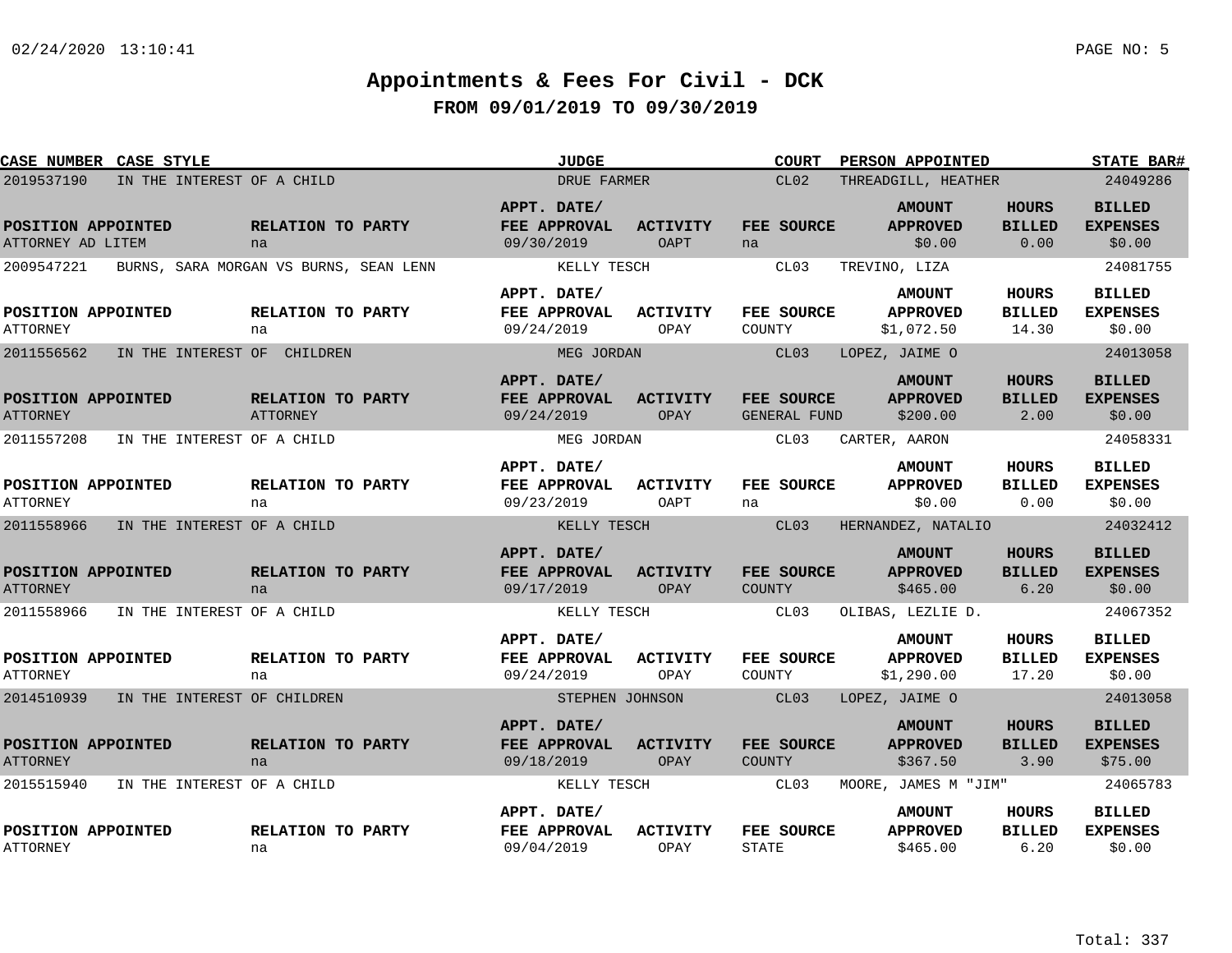| CASE NUMBER CASE STYLE                  |                            |                                      | JUDGE                                     |                                | <b>COURT</b>                | PERSON APPOINTED                               |                                       | <b>STATE BAR#</b>                          |
|-----------------------------------------|----------------------------|--------------------------------------|-------------------------------------------|--------------------------------|-----------------------------|------------------------------------------------|---------------------------------------|--------------------------------------------|
| 2016520164                              | IN THE INTEREST OF A CHILD |                                      | KELLY TESCH                               |                                | CL03                        | OLIBAS-YANEZ, LINDSAY M.                       | 24071119                              |                                            |
| POSITION APPOINTED<br><b>ATTORNEY</b>   |                            | RELATION TO PARTY<br><b>ATTORNEY</b> | APPT. DATE/<br>FEE APPROVAL<br>09/20/2019 | <b>ACTIVITY</b><br>OPAY        | FEE SOURCE<br><b>COUNTY</b> | <b>AMOUNT</b><br><b>APPROVED</b><br>\$187.50   | <b>HOURS</b><br><b>BILLED</b><br>2.50 | <b>BILLED</b><br><b>EXPENSES</b><br>\$0.00 |
| 2016521377                              | IN THE INTEREST OF A CHILD |                                      | ANN-MARIE CARRUTH                         |                                | CL03                        | PAYNE, TRAY                                    |                                       | 24028529                                   |
| POSITION APPOINTED<br>GUARDIAN AD LITEM |                            | RELATION TO PARTY<br>na              | APPT. DATE/<br>FEE APPROVAL<br>09/13/2019 | ACTIVITY<br>OAPT               | FEE SOURCE<br>na            | <b>AMOUNT</b><br><b>APPROVED</b><br>\$0.00     | HOURS<br><b>BILLED</b><br>0.00        | <b>BILLED</b><br><b>EXPENSES</b><br>\$0.00 |
| 2016522331                              |                            | IN THE INTEREST OF CHILDREN          | KELLY TESCH                               |                                | CL03                        | AGUILAR, ARTIE                                 |                                       | 24004427                                   |
| POSITION APPOINTED<br>ATTORNEY AD LITEM |                            | RELATION TO PARTY<br>na              | APPT. DATE/<br>FEE APPROVAL<br>09/03/2019 | <b>ACTIVITY</b><br><b>OPAY</b> | FEE SOURCE<br><b>COUNTY</b> | <b>AMOUNT</b><br><b>APPROVED</b><br>\$225.00   | <b>HOURS</b><br><b>BILLED</b><br>3.00 | <b>BILLED</b><br><b>EXPENSES</b><br>\$0.00 |
| 2018531967                              |                            | IN THE INTEREST OF CHILDREN          | KELLY TESCH                               |                                | CL03                        | OLIBAS, LEZLIE D.                              |                                       | 24067352                                   |
| POSITION APPOINTED<br>AD LITEM          |                            | RELATION TO PARTY<br>na              | APPT. DATE/<br>FEE APPROVAL<br>09/25/2019 | <b>ACTIVITY</b><br>OPAY        | <b>FEE SOURCE</b><br>COUNTY | <b>AMOUNT</b><br><b>APPROVED</b><br>\$1,012.50 | HOURS<br><b>BILLED</b><br>13.50       | <b>BILLED</b><br><b>EXPENSES</b><br>\$0.00 |
| 2018532912                              | IN THE INTEREST OF A CHILD |                                      | KELLY TESCH                               |                                | CL <sub>03</sub>            | HERNANDEZ, NATALIO                             |                                       | 24032412                                   |
| POSITION APPOINTED<br><b>ATTORNEY</b>   |                            | RELATION TO PARTY<br>na              | APPT. DATE/<br>FEE APPROVAL<br>09/18/2019 | <b>ACTIVITY</b><br>OPAY        | FEE SOURCE<br><b>COUNTY</b> | <b>AMOUNT</b><br><b>APPROVED</b><br>\$247.50   | <b>HOURS</b><br><b>BILLED</b><br>3.30 | <b>BILLED</b><br><b>EXPENSES</b><br>\$0.00 |
| 2018532912                              | IN THE INTEREST OF A CHILD |                                      | KELLY TESCH                               |                                | CL03                        | OLIBAS-YANEZ, LINDSAY M.                       |                                       | 24071119                                   |
| POSITION APPOINTED<br>ATTORNEY          |                            | RELATION TO PARTY<br>ATTORNEY        | APPT. DATE/<br>FEE APPROVAL<br>09/20/2019 | <b>ACTIVITY</b><br>OPAY        | FEE SOURCE<br>COUNTY        | <b>AMOUNT</b><br><b>APPROVED</b><br>\$210.00   | <b>HOURS</b><br><b>BILLED</b><br>2.80 | <b>BILLED</b><br><b>EXPENSES</b><br>\$0.00 |
| 2018533081                              |                            | IN THE INTEREST OF CHILDREN          | KELLY TESCH                               |                                | CL03                        | MOORE, JAMES M "JIM"                           |                                       | 24065783                                   |
| POSITION APPOINTED<br><b>ATTORNEY</b>   |                            | RELATION TO PARTY<br>ATTORNEY        | APPT. DATE/<br>FEE APPROVAL<br>09/17/2019 | ACTIVITY<br>OPAY               | FEE SOURCE<br><b>STATE</b>  | <b>AMOUNT</b><br><b>APPROVED</b><br>\$420.00   | <b>HOURS</b><br><b>BILLED</b><br>5.60 | <b>BILLED</b><br><b>EXPENSES</b><br>\$0.00 |
| 2018533089                              |                            | IN THE INTEREST OF CHILDREN          | KELLY TESCH                               |                                | CL03                        | OLIBAS, LEZLIE D.                              |                                       | 24067352                                   |
| POSITION APPOINTED<br><b>ATTORNEY</b>   |                            | RELATION TO PARTY<br>na              | APPT. DATE/<br>FEE APPROVAL<br>09/24/2019 | <b>ACTIVITY</b><br>OPAY        | FEE SOURCE<br>COUNTY        | <b>AMOUNT</b><br><b>APPROVED</b><br>\$337.50   | HOURS<br><b>BILLED</b><br>4.50        | <b>BILLED</b><br><b>EXPENSES</b><br>\$0.00 |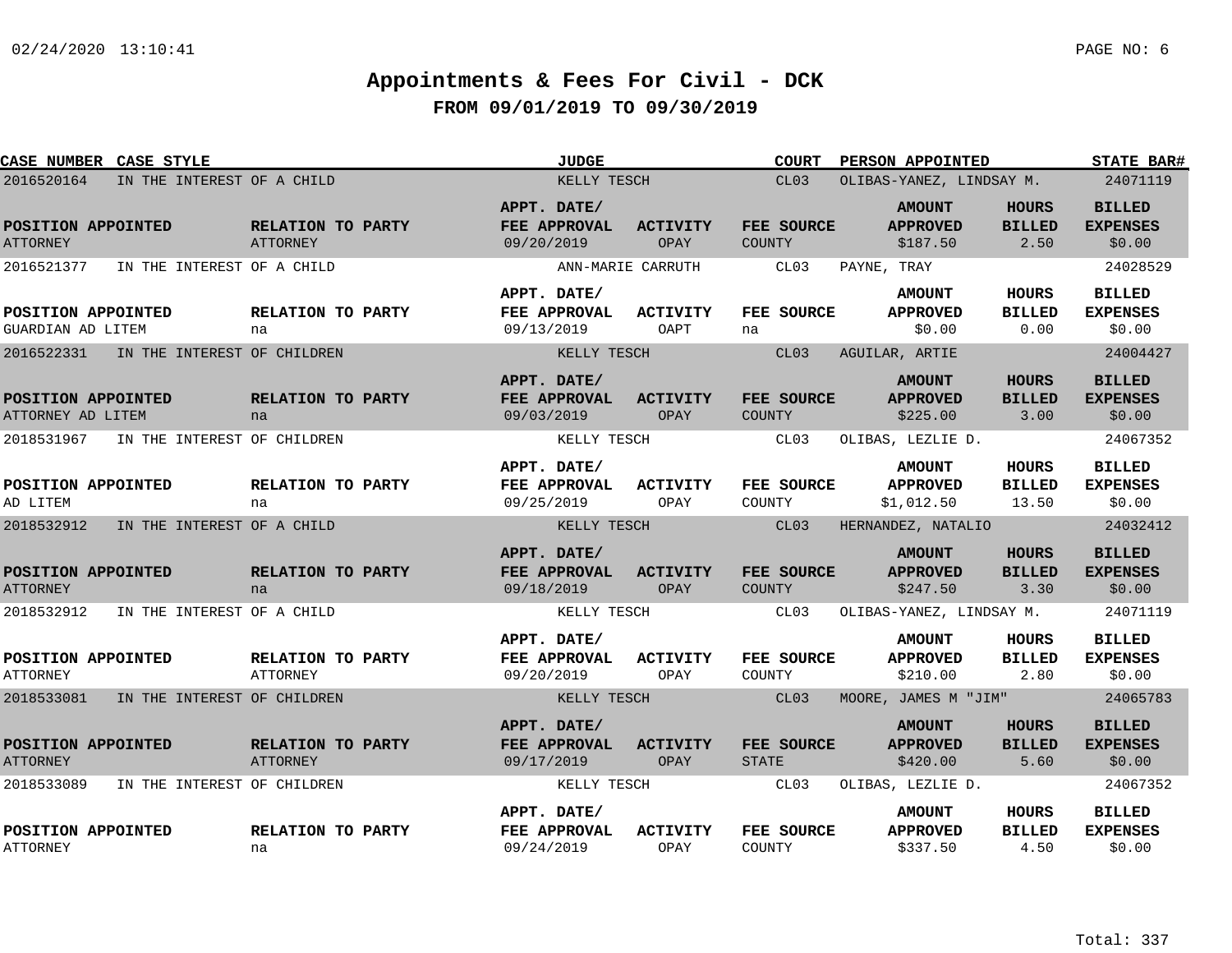| <b>CASE NUMBER CASE STYLE</b>            |                                      | <b>JUDGE</b>                                     |                                | <b>COURT</b>                      | <b>PERSON APPOINTED</b>                      |                                       | <b>STATE BAR#</b>                          |
|------------------------------------------|--------------------------------------|--------------------------------------------------|--------------------------------|-----------------------------------|----------------------------------------------|---------------------------------------|--------------------------------------------|
| 2019534410                               | IN THE INTEREST OF A CHILD           | KELLY TESCH                                      |                                | CL03                              | OLIBAS, LEZLIE D.                            |                                       | 24067352                                   |
| POSITION APPOINTED<br><b>ATTORNEY</b>    | RELATION TO PARTY<br>na              | APPT. DATE/<br>FEE APPROVAL<br>09/24/2019        | <b>ACTIVITY</b><br>OPAY        | FEE SOURCE<br>COUNTY              | <b>AMOUNT</b><br><b>APPROVED</b><br>\$285.00 | <b>HOURS</b><br><b>BILLED</b><br>3.80 | <b>BILLED</b><br><b>EXPENSES</b><br>\$0.00 |
| 2019534694                               | IN THE INTEREST OF CHILDREN          | KELLY TESCH                                      |                                | CL03                              | MOORE, JAMES M "JIM"                         |                                       | 24065783                                   |
| POSITION APPOINTED<br><b>ATTORNEY</b>    | RELATION TO PARTY<br>na              | APPT. DATE/<br>FEE APPROVAL<br>09/05/2019        | ACTIVITY<br>OPAY               | <b>FEE SOURCE</b><br><b>STATE</b> | <b>AMOUNT</b><br><b>APPROVED</b><br>\$615.00 | HOURS<br><b>BILLED</b><br>8.20        | <b>BILLED</b><br><b>EXPENSES</b><br>\$0.00 |
| 2019534694                               | IN THE INTEREST OF CHILDREN          | KELLY TESCH                                      |                                | CL03                              | OLIBAS, LEZLIE D.                            |                                       | 24067352                                   |
| POSITION APPOINTED<br><b>ATTORNEY</b>    | RELATION TO PARTY<br>na              | APPT. DATE/<br>FEE APPROVAL<br>09/24/2019        | <b>ACTIVITY</b><br><b>OPAY</b> | FEE SOURCE<br><b>COUNTY</b>       | <b>AMOUNT</b><br><b>APPROVED</b><br>\$217.50 | <b>HOURS</b><br><b>BILLED</b><br>2.90 | <b>BILLED</b><br><b>EXPENSES</b><br>\$0.00 |
| 2019535107                               | IN THE INTEREST OF CHILDREN          | KELLY TESCH                                      |                                | CL03                              | OLIBAS, LEZLIE D.                            |                                       | 24067352                                   |
| POSITION APPOINTED<br><b>ATTORNEY</b>    | RELATION TO PARTY<br>na              | APPT. DATE/<br>FEE APPROVAL<br>09/24/2019        | <b>ACTIVITY</b><br>OPAY        | FEE SOURCE<br>COUNTY              | <b>AMOUNT</b><br><b>APPROVED</b><br>\$562.50 | HOURS<br><b>BILLED</b><br>7.50        | <b>BILLED</b><br><b>EXPENSES</b><br>\$0.00 |
| 2019535267                               | IN THE INTEREST OF A CHILD           | KELLY TESCH                                      |                                | CL <sub>03</sub>                  | JONES, DENIECE                               |                                       | 10937420                                   |
| POSITION APPOINTED<br>ATTORNEY AD LITEM  | RELATION TO PARTY<br><b>ATTORNEY</b> | APPT. DATE/<br>FEE APPROVAL<br>09/20/2019        | <b>ACTIVITY</b><br><b>OPAY</b> | FEE SOURCE<br>COUNTY              | <b>AMOUNT</b><br><b>APPROVED</b><br>\$592.50 | <b>HOURS</b><br><b>BILLED</b><br>7.90 | <b>BILLED</b><br><b>EXPENSES</b><br>\$0.00 |
| 2019535267<br>IN THE INTEREST OF A CHILD |                                      | KELLY TESCH                                      |                                | CL03                              | OLIBAS-YANEZ, LINDSAY M.                     |                                       | 24071119                                   |
| POSITION APPOINTED<br>ATTORNEY AD LITEM  | RELATION TO PARTY<br>na              | APPT. DATE/<br><b>FEE APPROVAL</b><br>09/10/2019 | ACTIVITY<br>OPAY               | FEE SOURCE<br>COUNTY              | <b>AMOUNT</b><br><b>APPROVED</b><br>\$157.50 | HOURS<br><b>BILLED</b><br>2.10        | <b>BILLED</b><br><b>EXPENSES</b><br>\$0.00 |
| 2019535307 IN THE INTEREST OF CHILDREN   |                                      | KELLY TESCH                                      |                                | CL03                              | OLIBAS-YANEZ, LINDSAY M.                     |                                       | 24071119                                   |
| POSITION APPOINTED<br><b>ATTORNEY</b>    | RELATION TO PARTY<br><b>ATTORNEY</b> | APPT. DATE/<br>FEE APPROVAL<br>09/20/2019        | <b>ACTIVITY</b><br>OPAY        | FEE SOURCE<br><b>COUNTY</b>       | <b>AMOUNT</b><br><b>APPROVED</b><br>\$300.00 | <b>HOURS</b><br><b>BILLED</b><br>4.00 | <b>BILLED</b><br><b>EXPENSES</b><br>\$0.00 |
| 2019536123                               | IN THE INTEREST OF A CHILD           | KELLY TESCH                                      |                                | CL03                              | HERNANDEZ, NATALIO                           |                                       | 24032412                                   |
| POSITION APPOINTED<br>ATTORNEY AD LITEM  | RELATION TO PARTY<br>na              | APPT. DATE/<br>FEE APPROVAL<br>09/19/2019        | <b>ACTIVITY</b><br>OPAY        | FEE SOURCE<br>COUNTY              | <b>AMOUNT</b><br><b>APPROVED</b><br>\$345.00 | HOURS<br><b>BILLED</b><br>4.60        | <b>BILLED</b><br><b>EXPENSES</b><br>\$0.00 |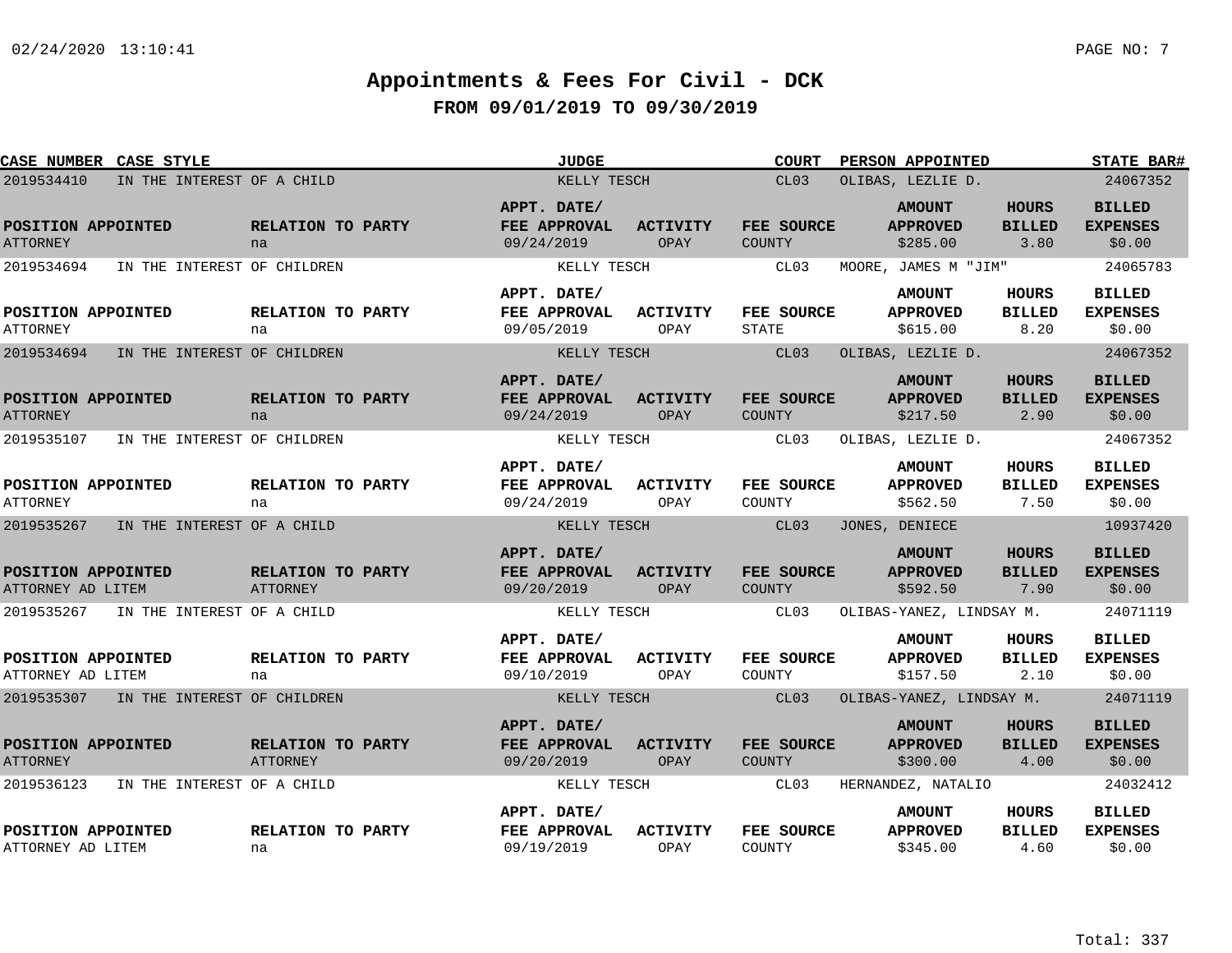| CASE NUMBER CASE STYLE                  |                             | <b>JUDGE</b>                              |                                | <b>COURT</b>               | PERSON APPOINTED                             |                                       | STATE BAR#                                 |
|-----------------------------------------|-----------------------------|-------------------------------------------|--------------------------------|----------------------------|----------------------------------------------|---------------------------------------|--------------------------------------------|
| 2019536123                              | IN THE INTEREST OF A CHILD  | KELLY TESCH                               |                                | CL <sub>03</sub>           | MOORE, JAMES M "JIM"                         |                                       | 24065783                                   |
| POSITION APPOINTED<br><b>ATTORNEY</b>   | RELATION TO PARTY<br>na     | APPT. DATE/<br>FEE APPROVAL<br>09/06/2019 | <b>ACTIVITY</b><br>OPAY        | FEE SOURCE<br><b>STATE</b> | <b>AMOUNT</b><br><b>APPROVED</b><br>\$420.00 | <b>HOURS</b><br><b>BILLED</b><br>5.60 | <b>BILLED</b><br><b>EXPENSES</b><br>\$0.00 |
| 2019536166                              | IN THE INTEREST OF A CHILD  | KELLY TESCH                               |                                | CL03                       | AGUILAR, ARTIE                               |                                       | 24004427                                   |
| POSITION APPOINTED<br>ATTORNEY AD LITEM | RELATION TO PARTY<br>na     | APPT. DATE/<br>FEE APPROVAL<br>09/05/2019 | ACTIVITY<br>OPAY               | FEE SOURCE<br>COUNTY       | <b>AMOUNT</b><br><b>APPROVED</b><br>\$75.00  | <b>HOURS</b><br><b>BILLED</b><br>1.00 | <b>BILLED</b><br><b>EXPENSES</b><br>\$0.00 |
| 2019536896                              | IN THE INTEREST OF CHILDREN | KELLY TESCH                               |                                | CL <sub>03</sub>           | DEHAAS, WILLIAM D                            |                                       | 00793603                                   |
| POSITION APPOINTED<br><b>ATTORNEY</b>   | RELATION TO PARTY<br>na     | APPT. DATE/<br>FEE APPROVAL<br>09/05/2019 | <b>ACTIVITY</b><br>OAPT        | FEE SOURCE<br>na           | <b>AMOUNT</b><br><b>APPROVED</b><br>\$0.00   | <b>HOURS</b><br><b>BILLED</b><br>0.00 | <b>BILLED</b><br><b>EXPENSES</b><br>\$0.00 |
| 2019536896                              | IN THE INTEREST OF CHILDREN | KELLY TESCH                               |                                | CL03                       | BASSETT, JENNIFER                            |                                       | 02145532                                   |
| POSITION APPOINTED<br>ATTORNEY AD LITEM | RELATION TO PARTY<br>na     | APPT. DATE/<br>FEE APPROVAL<br>09/05/2019 | <b>ACTIVITY</b><br>OAPT        | FEE SOURCE<br>na           | <b>AMOUNT</b><br><b>APPROVED</b><br>\$0.00   | <b>HOURS</b><br><b>BILLED</b><br>0.00 | <b>BILLED</b><br><b>EXPENSES</b><br>\$0.00 |
| 2019536896                              | IN THE INTEREST OF CHILDREN | KELLY TESCH                               |                                | CL03                       | COOPER, BRIANA PARRAMORE                     |                                       | 24079107                                   |
| POSITION APPOINTED<br><b>ATTORNEY</b>   | RELATION TO PARTY<br>na     | APPT. DATE/<br>FEE APPROVAL<br>09/05/2019 | <b>ACTIVITY</b><br>OAPT        | FEE SOURCE<br>na           | <b>AMOUNT</b><br><b>APPROVED</b><br>\$0.00   | <b>HOURS</b><br><b>BILLED</b><br>0.00 | <b>BILLED</b><br><b>EXPENSES</b><br>\$0.00 |
| 2019537171                              | IN THE INTEREST OF A CHILD  | KELLY TESCH                               |                                | CL03                       | DEHAAS, WILLIAM D                            |                                       | 00793603                                   |
| POSITION APPOINTED<br><b>ATTORNEY</b>   | RELATION TO PARTY<br>na     | APPT. DATE/<br>FEE APPROVAL<br>09/27/2019 | <b>ACTIVITY</b><br>OAPT        | FEE SOURCE<br>na           | <b>AMOUNT</b><br><b>APPROVED</b><br>\$0.00   | <b>HOURS</b><br><b>BILLED</b><br>0.00 | <b>BILLED</b><br><b>EXPENSES</b><br>\$0.00 |
| 2019537171                              | IN THE INTEREST OF A CHILD  | KELLY TESCH                               |                                | CL <sub>03</sub>           | BASSETT, JENNIFER                            |                                       | 02145532                                   |
| POSITION APPOINTED<br>ATTORNEY AD LITEM | RELATION TO PARTY<br>na     | APPT. DATE/<br>FEE APPROVAL<br>09/27/2019 | <b>ACTIVITY</b><br><b>OAPT</b> | FEE SOURCE<br>na           | <b>AMOUNT</b><br><b>APPROVED</b><br>\$0.00   | <b>HOURS</b><br><b>BILLED</b><br>0.00 | <b>BILLED</b><br><b>EXPENSES</b><br>\$0.00 |
| 2019537171                              | IN THE INTEREST OF A CHILD  | KELLY TESCH                               |                                | CL03                       | HERNANDEZ, NATALIO                           |                                       | 24032412                                   |
| POSITION APPOINTED<br><b>ATTORNEY</b>   | RELATION TO PARTY<br>na     | APPT. DATE/<br>FEE APPROVAL<br>09/27/2019 | <b>ACTIVITY</b><br>OAPT        | FEE SOURCE<br>na           | <b>AMOUNT</b><br><b>APPROVED</b><br>\$0.00   | <b>HOURS</b><br><b>BILLED</b><br>0.00 | <b>BILLED</b><br><b>EXPENSES</b><br>\$0.00 |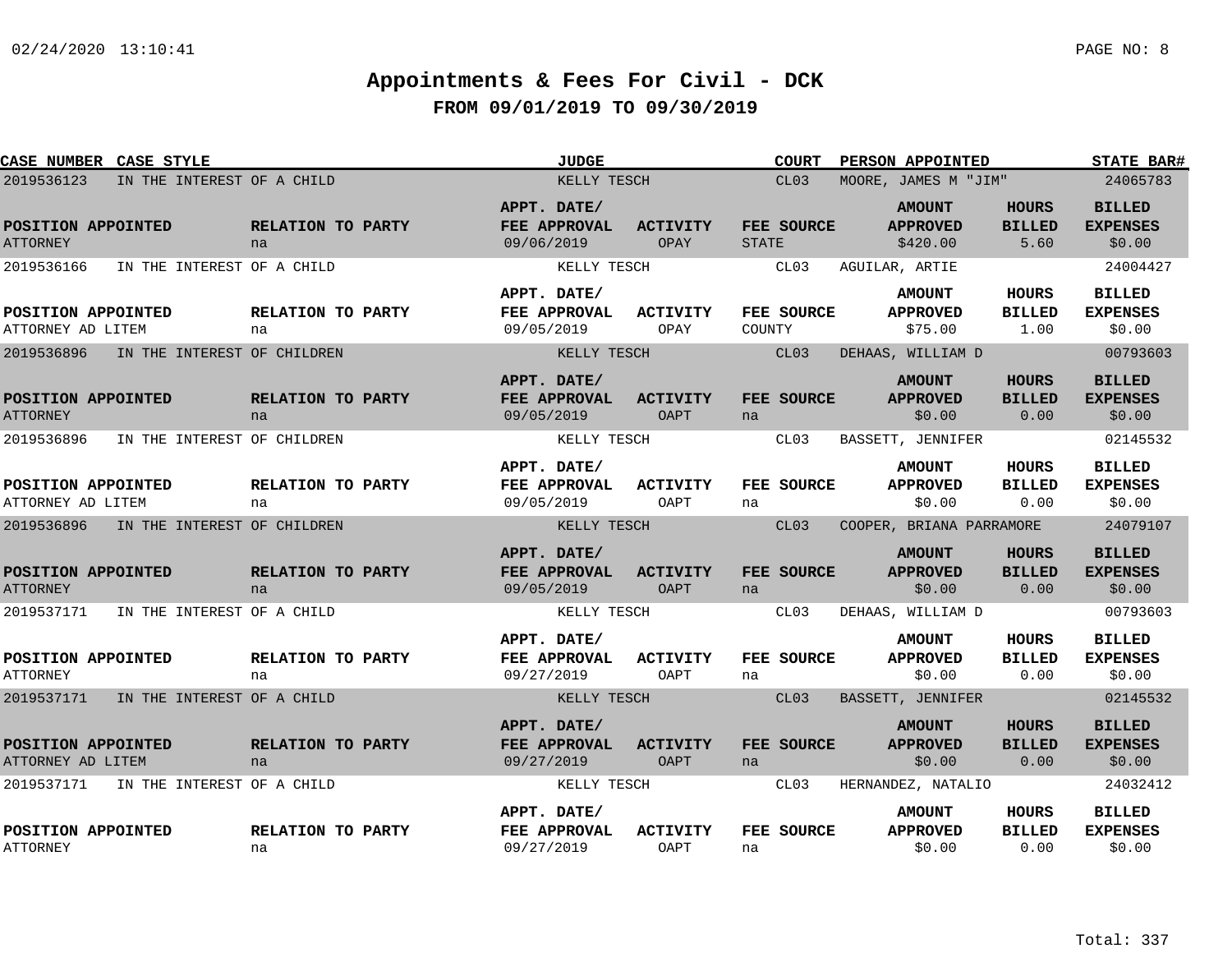| CASE NUMBER CASE STYLE                  |                             |                                      |                                                                 | <b>JUDGE</b>                                              |                                | <b>COURT</b>                | <b>PERSON APPOINTED</b>                      |                                       | <b>STATE BAR#</b>                                      |
|-----------------------------------------|-----------------------------|--------------------------------------|-----------------------------------------------------------------|-----------------------------------------------------------|--------------------------------|-----------------------------|----------------------------------------------|---------------------------------------|--------------------------------------------------------|
| 2019537197                              | IN THE INTEREST OF A CHILD  |                                      |                                                                 | ANN-MARIE CARRUTH                                         |                                | CL03                        | FERRARO, MARITZA GAMBOA                      |                                       | 24053216                                               |
| POSITION APPOINTED<br>ATTORNEY AD LITEM |                             | RELATION TO PARTY<br>na              |                                                                 | APPT. DATE/<br>FEE APPROVAL<br>09/30/2019                 | <b>ACTIVITY</b><br><b>OAPT</b> | FEE SOURCE<br>na            | <b>AMOUNT</b><br><b>APPROVED</b><br>\$0.00   | <b>HOURS</b><br><b>BILLED</b><br>0.00 | <b>BILLED</b><br><b>EXPENSES</b><br>\$0.00             |
| 2007538940                              | IN THE INTEREST OF CHILDREN |                                      |                                                                 | MEG JORDAN                                                |                                | D072                        | BLAIR, AMME                                  |                                       | 24012295                                               |
| POSITION APPOINTED<br>ATTORNEY          |                             | RELATION TO PARTY<br>na              |                                                                 | APPT. DATE/<br>FEE APPROVAL<br>09/13/2019                 | <b>ACTIVITY</b><br>OAPT        | FEE SOURCE<br>na            | <b>AMOUNT</b><br><b>APPROVED</b><br>\$0.00   | HOURS<br><b>BILLED</b><br>0.00        | <b>BILLED</b><br><b>EXPENSES</b><br>\$0.00             |
| 2010552353                              | IN THE INTEREST OF A CHILD  |                                      |                                                                 | MEG JORDAN                                                |                                | D072                        | WARRICK, DANIEL J                            |                                       | 20893515                                               |
| POSITION APPOINTED<br><b>ATTORNEY</b>   |                             | RELATION TO PARTY<br>ATTORNEY        |                                                                 | APPT. DATE/<br>FEE APPROVAL<br>09/03/2019                 | <b>ACTIVITY</b><br>OPAY        | FEE SOURCE<br><b>COUNTY</b> | <b>AMOUNT</b><br><b>APPROVED</b><br>\$360.00 | <b>HOURS</b><br><b>BILLED</b><br>3.80 | <b>BILLED</b><br><b>EXPENSES</b><br>\$75.00            |
| 2010553682                              | IN THE INTEREST OF A CHILD  |                                      |                                                                 | KARA DARNELL                                              |                                | D072                        | BOYD, JUSTIN L.                              |                                       | 24091193                                               |
| POSITION APPOINTED<br>ATTORNEY AD LITEM |                             | RELATION TO PARTY<br><b>ATTORNEY</b> |                                                                 | APPT. DATE/<br>FEE APPROVAL<br>09/03/2019                 | ACTIVITY<br>OPAY               | FEE SOURCE<br>COUNTY        | <b>AMOUNT</b><br><b>APPROVED</b><br>\$270.00 | HOURS<br><b>BILLED</b><br>3.60        | <b>BILLED</b><br><b>EXPENSES</b><br>\$0.00             |
| 2010734580                              |                             |                                      | LUBBOCK CENTRAL APPRAISAL DIST VS FLORES LINCOLN BUBEN G. REYES |                                                           |                                | D072                        | MONROE, LAURA J                              |                                       | 14272300                                               |
| POSITION APPOINTED<br>na<br>2013509220  | IN THE INTEREST OF A CHILD  | RELATION TO PARTY<br>na              |                                                                 | APPT. DATE/<br>FEE APPROVAL<br>09/17/2019<br>KARA DARNELL | <b>ACTIVITY</b><br>OPAY        | FEE SOURCE<br>na<br>D072    | <b>AMOUNT</b><br><b>APPROVED</b><br>\$0.00   | <b>HOURS</b><br><b>BILLED</b><br>0.00 | <b>BILLED</b><br><b>EXPENSES</b><br>\$0.00<br>24066252 |
|                                         |                             |                                      |                                                                 |                                                           |                                |                             | MURRAY, LINDSEY K.                           |                                       |                                                        |
| POSITION APPOINTED<br><b>ATTORNEY</b>   |                             | RELATION TO PARTY<br>ATTORNEY        |                                                                 | APPT. DATE/<br>FEE APPROVAL<br>09/20/2019                 | <b>ACTIVITY</b><br>OPAY        | FEE SOURCE<br>COUNTY        | <b>AMOUNT</b><br><b>APPROVED</b><br>\$166.88 | HOURS<br><b>BILLED</b><br>2.00        | <b>BILLED</b><br><b>EXPENSES</b><br>\$16.88            |
| 2014513875                              | IN THE INTEREST OF CHILDREN |                                      |                                                                 | KARA DARNELL                                              |                                | D072                        | DICKERSON, BARBARA                           |                                       | 05821700                                               |
| POSITION APPOINTED<br>ATTORNEY AD LITEM |                             | RELATION TO PARTY<br>ATTORNEY        |                                                                 | APPT. DATE/<br>FEE APPROVAL<br>09/27/2019                 | <b>ACTIVITY</b><br>OPAY        | FEE SOURCE<br><b>COUNTY</b> | <b>AMOUNT</b><br><b>APPROVED</b><br>\$240.00 | <b>HOURS</b><br><b>BILLED</b><br>3.20 | <b>BILLED</b><br><b>EXPENSES</b><br>\$0.00             |
| 2016521283                              | IN THE INTEREST OF A CHILD  |                                      |                                                                 | KARA DARNELL                                              |                                | D072                        | FOUTS, LEIGH ANN                             |                                       | 07315800                                               |
| POSITION APPOINTED<br>ATTORNEY AD LITEM |                             | RELATION TO PARTY<br><b>ATTORNEY</b> |                                                                 | APPT. DATE/<br>FEE APPROVAL<br>09/19/2019                 | <b>ACTIVITY</b><br>OPAY        | FEE SOURCE<br>COUNTY        | <b>AMOUNT</b><br><b>APPROVED</b><br>\$802.50 | HOURS<br><b>BILLED</b><br>10.70       | <b>BILLED</b><br><b>EXPENSES</b><br>\$0.00             |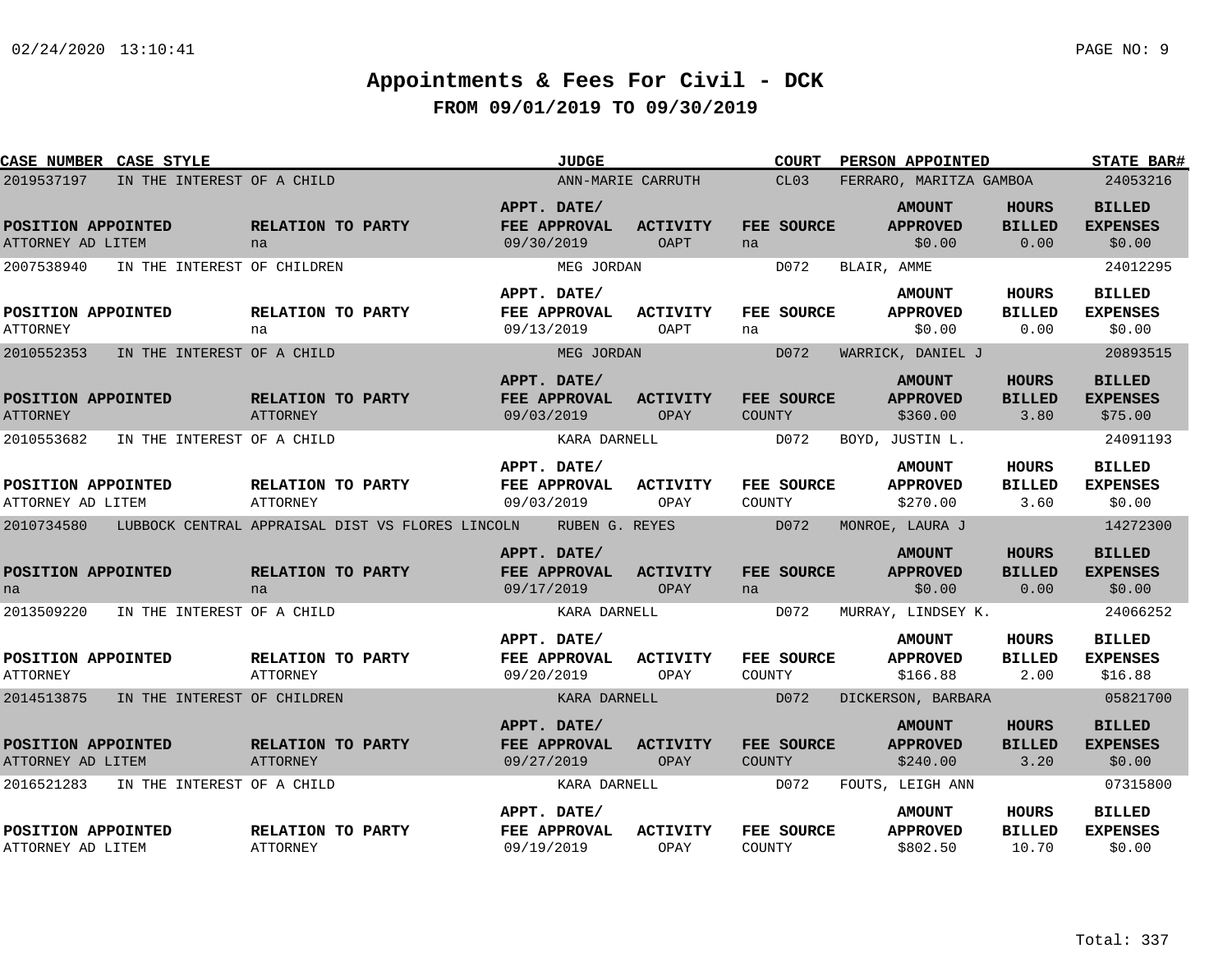|                                         | <b>CASE NUMBER CASE STYLE</b> |                                      | <b>JUDGE</b>                              |                                | COURT                       | PERSON APPOINTED                               |                                        | <b>STATE BAR#</b>                           |
|-----------------------------------------|-------------------------------|--------------------------------------|-------------------------------------------|--------------------------------|-----------------------------|------------------------------------------------|----------------------------------------|---------------------------------------------|
| 2016521283                              | IN THE INTEREST OF A CHILD    |                                      | KARA DARNELL                              |                                | D072                        | WATSON, CARDINE                                |                                        | 24084842                                    |
| POSITION APPOINTED<br>ATTORNEY AD LITEM |                               | RELATION TO PARTY<br><b>ATTORNEY</b> | APPT. DATE/<br>FEE APPROVAL<br>09/19/2019 | ACTIVITY<br>OPAY               | FEE SOURCE<br>COUNTY        | <b>AMOUNT</b><br><b>APPROVED</b><br>\$1,293.75 | <b>HOURS</b><br><b>BILLED</b><br>17.25 | <b>BILLED</b><br><b>EXPENSES</b><br>\$0.00  |
| 2016523272                              | IN THE INTEREST OF A CHILD    |                                      | KARA DARNELL                              |                                | D072                        | JOHNSTON, J CRAIG                              |                                        | 00787784                                    |
| POSITION APPOINTED<br><b>ATTORNEY</b>   |                               | RELATION TO PARTY<br><b>ATTORNEY</b> | APPT. DATE/<br>FEE APPROVAL<br>09/11/2019 | ACTIVITY<br>OPAY               | <b>FEE SOURCE</b><br>COUNTY | <b>AMOUNT</b><br><b>APPROVED</b><br>\$555.00   | HOURS<br><b>BILLED</b><br>7.40         | <b>BILLED</b><br><b>EXPENSES</b><br>\$0.00  |
| 2017526978                              | IN THE INTEREST OF CHILDREN   |                                      | KARA DARNELL                              |                                | D072                        | SHAW, JIM                                      |                                        | 18144800                                    |
| POSITION APPOINTED<br><b>ATTORNEY</b>   |                               | RELATION TO PARTY<br>ATTORNEY        | APPT. DATE/<br>FEE APPROVAL<br>09/09/2019 | <b>ACTIVITY</b><br>OPAY        | FEE SOURCE<br><b>COUNTY</b> | <b>AMOUNT</b><br><b>APPROVED</b><br>\$607.50   | <b>HOURS</b><br><b>BILLED</b><br>8.10  | <b>BILLED</b><br><b>EXPENSES</b><br>\$0.00  |
| 2017527472                              | IN THE INTEREST OF A CHILD    |                                      | KARA DARNELL                              |                                | D072                        | CONN, TANYA BOUCHER                            |                                        | 24034737                                    |
| POSITION APPOINTED<br><b>ATTORNEY</b>   |                               | RELATION TO PARTY<br>ATTORNEY        | APPT. DATE/<br>FEE APPROVAL<br>09/11/2019 | ACTIVITY<br>OPAY               | FEE SOURCE<br>COUNTY        | <b>AMOUNT</b><br><b>APPROVED</b><br>\$607.50   | <b>HOURS</b><br><b>BILLED</b><br>8.10  | <b>BILLED</b><br><b>EXPENSES</b><br>\$0.00  |
| 2017528273                              | IN THE INTEREST OF CHILDREN   |                                      | KARA DARNELL                              |                                | D072                        | JOHNSTON, J CRAIG                              |                                        | 00787784                                    |
| POSITION APPOINTED<br><b>ATTORNEY</b>   |                               | RELATION TO PARTY<br>na              | APPT. DATE/<br>FEE APPROVAL<br>09/12/2019 | <b>ACTIVITY</b><br><b>OPAY</b> | FEE SOURCE<br><b>COUNTY</b> | <b>AMOUNT</b><br><b>APPROVED</b><br>\$292.50   | <b>HOURS</b><br><b>BILLED</b><br>3.90  | <b>BILLED</b><br><b>EXPENSES</b><br>\$0.00  |
| 2017528627                              | IN THE INTEREST OF CHILDREN   |                                      | KARA DARNELL                              |                                | D072                        | CARTER, AMANDA                                 |                                        | 24109695                                    |
| POSITION APPOINTED<br>ATTORNEY AD LITEM |                               | RELATION TO PARTY<br>ATTORNEY        | APPT. DATE/<br>FEE APPROVAL<br>09/09/2019 | <b>ACTIVITY</b><br>OPAY        | FEE SOURCE<br>COUNTY        | <b>AMOUNT</b><br><b>APPROVED</b><br>\$247.50   | <b>HOURS</b><br><b>BILLED</b><br>3.30  | <b>BILLED</b><br><b>EXPENSES</b><br>\$0.00  |
| 2018529248                              | IN THE INTEREST OF A CHILD    |                                      | RUBEN G. REYES                            |                                | D072                        | BOTROS, DANNIE B                               |                                        | 02687910                                    |
| POSITION APPOINTED<br><b>ATTORNEY</b>   |                               | RELATION TO PARTY<br>na              | APPT. DATE/<br>FEE APPROVAL<br>09/18/2019 | ACTIVITY<br>OAPT               | FEE SOURCE<br>na            | <b>AMOUNT</b><br><b>APPROVED</b><br>\$0.00     | <b>HOURS</b><br><b>BILLED</b><br>0.00  | <b>BILLED</b><br><b>EXPENSES</b><br>\$0.00  |
| 2018529832                              | IN THE INTEREST OF CHILDREN   |                                      | KARA DARNELL                              |                                | D072                        | MURRAY, LINDSEY K.                             |                                        | 24066252                                    |
| POSITION APPOINTED<br><b>ATTORNEY</b>   |                               | RELATION TO PARTY<br>ATTORNEY        | APPT. DATE/<br>FEE APPROVAL<br>09/20/2019 | <b>ACTIVITY</b><br>OPAY        | FEE SOURCE<br>COUNTY        | <b>AMOUNT</b><br><b>APPROVED</b><br>\$168.25   | HOURS<br><b>BILLED</b><br>1.75         | <b>BILLED</b><br><b>EXPENSES</b><br>\$37.00 |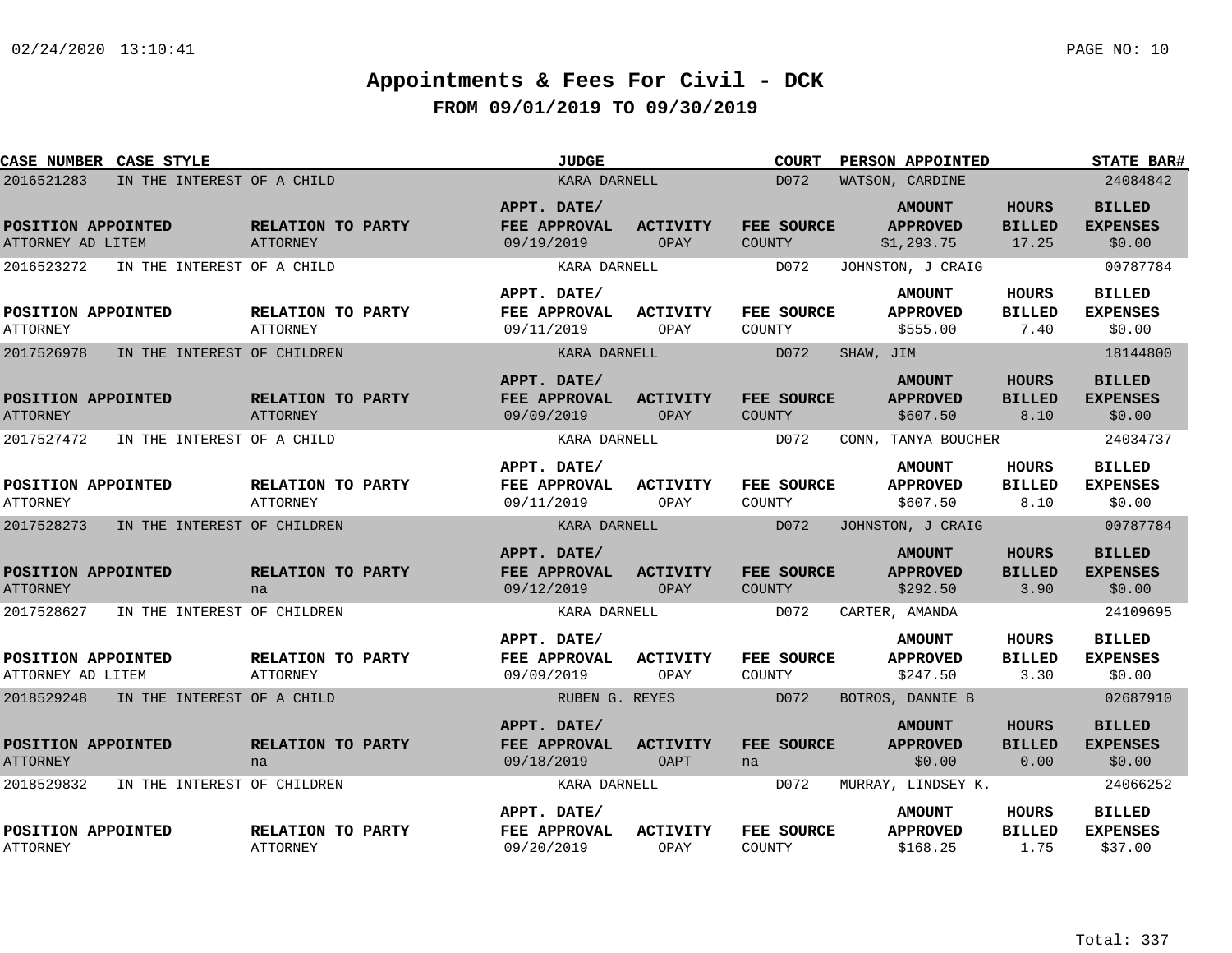| CASE NUMBER CASE STYLE                                      |                                      | <b>JUDGE</b>                              |                         | <b>COURT</b>                        | PERSON APPOINTED                             |                                        | <b>STATE BAR#</b>                          |
|-------------------------------------------------------------|--------------------------------------|-------------------------------------------|-------------------------|-------------------------------------|----------------------------------------------|----------------------------------------|--------------------------------------------|
| 2018530743<br>IN THE INTEREST OF A CHILD                    |                                      | RUBEN G. REYES                            |                         | D072                                | DICKERSON, BARBARA                           |                                        | 05821700                                   |
| POSITION APPOINTED<br>ATTORNEY AD LITEM                     | RELATION TO PARTY<br>ATTORNEY        | APPT. DATE/<br>FEE APPROVAL<br>09/12/2019 | <b>ACTIVITY</b><br>OPAY | FEE SOURCE<br><b>COUNTY</b>         | <b>AMOUNT</b><br><b>APPROVED</b><br>\$206.25 | <b>HOURS</b><br><b>BILLED</b><br>2.75  | <b>BILLED</b><br><b>EXPENSES</b><br>\$0.00 |
| 2018531157<br>IN THE INTEREST OF CHILDREN                   |                                      | KARA DARNELL                              |                         | D072                                | THREADGILL, HEATHER                          |                                        | 24049286                                   |
| POSITION APPOINTED                                          | RELATION TO PARTY                    | APPT. DATE/<br>FEE APPROVAL               | <b>ACTIVITY</b>         | FEE SOURCE                          | <b>AMOUNT</b><br><b>APPROVED</b>             | <b>HOURS</b><br><b>BILLED</b>          | <b>BILLED</b><br><b>EXPENSES</b>           |
| <b>ATTORNEY</b><br>2018532019<br>IN THE INTEREST OF A CHILD | <b>ATTORNEY</b>                      | 09/24/2019<br>KARA DARNELL                | OPAY                    | COUNTY<br>D072                      | \$555.00                                     | 7.40                                   | \$0.00<br>24091193                         |
|                                                             |                                      |                                           |                         |                                     | BOYD, JUSTIN L.                              |                                        |                                            |
| POSITION APPOINTED<br>ATTORNEY AD LITEM                     | RELATION TO PARTY<br>ATTORNEY        | APPT. DATE/<br>FEE APPROVAL<br>09/03/2019 | <b>ACTIVITY</b><br>OPAY | FEE SOURCE<br><b>COUNTY</b>         | <b>AMOUNT</b><br><b>APPROVED</b><br>\$562.50 | <b>HOURS</b><br><b>BILLED</b><br>7.50  | <b>BILLED</b><br><b>EXPENSES</b><br>\$0.00 |
| 2018532493<br>IN THE INTEREST OF A CHILD                    |                                      | KARA DARNELL                              |                         | D072                                | DICKERSON, BARBARA                           |                                        | 05821700                                   |
| POSITION APPOINTED<br>ATTORNEY AD LITEM                     | RELATION TO PARTY<br><b>ATTORNEY</b> | APPT. DATE/<br>FEE APPROVAL<br>09/05/2019 | ACTIVITY<br>OPAY        | FEE SOURCE<br>COUNTY                | <b>AMOUNT</b><br><b>APPROVED</b><br>\$618.75 | <b>HOURS</b><br><b>BILLED</b><br>8.25  | <b>BILLED</b><br><b>EXPENSES</b><br>\$0.00 |
| 2018532493<br>IN THE INTEREST OF A CHILD                    |                                      | KARA DARNELL                              |                         | D072                                | JOHNSTON, J CRAIG                            |                                        | 00787784                                   |
| POSITION APPOINTED<br><b>ATTORNEY</b><br>2018532493         | RELATION TO PARTY<br>ATTORNEY        | APPT. DATE/<br>FEE APPROVAL<br>09/27/2019 | <b>ACTIVITY</b><br>OPAY | FEE SOURCE<br><b>COUNTY</b><br>D072 | <b>AMOUNT</b><br><b>APPROVED</b><br>\$157.50 | <b>HOURS</b><br><b>BILLED</b><br>2.10  | <b>BILLED</b><br><b>EXPENSES</b><br>\$0.00 |
| IN THE INTEREST OF A CHILD                                  |                                      | KARA DARNELL                              |                         |                                     | BOYD, JUSTIN L.                              |                                        | 24091193                                   |
| POSITION APPOINTED<br>ATTORNEY AD LITEM                     | <b>RELATION TO PARTY</b><br>ATTORNEY | APPT. DATE/<br>FEE APPROVAL<br>09/03/2019 | <b>ACTIVITY</b><br>OPAY | FEE SOURCE<br>COUNTY                | <b>AMOUNT</b><br><b>APPROVED</b><br>\$375.00 | <b>HOURS</b><br><b>BILLED</b><br>5.00  | <b>BILLED</b><br><b>EXPENSES</b><br>\$0.00 |
| 2018532570 IN THE INTEREST OF A CHILD                       |                                      | KARA DARNELL                              |                         | D072                                | THREADGILL, HEATHER                          |                                        | 24049286                                   |
| POSITION APPOINTED<br>ATTORNEY AD LITEM                     | RELATION TO PARTY<br>ATTORNEY        | APPT. DATE/<br>FEE APPROVAL<br>09/24/2019 | <b>ACTIVITY</b><br>OPAY | FEE SOURCE<br>COUNTY                | <b>AMOUNT</b><br><b>APPROVED</b><br>\$127.50 | HOURS<br><b>BILLED</b><br>1.70         | <b>BILLED</b><br><b>EXPENSES</b><br>\$0.00 |
| 2018532570<br>IN THE INTEREST OF A CHILD                    |                                      | KARA DARNELL                              |                         | D072                                | CARTER, AARON                                |                                        | 24058331                                   |
| POSITION APPOINTED<br><b>ATTORNEY</b>                       | RELATION TO PARTY<br><b>ATTORNEY</b> | APPT. DATE/<br>FEE APPROVAL<br>09/27/2019 | <b>ACTIVITY</b><br>OPAY | FEE SOURCE<br>COUNTY                | <b>AMOUNT</b><br><b>APPROVED</b><br>\$892.50 | <b>HOURS</b><br><b>BILLED</b><br>11.90 | <b>BILLED</b><br><b>EXPENSES</b><br>\$0.00 |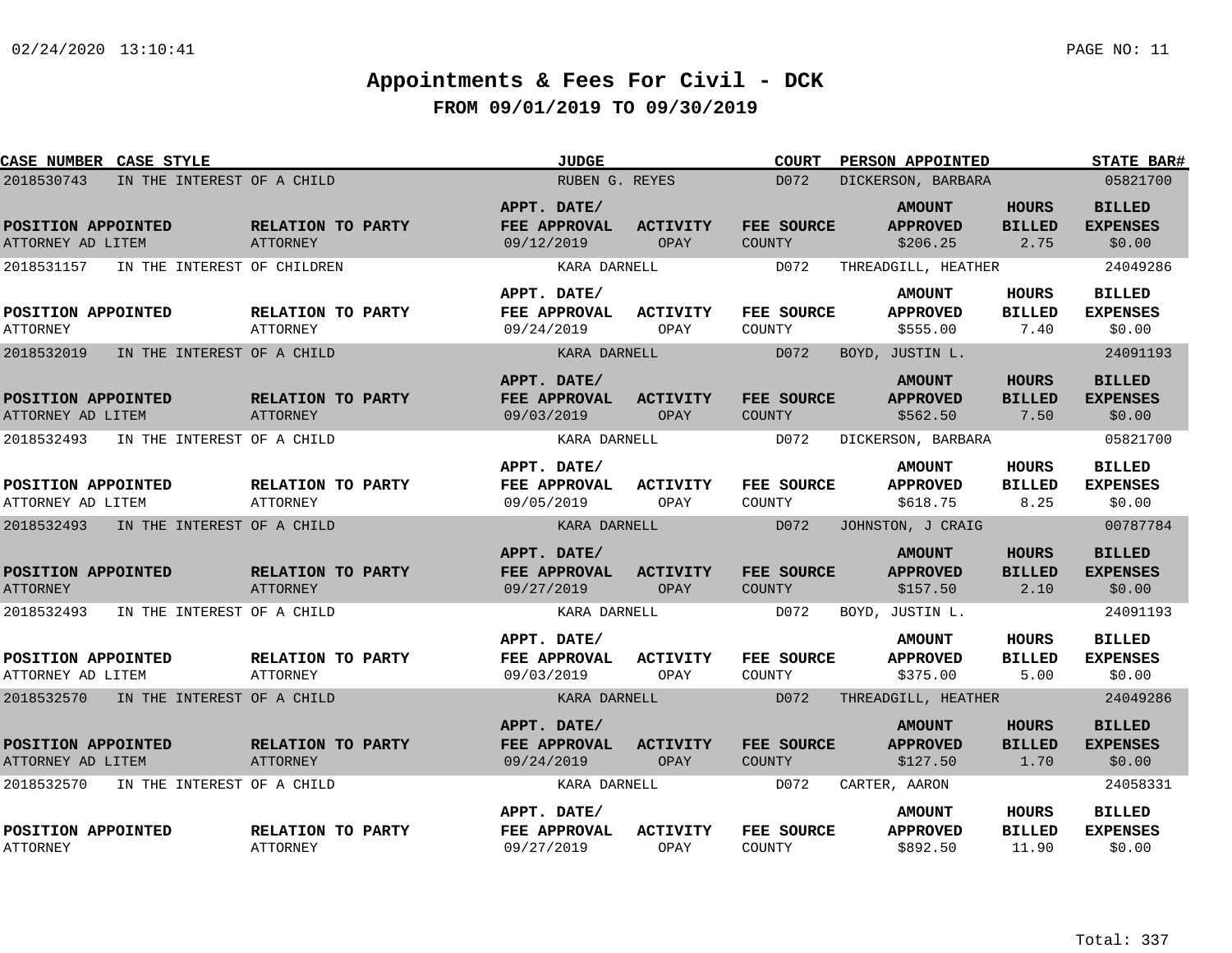| CASE NUMBER CASE STYLE                                                      |                                                       | <b>JUDGE</b>                              |              |                                                 | <b>COURT</b>              |           | PERSON APPOINTED                                                  |                                       | <b>STATE BAR#</b>                                      |
|-----------------------------------------------------------------------------|-------------------------------------------------------|-------------------------------------------|--------------|-------------------------------------------------|---------------------------|-----------|-------------------------------------------------------------------|---------------------------------------|--------------------------------------------------------|
| 2018532570                                                                  | IN THE INTEREST OF A CHILD                            |                                           | KARA DARNELL |                                                 | D072                      |           | BOYD, JUSTIN L.                                                   |                                       | 24091193                                               |
| POSITION APPOINTED<br>ATTORNEY AD LITEM                                     | RELATION TO PARTY<br>ATTORNEY                         | APPT. DATE/<br>FEE APPROVAL<br>09/03/2019 |              | <b>ACTIVITY</b><br>OPAY<br><b>COUNTY</b>        | FEE SOURCE                |           | <b>AMOUNT</b><br><b>APPROVED</b><br>\$150.00                      | <b>HOURS</b><br><b>BILLED</b><br>2.00 | <b>BILLED</b><br><b>EXPENSES</b><br>\$0.00             |
| 2018533493<br>POSITION APPOINTED<br>ATTORNEY                                | IN THE INTEREST OF A CHILD<br>RELATION TO PARTY<br>na | APPT. DATE/<br>FEE APPROVAL<br>09/12/2019 | KARA DARNELL | <b>ACTIVITY</b><br>COUNTY<br>OPAY               | D072<br><b>FEE SOURCE</b> |           | JOHNSTON, J CRAIG<br><b>AMOUNT</b><br><b>APPROVED</b><br>\$232.50 | HOURS<br><b>BILLED</b><br>3.10        | 00787784<br><b>BILLED</b><br><b>EXPENSES</b><br>\$0.00 |
| 2019533788                                                                  | IN THE INTEREST OF A CHILD                            |                                           | KARA DARNELL |                                                 | D072                      |           | MURRAY, LINDSEY K.                                                |                                       | 24066252                                               |
| POSITION APPOINTED<br><b>ATTORNEY</b>                                       | RELATION TO PARTY<br><b>ATTORNEY</b>                  | APPT. DATE/<br>FEE APPROVAL<br>09/20/2019 |              | <b>ACTIVITY</b><br>OPAY<br><b>COUNTY</b>        | FEE SOURCE                |           | <b>AMOUNT</b><br><b>APPROVED</b><br>\$168.75                      | <b>HOURS</b><br><b>BILLED</b><br>2.25 | <b>BILLED</b><br><b>EXPENSES</b><br>\$0.00             |
| 2019534830                                                                  | IN THE INTEREST OF A CHILD                            |                                           | KARA DARNELL |                                                 | D072                      | SHAW, JIM |                                                                   |                                       | 18144800                                               |
| POSITION APPOINTED<br><b>ATTORNEY</b>                                       | RELATION TO PARTY<br><b>ATTORNEY</b>                  | APPT. DATE/<br>FEE APPROVAL<br>09/27/2019 |              | ACTIVITY<br>OPAY<br>COUNTY                      | FEE SOURCE                |           | <b>AMOUNT</b><br><b>APPROVED</b><br>\$157.50                      | <b>HOURS</b><br><b>BILLED</b><br>2.10 | <b>BILLED</b><br><b>EXPENSES</b><br>\$0.00             |
| 2019534830                                                                  | IN THE INTEREST OF A CHILD                            |                                           | KARA DARNELL |                                                 | D072                      |           | BOYD, JUSTIN L.                                                   |                                       | 24091193                                               |
| POSITION APPOINTED<br>ATTORNEY AD LITEM                                     | RELATION TO PARTY<br><b>ATTORNEY</b>                  | APPT. DATE/<br>FEE APPROVAL<br>09/03/2019 |              | <b>ACTIVITY</b><br><b>OPAY</b><br><b>COUNTY</b> | FEE SOURCE                |           | <b>AMOUNT</b><br><b>APPROVED</b><br>\$660.00                      | <b>HOURS</b><br><b>BILLED</b><br>8.80 | <b>BILLED</b><br><b>EXPENSES</b><br>\$0.00             |
| 2019535289                                                                  | IN THE INTEREST OF CHILDREN                           |                                           | KARA DARNELL |                                                 | D072                      |           | BOYD, JUSTIN L.                                                   |                                       | 24091193                                               |
| POSITION APPOINTED<br>ATTORNEY AD LITEM                                     | RELATION TO PARTY<br>ATTORNEY                         | APPT. DATE/<br>FEE APPROVAL<br>09/03/2019 |              | ACTIVITY<br>OPAY<br>COUNTY                      | FEE SOURCE                |           | <b>AMOUNT</b><br><b>APPROVED</b><br>\$112.50                      | HOURS<br><b>BILLED</b><br>1.50        | <b>BILLED</b><br><b>EXPENSES</b><br>\$0.00             |
| 2019535550 IN THE MATTER OF THE MARRIAGE OF PAMELA A ROSALES RUBEN G. REYES |                                                       |                                           |              |                                                 | D072                      |           | HAYS, J PHILLIP                                                   |                                       | 09303200                                               |
| POSITION APPOINTED<br>ATTORNEY AD LITEM                                     | RELATION TO PARTY<br>na                               | APPT. DATE/<br>FEE APPROVAL<br>09/09/2019 |              | <b>ACTIVITY</b><br><b>OAPT</b><br>na            | <b>FEE SOURCE</b>         |           | <b>AMOUNT</b><br><b>APPROVED</b><br>\$0.00                        | <b>HOURS</b><br><b>BILLED</b><br>0.00 | <b>BILLED</b><br><b>EXPENSES</b><br>\$0.00             |
| 2019535630                                                                  | IN THE INTEREST OF A CHILD                            |                                           | KARA DARNELL |                                                 | D072                      |           | CONN, TANYA BOUCHER                                               |                                       | 24034737                                               |
| POSITION APPOINTED<br>ATTORNEY AD LITEM                                     | RELATION TO PARTY<br>na                               | APPT. DATE/<br>FEE APPROVAL<br>09/17/2019 |              | <b>ACTIVITY</b><br>OAPT<br>na                   | FEE SOURCE                |           | <b>AMOUNT</b><br><b>APPROVED</b><br>\$0.00                        | HOURS<br><b>BILLED</b><br>0.00        | <b>BILLED</b><br><b>EXPENSES</b><br>\$0.00             |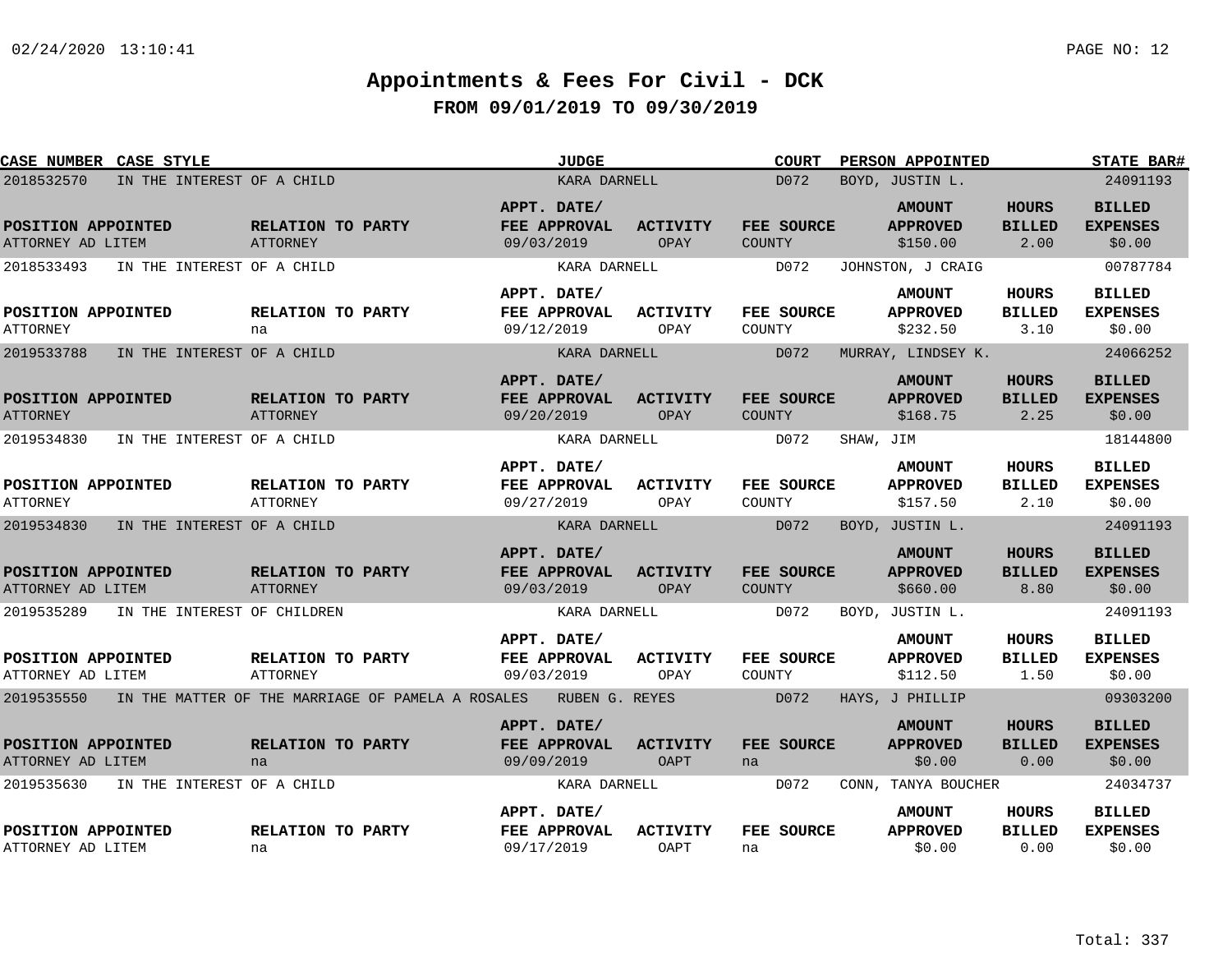| CASE NUMBER CASE STYLE                  |                            |                                      |                                                               |                                           | <b>JUDGE</b> |                         |        | <b>COURT</b> |           | PERSON APPOINTED                             |                                       | <b>STATE BAR#</b>                          |
|-----------------------------------------|----------------------------|--------------------------------------|---------------------------------------------------------------|-------------------------------------------|--------------|-------------------------|--------|--------------|-----------|----------------------------------------------|---------------------------------------|--------------------------------------------|
| 2019535630                              | IN THE INTEREST OF A CHILD |                                      |                                                               |                                           | KARA DARNELL |                         |        | D072         |           | WATSON, CARDINE                              |                                       | 24084842                                   |
| POSITION APPOINTED<br>ATTORNEY AD LITEM |                            | RELATION TO PARTY<br>na              |                                                               | APPT. DATE/<br>FEE APPROVAL<br>09/13/2019 |              | <b>ACTIVITY</b><br>OAPT | na     | FEE SOURCE   |           | <b>AMOUNT</b><br><b>APPROVED</b><br>\$0.00   | <b>HOURS</b><br><b>BILLED</b><br>0.00 | <b>BILLED</b><br><b>EXPENSES</b><br>\$0.00 |
| 2019535744                              | IN THE INTEREST OF A CHILD |                                      |                                                               |                                           | KARA DARNELL |                         |        | D072         |           | CARTER, AMANDA                               |                                       | 24109695                                   |
| POSITION APPOINTED<br>ATTORNEY AD LITEM |                            | RELATION TO PARTY<br><b>ATTORNEY</b> |                                                               | APPT. DATE/<br>FEE APPROVAL<br>09/05/2019 |              | ACTIVITY<br>OPAY        | COUNTY | FEE SOURCE   |           | <b>AMOUNT</b><br><b>APPROVED</b><br>\$292.50 | HOURS<br><b>BILLED</b><br>3.90        | <b>BILLED</b><br><b>EXPENSES</b><br>\$0.00 |
| 2019536027                              |                            |                                      | JEFFERY R. BARRERA VS. ASHLEY VALDEZ AND BETTY NUBEN G. REYES |                                           |              |                         |        | D072         |           | KELLEY, JOHN T                               |                                       | 11203010                                   |
| POSITION APPOINTED<br>GUARDIAN AD LITEM |                            | RELATION TO PARTY<br>na              |                                                               | APPT. DATE/<br>FEE APPROVAL<br>09/25/2019 |              | <b>ACTIVITY</b><br>OAPT | na     | FEE SOURCE   |           | <b>AMOUNT</b><br><b>APPROVED</b><br>\$0.00   | <b>HOURS</b><br><b>BILLED</b><br>0.00 | <b>BILLED</b><br><b>EXPENSES</b><br>\$0.00 |
| 2019536090                              | IN THE INTEREST OF A CHILD |                                      |                                                               |                                           | KARA DARNELL |                         |        | D072         | SHAW, JIM |                                              |                                       | 18144800                                   |
| POSITION APPOINTED<br>ATTORNEY AD LITEM |                            | RELATION TO PARTY<br><b>ATTORNEY</b> |                                                               | APPT. DATE/<br>FEE APPROVAL<br>09/24/2019 |              | <b>ACTIVITY</b><br>OPAY | COUNTY | FEE SOURCE   |           | <b>AMOUNT</b><br><b>APPROVED</b><br>\$97.50  | <b>HOURS</b><br><b>BILLED</b><br>1.30 | <b>BILLED</b><br><b>EXPENSES</b><br>\$0.00 |
| 2019536157 IN THE INTEREST OF CHILDREN  |                            |                                      |                                                               |                                           | KARA DARNELL |                         |        | D072         | SHAW, JIM |                                              |                                       | 18144800                                   |
| POSITION APPOINTED<br><b>ATTORNEY</b>   |                            | RELATION TO PARTY<br><b>ATTORNEY</b> |                                                               | APPT. DATE/<br>FEE APPROVAL<br>09/16/2019 |              | <b>ACTIVITY</b><br>OPAY | COUNTY | FEE SOURCE   |           | <b>AMOUNT</b><br><b>APPROVED</b><br>\$217.50 | <b>HOURS</b><br><b>BILLED</b><br>2.90 | <b>BILLED</b><br><b>EXPENSES</b><br>\$0.00 |
| 2019536490                              | IN THE INTEREST OF A CHILD |                                      |                                                               |                                           | KARA DARNELL |                         |        | D072         |           | DICKERSON, BARBARA                           |                                       | 05821700                                   |
| POSITION APPOINTED<br>ATTORNEY AD LITEM |                            | RELATION TO PARTY<br>ATTORNEY        |                                                               | APPT. DATE/<br>FEE APPROVAL<br>09/20/2019 |              | <b>ACTIVITY</b><br>OPAY | COUNTY | FEE SOURCE   |           | <b>AMOUNT</b><br><b>APPROVED</b><br>\$281.25 | HOURS<br><b>BILLED</b><br>3.75        | <b>BILLED</b><br><b>EXPENSES</b><br>\$0.00 |
| 2019536536 IN THE INTEREST OF A CHILD   |                            |                                      |                                                               |                                           | KARA DARNELL |                         |        | D072         |           | THREADGILL, HEATHER                          |                                       | 24049286                                   |
| POSITION APPOINTED<br><b>ATTORNEY</b>   |                            | RELATION TO PARTY<br><b>ATTORNEY</b> |                                                               | APPT. DATE/<br>FEE APPROVAL<br>09/24/2019 |              | <b>ACTIVITY</b><br>OPAY | COUNTY | FEE SOURCE   |           | <b>AMOUNT</b><br><b>APPROVED</b><br>\$210.00 | <b>HOURS</b><br><b>BILLED</b><br>2.80 | <b>BILLED</b><br><b>EXPENSES</b><br>\$0.00 |
| 2019536649                              | IN THE INTEREST OF A CHILD |                                      |                                                               |                                           | KARA DARNELL |                         |        | D072         | SHAW, JIM |                                              |                                       | 18144800                                   |
| POSITION APPOINTED<br><b>ATTORNEY</b>   |                            | RELATION TO PARTY<br><b>ATTORNEY</b> |                                                               | APPT. DATE/<br>FEE APPROVAL<br>09/09/2019 |              | <b>ACTIVITY</b><br>OPAY | COUNTY | FEE SOURCE   |           | <b>AMOUNT</b><br><b>APPROVED</b><br>\$120.00 | HOURS<br><b>BILLED</b><br>1.60        | <b>BILLED</b><br><b>EXPENSES</b><br>\$0.00 |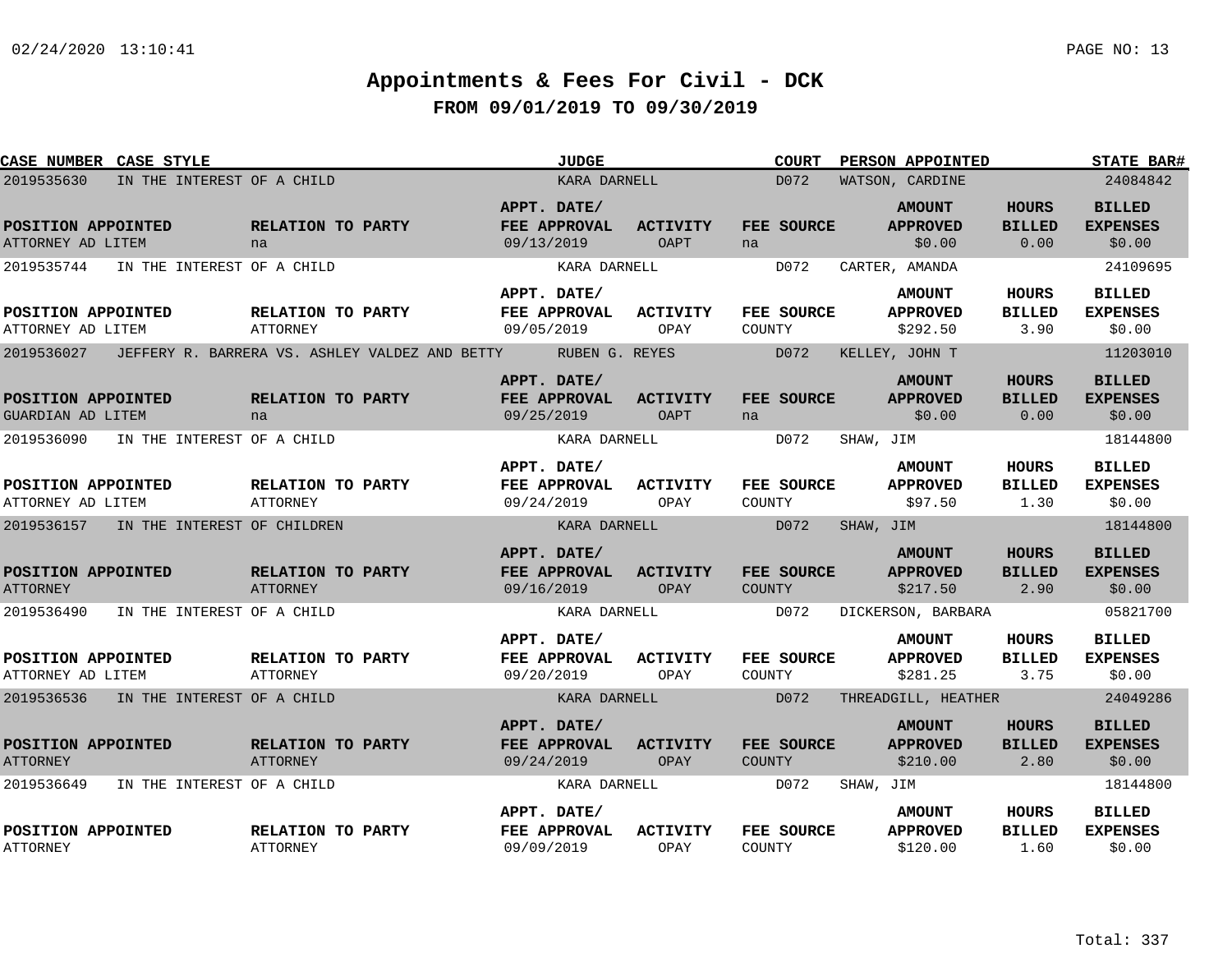| CASE NUMBER CASE STYLE                   |                                      | <b>JUDGE</b>                              |                                | <b>COURT</b>         | PERSON APPOINTED                             |                                       | <b>STATE BAR#</b>                          |
|------------------------------------------|--------------------------------------|-------------------------------------------|--------------------------------|----------------------|----------------------------------------------|---------------------------------------|--------------------------------------------|
| IN THE INTEREST OF A CHILD<br>2019536879 |                                      | KARA DARNELL                              |                                | D072                 | EBELING, DELLINDA JO                         |                                       | 06384700                                   |
| POSITION APPOINTED<br>ATTORNEY AD LITEM  | RELATION TO PARTY<br>na              | APPT. DATE/<br>FEE APPROVAL<br>09/05/2019 | <b>ACTIVITY</b><br><b>OAPT</b> | FEE SOURCE<br>na     | <b>AMOUNT</b><br><b>APPROVED</b><br>\$0.00   | <b>HOURS</b><br><b>BILLED</b><br>0.00 | <b>BILLED</b><br><b>EXPENSES</b><br>\$0.00 |
| 2019536879<br>IN THE INTEREST OF A CHILD |                                      | KARA DARNELL                              |                                | D072                 | EBELING, DELLINDA JO                         |                                       | 06384700                                   |
| POSITION APPOINTED<br>ATTORNEY AD LITEM  | RELATION TO PARTY<br><b>ATTORNEY</b> | APPT. DATE/<br>FEE APPROVAL<br>09/10/2019 | <b>ACTIVITY</b><br>OPAY        | FEE SOURCE<br>COUNTY | <b>AMOUNT</b><br><b>APPROVED</b><br>\$270.00 | HOURS<br><b>BILLED</b><br>3.60        | <b>BILLED</b><br><b>EXPENSES</b><br>\$0.00 |
| 2019536879<br>IN THE INTEREST OF A CHILD |                                      | KARA DARNELL                              |                                | D072                 | MURRAY, LINDSEY K.                           |                                       | 24066252                                   |
| POSITION APPOINTED<br>ATTORNEY AD LITEM  | RELATION TO PARTY<br>na              | APPT. DATE/<br>FEE APPROVAL<br>09/04/2019 | <b>ACTIVITY</b><br>OAPT        | FEE SOURCE<br>na     | <b>AMOUNT</b><br><b>APPROVED</b><br>\$0.00   | <b>HOURS</b><br><b>BILLED</b><br>0.00 | <b>BILLED</b><br><b>EXPENSES</b><br>\$0.00 |
| 2019536879<br>IN THE INTEREST OF A CHILD |                                      | KARA DARNELL                              |                                | D072                 | MURRAY, LINDSEY K.                           |                                       | 24066252                                   |
| POSITION APPOINTED<br><b>ATTORNEY</b>    | RELATION TO PARTY<br><b>ATTORNEY</b> | APPT. DATE/<br>FEE APPROVAL<br>09/20/2019 | ACTIVITY<br>OPAY               | FEE SOURCE<br>COUNTY | <b>AMOUNT</b><br><b>APPROVED</b><br>\$206.25 | <b>HOURS</b><br><b>BILLED</b><br>2.75 | <b>BILLED</b><br><b>EXPENSES</b><br>\$0.00 |
| 2019536936<br>IN THE INTEREST OF A CHILD |                                      | KARA DARNELL                              |                                | D072                 | JOHNSTON, J CRAIG                            |                                       | 00787784                                   |
| POSITION APPOINTED<br>ATTORNEY AD LITEM  | RELATION TO PARTY<br>na              | APPT. DATE/<br>FEE APPROVAL<br>09/09/2019 | <b>ACTIVITY</b><br><b>OAPT</b> | FEE SOURCE<br>na     | <b>AMOUNT</b><br><b>APPROVED</b><br>\$0.00   | <b>HOURS</b><br><b>BILLED</b><br>0.00 | <b>BILLED</b><br><b>EXPENSES</b><br>\$0.00 |
| IN THE INTEREST OF A CHILD<br>2019536936 |                                      | KARA DARNELL                              |                                | D072                 | JOHNSTON, J CRAIG                            |                                       | 00787784                                   |
| POSITION APPOINTED<br>ATTORNEY AD LITEM  | RELATION TO PARTY<br>ATTORNEY        | APPT. DATE/<br>FEE APPROVAL<br>09/24/2019 | <b>ACTIVITY</b><br>OPAY        | FEE SOURCE<br>COUNTY | <b>AMOUNT</b><br><b>APPROVED</b><br>\$435.00 | <b>HOURS</b><br><b>BILLED</b><br>5.80 | <b>BILLED</b><br><b>EXPENSES</b><br>\$0.00 |
| 2019537092<br>IN THE INTEREST OF A CHILD |                                      | KELLY TESCH                               |                                | D072                 | GARCIA, ELIAS J.                             |                                       | 24083046                                   |
| POSITION APPOINTED<br>ATTORNEY AD LITEM  | RELATION TO PARTY<br>na              | APPT. DATE/<br>FEE APPROVAL<br>09/20/2019 | <b>ACTIVITY</b><br>OAPT        | FEE SOURCE<br>na     | <b>AMOUNT</b><br><b>APPROVED</b><br>\$0.00   | <b>HOURS</b><br><b>BILLED</b><br>0.00 | <b>BILLED</b><br><b>EXPENSES</b><br>\$0.00 |
| 2019537092<br>IN THE INTEREST OF A CHILD |                                      | KELLY TESCH                               |                                | D072                 | MIRLL, JENNIFER                              |                                       | 24085477                                   |
| POSITION APPOINTED<br><b>ATTORNEY</b>    | RELATION TO PARTY<br>na              | APPT. DATE/<br>FEE APPROVAL<br>09/20/2019 | <b>ACTIVITY</b><br>OAPT        | FEE SOURCE<br>na     | <b>AMOUNT</b><br><b>APPROVED</b><br>\$0.00   | HOURS<br><b>BILLED</b><br>0.00        | BILLED<br><b>EXPENSES</b><br>\$0.00        |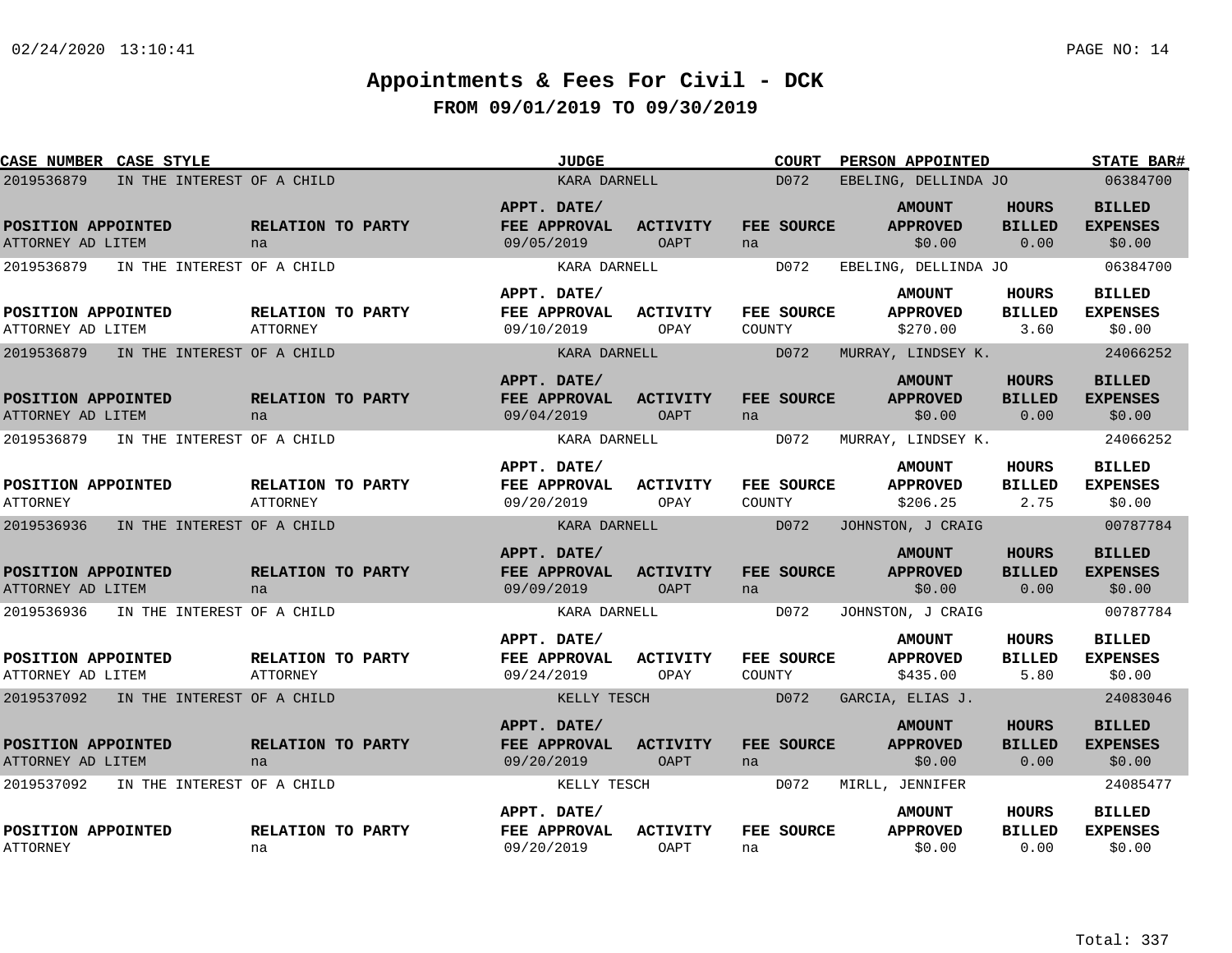| CASE NUMBER CASE STYLE                       |                                      | <b>JUDGE</b>                              |                         | <b>COURT</b>         | PERSON APPOINTED                             |                                       | <b>STATE BAR#</b>                          |
|----------------------------------------------|--------------------------------------|-------------------------------------------|-------------------------|----------------------|----------------------------------------------|---------------------------------------|--------------------------------------------|
| 2010550636<br>IN THE INTEREST OF A CHILD     |                                      | KARA DARNELL                              |                         | D099                 | HARRIS, HUNTER                               |                                       | 24087672                                   |
| POSITION APPOINTED<br>ATTORNEY AD LITEM      | RELATION TO PARTY<br>ATTORNEY        | APPT. DATE/<br>FEE APPROVAL<br>09/12/2019 | <b>ACTIVITY</b><br>OPAY | FEE SOURCE<br>COUNTY | <b>AMOUNT</b><br><b>APPROVED</b><br>\$75.00  | <b>HOURS</b><br><b>BILLED</b><br>1.00 | <b>BILLED</b><br><b>EXPENSES</b><br>\$0.00 |
| 2014511566<br>IN THE INTEREST OF A CHILD     |                                      | KARA DARNELL                              |                         | D099                 | MURRAY, LINDSEY K.                           |                                       | 24066252                                   |
| POSITION APPOINTED<br><b>ATTORNEY</b>        | RELATION TO PARTY<br><b>ATTORNEY</b> | APPT. DATE/<br>FEE APPROVAL<br>09/20/2019 | <b>ACTIVITY</b><br>OPAY | FEE SOURCE<br>COUNTY | <b>AMOUNT</b><br><b>APPROVED</b><br>\$131.25 | HOURS<br><b>BILLED</b><br>1.75        | <b>BILLED</b><br><b>EXPENSES</b><br>\$0.00 |
| 2014512983<br>IN THE INTEREST OF A CHILD     |                                      | KELLY TESCH                               |                         | D099                 | OLIBAS-YANEZ, LINDSAY M.                     |                                       | 24071119                                   |
| POSITION APPOINTED<br>ATTORNEY AD LITEM      | RELATION TO PARTY<br><b>ATTORNEY</b> | APPT. DATE/<br>FEE APPROVAL<br>09/27/2019 | <b>ACTIVITY</b><br>OPAY | FEE SOURCE<br>COUNTY | <b>AMOUNT</b><br><b>APPROVED</b><br>\$22.50  | <b>HOURS</b><br><b>BILLED</b><br>0.30 | <b>BILLED</b><br><b>EXPENSES</b><br>\$0.00 |
| 2014725646                                   | LCAD VS WILLIAMS CHARLOTTE ET AL,    | WILLIAM SOWDER                            |                         | D099                 | NELSON, GEORGE H                             |                                       | 14894000                                   |
| POSITION APPOINTED<br>ATTORNEY AD LITEM      | RELATION TO PARTY<br>na              | APPT. DATE/<br>FEE APPROVAL<br>09/10/2019 | <b>ACTIVITY</b><br>OAPT | FEE SOURCE<br>na     | <b>AMOUNT</b><br><b>APPROVED</b><br>\$0.00   | HOURS<br><b>BILLED</b><br>0.00        | <b>BILLED</b><br><b>EXPENSES</b><br>\$0.00 |
| 2014725646                                   | LCAD VS WILLIAMS CHARLOTTE ET AL,    | WILLIAM SOWDER                            |                         | D099                 | MONROE, LAURA J                              |                                       | 14272300                                   |
| POSITION APPOINTED<br>na                     | RELATION TO PARTY<br>na              | APPT. DATE/<br>FEE APPROVAL<br>09/17/2019 | <b>ACTIVITY</b><br>OPAY | FEE SOURCE<br>na     | <b>AMOUNT</b><br><b>APPROVED</b><br>\$0.00   | <b>HOURS</b><br><b>BILLED</b><br>0.00 | <b>BILLED</b><br><b>EXPENSES</b><br>\$0.00 |
| 2014725688                                   | LCAD VS EVANS BILLY R. DECEASED,     | WILLIAM SOWDER                            |                         | D099                 | NELSON, GEORGE H                             |                                       | 14894000                                   |
| POSITION APPOINTED<br>ATTORNEY AD LITEM      | RELATION TO PARTY<br>na              | APPT. DATE/<br>FEE APPROVAL<br>09/10/2019 | <b>ACTIVITY</b><br>OAPT | FEE SOURCE<br>na     | <b>AMOUNT</b><br><b>APPROVED</b><br>\$0.00   | HOURS<br><b>BILLED</b><br>0.00        | <b>BILLED</b><br><b>EXPENSES</b><br>\$0.00 |
| 2014725688                                   | LCAD VS EVANS BILLY R. DECEASED,     | WILLIAM SOWDER                            |                         | D099                 | MONROE, LAURA J                              |                                       | 14272300                                   |
| POSITION APPOINTED<br>na                     | RELATION TO PARTY<br>na              | APPT. DATE/<br>FEE APPROVAL<br>09/17/2019 | <b>ACTIVITY</b><br>OPAY | FEE SOURCE<br>na     | <b>AMOUNT</b><br><b>APPROVED</b><br>\$0.00   | <b>HOURS</b><br><b>BILLED</b><br>0.00 | <b>BILLED</b><br><b>EXPENSES</b><br>\$0.00 |
| 2014725792<br>LCAD VS VARGAS FERNANDO ET AL, |                                      | WILLIAM SOWDER                            |                         | D099                 | NELSON, GEORGE H                             |                                       | 14894000                                   |
| POSITION APPOINTED<br>ATTORNEY AD LITEM      | RELATION TO PARTY<br>na              | APPT. DATE/<br>FEE APPROVAL<br>09/10/2019 | <b>ACTIVITY</b><br>OAPT | FEE SOURCE<br>na     | <b>AMOUNT</b><br><b>APPROVED</b><br>\$0.00   | HOURS<br><b>BILLED</b><br>0.00        | <b>BILLED</b><br><b>EXPENSES</b><br>\$0.00 |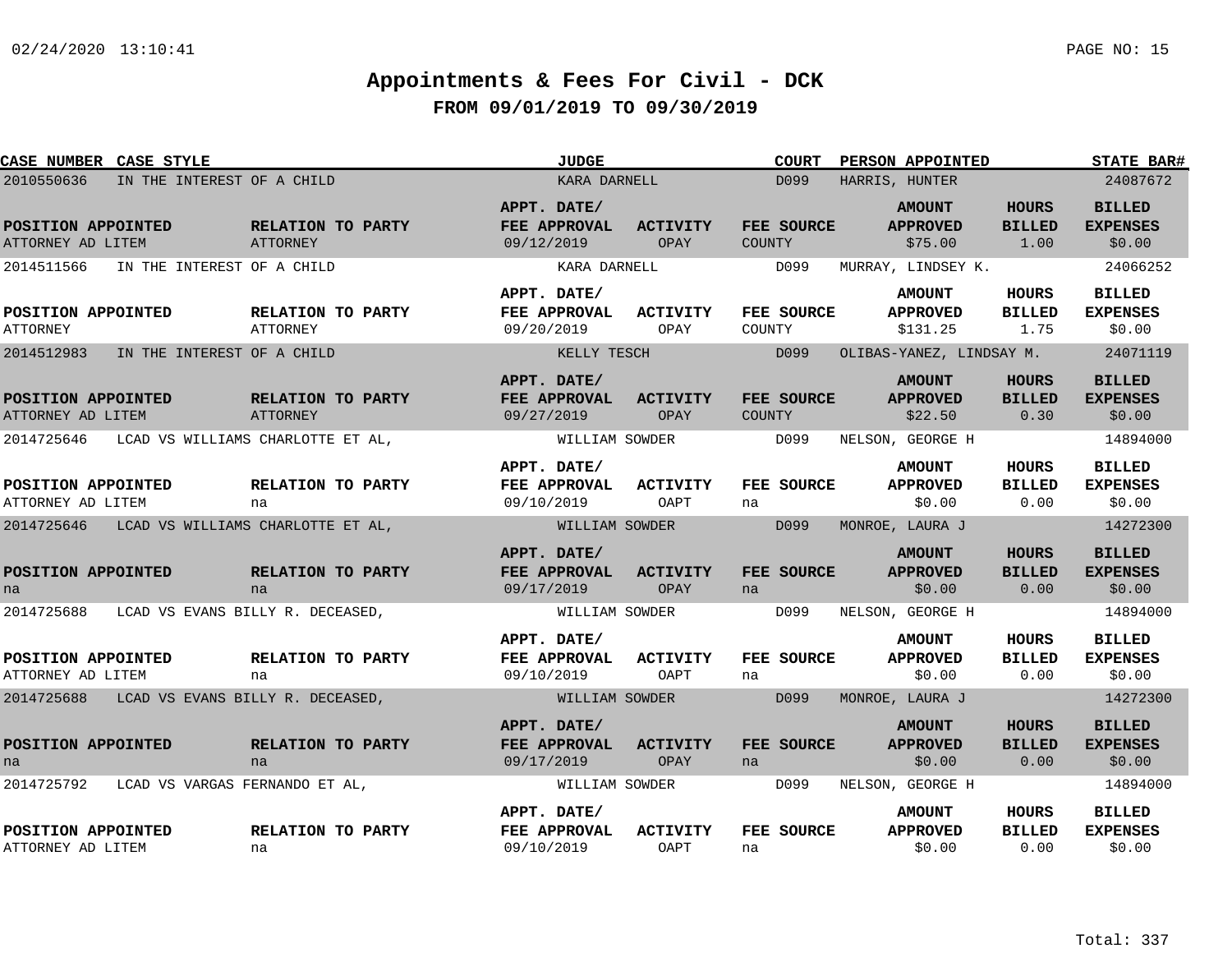| CASE NUMBER CASE STYLE                  |                                |                                      | <b>JUDGE</b>                              |                         | <b>COURT</b>         | PERSON APPOINTED                               |                                        | <b>STATE BAR#</b>                          |
|-----------------------------------------|--------------------------------|--------------------------------------|-------------------------------------------|-------------------------|----------------------|------------------------------------------------|----------------------------------------|--------------------------------------------|
| 2014725792                              | LCAD VS VARGAS FERNANDO ET AL, |                                      | WILLIAM SOWDER                            |                         | D099                 | MONROE, LAURA J                                |                                        | 14272300                                   |
| POSITION APPOINTED<br>na                |                                | RELATION TO PARTY<br>na              | APPT. DATE/<br>FEE APPROVAL<br>09/17/2019 | <b>ACTIVITY</b><br>OPAY | FEE SOURCE<br>na     | <b>AMOUNT</b><br><b>APPROVED</b><br>\$0.00     | <b>HOURS</b><br><b>BILLED</b><br>0.00  | <b>BILLED</b><br><b>EXPENSES</b><br>\$0.00 |
| 2016523106                              | IN THE INTEREST OF A CHILD     |                                      | KARA DARNELL                              |                         | D099                 | MURRAY, LINDSEY K.                             |                                        | 24066252                                   |
| POSITION APPOINTED<br><b>ATTORNEY</b>   |                                | RELATION TO PARTY<br><b>ATTORNEY</b> | APPT. DATE/<br>FEE APPROVAL<br>09/24/2019 | <b>ACTIVITY</b><br>OPAY | FEE SOURCE<br>COUNTY | <b>AMOUNT</b><br><b>APPROVED</b><br>\$75.00    | <b>HOURS</b><br><b>BILLED</b><br>1.00  | <b>BILLED</b><br><b>EXPENSES</b><br>\$0.00 |
| 2018528762                              | IN THE INTEREST OF A CHILD     |                                      | KARA DARNELL                              |                         | D099                 | MURRAY, LINDSEY K.                             |                                        | 24066252                                   |
| POSITION APPOINTED<br><b>ATTORNEY</b>   |                                | RELATION TO PARTY<br><b>ATTORNEY</b> | APPT. DATE/<br>FEE APPROVAL<br>09/12/2019 | <b>ACTIVITY</b><br>OPAY | FEE SOURCE<br>COUNTY | <b>AMOUNT</b><br><b>APPROVED</b><br>\$318.75   | <b>HOURS</b><br><b>BILLED</b><br>4.25  | <b>BILLED</b><br><b>EXPENSES</b><br>\$0.00 |
| 2018528762                              | IN THE INTEREST OF A CHILD     |                                      | KARA DARNELL                              |                         | D099                 | BOYD, JUSTIN L.                                |                                        | 24091193                                   |
| POSITION APPOINTED<br>ATTORNEY AD LITEM |                                | RELATION TO PARTY<br><b>ATTORNEY</b> | APPT. DATE/<br>FEE APPROVAL<br>09/03/2019 | <b>ACTIVITY</b><br>OPAY | FEE SOURCE<br>COUNTY | <b>AMOUNT</b><br><b>APPROVED</b><br>\$862.50   | <b>HOURS</b><br><b>BILLED</b><br>11.50 | <b>BILLED</b><br><b>EXPENSES</b><br>\$0.00 |
| 2018528795                              | IN THE INTEREST OF CHILDREN    |                                      | KARA DARNELL                              |                         | D099                 | THREADGILL, HEATHER                            |                                        | 24049286                                   |
| POSITION APPOINTED<br><b>ATTORNEY</b>   |                                | RELATION TO PARTY<br><b>ATTORNEY</b> | APPT. DATE/<br>FEE APPROVAL<br>09/24/2019 | <b>ACTIVITY</b><br>OPAY | FEE SOURCE<br>COUNTY | <b>AMOUNT</b><br><b>APPROVED</b><br>\$270.00   | <b>HOURS</b><br><b>BILLED</b><br>3.60  | <b>BILLED</b><br><b>EXPENSES</b><br>\$0.00 |
| 2018528795                              | IN THE INTEREST OF CHILDREN    |                                      | KARA DARNELL                              |                         | D099                 | CARTER, AARON                                  |                                        | 24058331                                   |
| POSITION APPOINTED<br><b>ATTORNEY</b>   |                                | RELATION TO PARTY<br>ATTORNEY        | APPT. DATE/<br>FEE APPROVAL<br>09/27/2019 | <b>ACTIVITY</b><br>OPAY | FEE SOURCE<br>COUNTY | <b>AMOUNT</b><br><b>APPROVED</b><br>\$1,192.50 | <b>HOURS</b><br><b>BILLED</b><br>15.90 | <b>BILLED</b><br><b>EXPENSES</b><br>\$0.00 |
| 2018529209                              | IN THE INTEREST OF CHILDREN    |                                      | KARA DARNELL                              |                         | D099                 | BOYD, JUSTIN L.                                |                                        | 24091193                                   |
| POSITION APPOINTED<br>ATTORNEY AD LITEM |                                | RELATION TO PARTY<br><b>ATTORNEY</b> | APPT. DATE/<br>FEE APPROVAL<br>09/03/2019 | <b>ACTIVITY</b><br>OPAY | FEE SOURCE<br>COUNTY | <b>AMOUNT</b><br><b>APPROVED</b><br>\$285.00   | <b>HOURS</b><br><b>BILLED</b><br>3.80  | <b>BILLED</b><br><b>EXPENSES</b><br>\$0.00 |
| 2018529884                              | IN THE INTEREST OF A CHILD     |                                      | KARA DARNELL                              |                         | D099                 | SHAW, JIM                                      |                                        | 18144800                                   |
| POSITION APPOINTED<br><b>ATTORNEY</b>   |                                | RELATION TO PARTY<br>ATTORNEY        | APPT. DATE/<br>FEE APPROVAL<br>09/24/2019 | <b>ACTIVITY</b><br>OPAY | FEE SOURCE<br>COUNTY | <b>AMOUNT</b><br><b>APPROVED</b><br>\$525.00   | HOURS<br><b>BILLED</b><br>7.00         | <b>BILLED</b><br><b>EXPENSES</b><br>\$0.00 |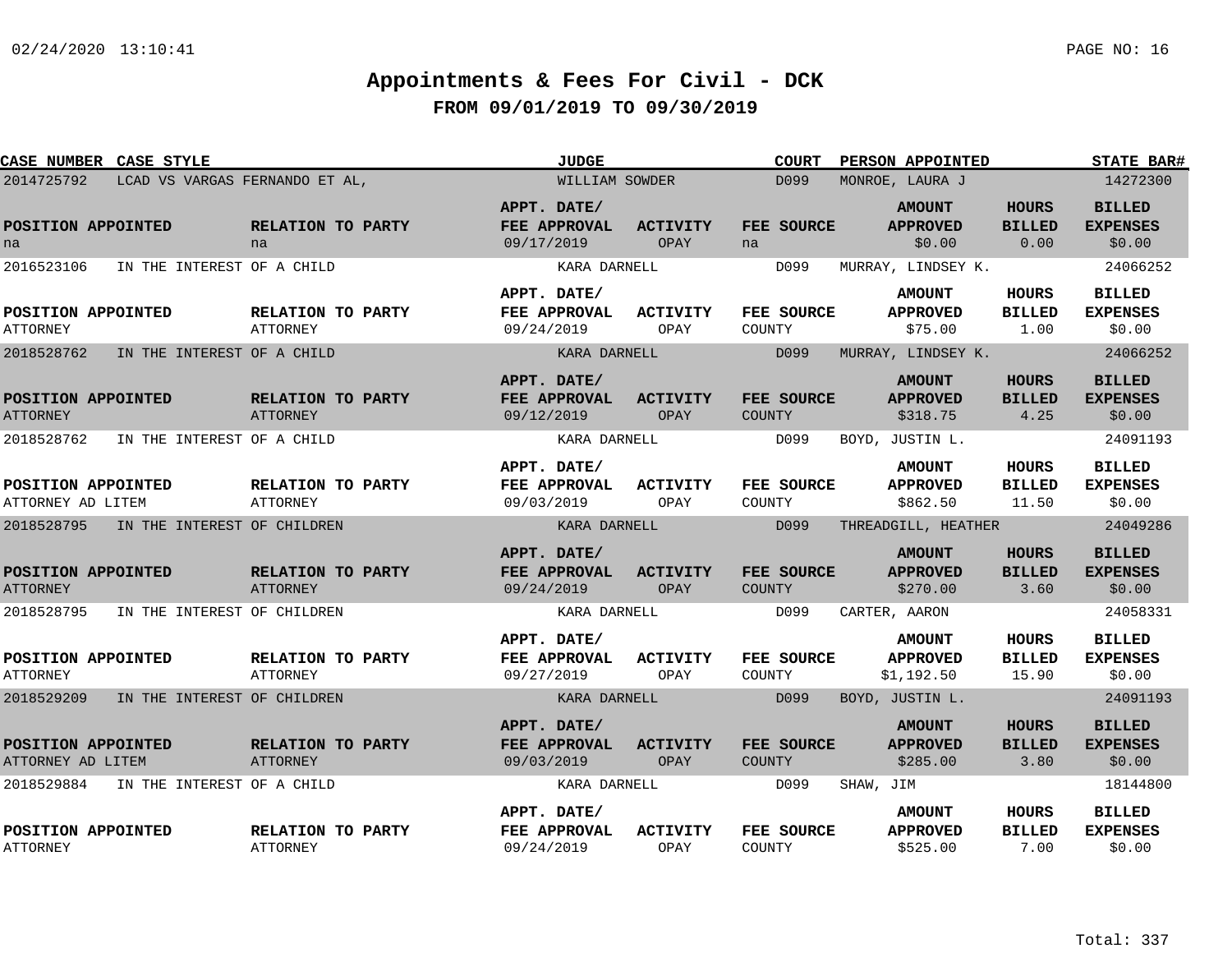| CASE NUMBER CASE STYLE                   |                                      | <b>JUDGE</b>                              |                                | <b>COURT</b>                | <b>PERSON APPOINTED</b>                        |                                        | <b>STATE BAR#</b>                          |
|------------------------------------------|--------------------------------------|-------------------------------------------|--------------------------------|-----------------------------|------------------------------------------------|----------------------------------------|--------------------------------------------|
| 2018529884<br>IN THE INTEREST OF A CHILD |                                      | KARA DARNELL                              |                                | D099                        | THREADGILL, HEATHER                            |                                        | 24049286                                   |
| POSITION APPOINTED<br>ATTORNEY AD LITEM  | RELATION TO PARTY<br><b>ATTORNEY</b> | APPT. DATE/<br>FEE APPROVAL<br>09/24/2019 | <b>ACTIVITY</b><br>OPAY        | FEE SOURCE<br><b>COUNTY</b> | <b>AMOUNT</b><br><b>APPROVED</b><br>\$705.00   | <b>HOURS</b><br><b>BILLED</b><br>9.40  | <b>BILLED</b><br><b>EXPENSES</b><br>\$0.00 |
| 2018530982<br>IN THE INTEREST OF A CHILD |                                      | KARA DARNELL                              |                                | D099                        | CARTER, AARON                                  |                                        | 24058331                                   |
| POSITION APPOINTED<br><b>ATTORNEY</b>    | RELATION TO PARTY<br><b>ATTORNEY</b> | APPT. DATE/<br>FEE APPROVAL<br>09/27/2019 | ACTIVITY<br>OPAY               | FEE SOURCE<br>COUNTY        | <b>AMOUNT</b><br><b>APPROVED</b><br>\$885.00   | HOURS<br><b>BILLED</b><br>11.80        | <b>BILLED</b><br><b>EXPENSES</b><br>\$0.00 |
| 2018530982<br>IN THE INTEREST OF A CHILD |                                      | KARA DARNELL                              |                                | D099                        | WATSON, CARDINE                                |                                        | 24084842                                   |
| POSITION APPOINTED<br>ATTORNEY AD LITEM  | RELATION TO PARTY<br>ATTORNEY        | APPT. DATE/<br>FEE APPROVAL<br>09/19/2019 | <b>ACTIVITY</b><br>OPAY        | FEE SOURCE<br><b>COUNTY</b> | <b>AMOUNT</b><br><b>APPROVED</b><br>\$1,143.75 | <b>HOURS</b><br><b>BILLED</b><br>15.25 | <b>BILLED</b><br><b>EXPENSES</b><br>\$0.00 |
| 2018531376<br>IN THE INTEREST OF A CHILD |                                      | KARA DARNELL                              |                                | D099                        | CONN, TANYA BOUCHER                            |                                        | 24034737                                   |
| POSITION APPOINTED<br>ATTORNEY AD LITEM  | RELATION TO PARTY<br>na              | APPT. DATE/<br>FEE APPROVAL<br>09/16/2019 | ACTIVITY<br>OPAY               | FEE SOURCE<br>COUNTY        | <b>AMOUNT</b><br><b>APPROVED</b><br>\$652.50   | <b>HOURS</b><br><b>BILLED</b><br>8.70  | <b>BILLED</b><br><b>EXPENSES</b><br>\$0.00 |
| 2018531697<br>IN THE INTEREST OF A CHILD |                                      | KARA DARNELL                              |                                | D099                        | BOYD, JUSTIN L.                                |                                        | 24091193                                   |
| POSITION APPOINTED<br>ATTORNEY AD LITEM  | RELATION TO PARTY<br>ATTORNEY        | APPT. DATE/<br>FEE APPROVAL<br>09/03/2019 | <b>ACTIVITY</b><br><b>OPAY</b> | FEE SOURCE<br><b>COUNTY</b> | <b>AMOUNT</b><br><b>APPROVED</b><br>\$337.50   | <b>HOURS</b><br><b>BILLED</b><br>4.50  | <b>BILLED</b><br><b>EXPENSES</b><br>\$0.00 |
| 2018532220<br>IN THE INTEREST OF A CHILD |                                      | KARA DARNELL                              |                                | D099                        | CONN, TANYA BOUCHER                            |                                        | 24034737                                   |
| POSITION APPOINTED<br>ATTORNEY AD LITEM  | RELATION TO PARTY<br>na              | APPT. DATE/<br>FEE APPROVAL<br>09/16/2019 | <b>ACTIVITY</b><br>OPAY        | FEE SOURCE<br>COUNTY        | <b>AMOUNT</b><br><b>APPROVED</b><br>\$495.00   | <b>HOURS</b><br><b>BILLED</b><br>6.60  | <b>BILLED</b><br><b>EXPENSES</b><br>\$0.00 |
| 2018532792 IN THE INTEREST OF A CHILD    |                                      | KARA DARNELL                              |                                | D099                        | BOYD, JUSTIN L.                                |                                        | 24091193                                   |
| POSITION APPOINTED<br>ATTORNEY AD LITEM  | RELATION TO PARTY<br>ATTORNEY        | APPT. DATE/<br>FEE APPROVAL<br>09/03/2019 | <b>ACTIVITY</b><br>OPAY        | FEE SOURCE<br><b>COUNTY</b> | <b>AMOUNT</b><br><b>APPROVED</b><br>\$187.50   | <b>HOURS</b><br><b>BILLED</b><br>2.50  | <b>BILLED</b><br><b>EXPENSES</b><br>\$0.00 |
| 2018532946<br>IN THE INTEREST OF A CHILD |                                      | KARA DARNELL                              |                                | D099                        | BOYD, JUSTIN L.                                |                                        | 24091193                                   |
| POSITION APPOINTED<br>ATTORNEY AD LITEM  | RELATION TO PARTY<br><b>ATTORNEY</b> | APPT. DATE/<br>FEE APPROVAL<br>09/03/2019 | <b>ACTIVITY</b><br>OPAY        | FEE SOURCE<br>COUNTY        | <b>AMOUNT</b><br><b>APPROVED</b><br>\$450.00   | <b>HOURS</b><br><b>BILLED</b><br>6.00  | <b>BILLED</b><br><b>EXPENSES</b><br>\$0.00 |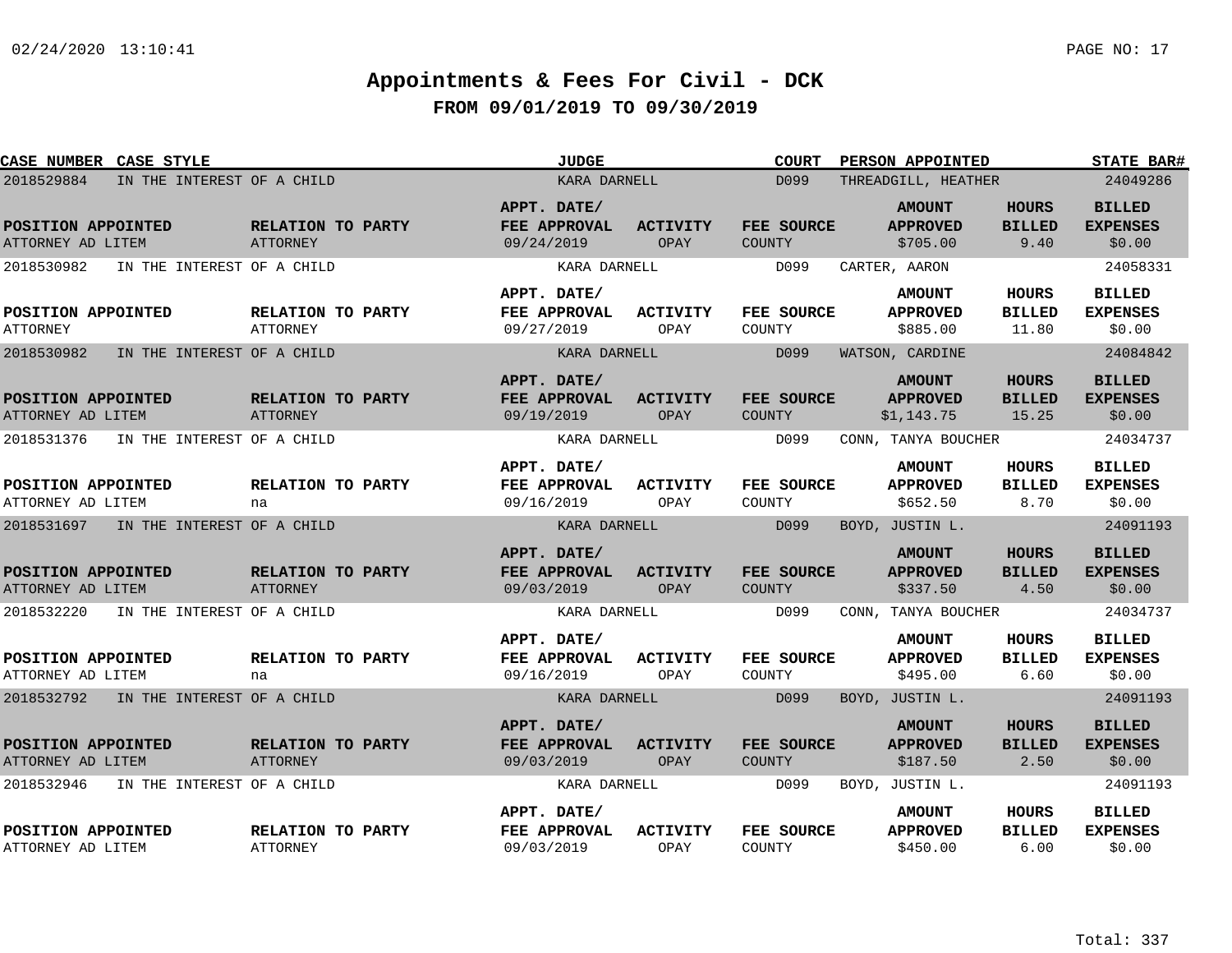| CASE NUMBER CASE STYLE                  |                             |                                               | <b>JUDGE</b>                              |                                | <b>COURT</b>                | PERSON APPOINTED                             |                                       | <b>STATE BAR#</b>                          |
|-----------------------------------------|-----------------------------|-----------------------------------------------|-------------------------------------------|--------------------------------|-----------------------------|----------------------------------------------|---------------------------------------|--------------------------------------------|
| 2018533251                              |                             | LLC OVATION SERVICES VS ANNADEEN LOPEZ, JESSE | WILLIAM SOWDER                            |                                | D099                        | CALFIN, MIKE                                 |                                       | 03637500                                   |
| POSITION APPOINTED<br>AD LITEM          |                             | RELATION TO PARTY<br>na                       | APPT. DATE/<br>FEE APPROVAL<br>09/16/2019 | <b>ACTIVITY</b><br><b>OAPT</b> | FEE SOURCE<br>na            | <b>AMOUNT</b><br><b>APPROVED</b><br>\$0.00   | <b>HOURS</b><br><b>BILLED</b><br>0.00 | <b>BILLED</b><br><b>EXPENSES</b><br>\$0.00 |
| 2018533260                              | IN THE INTEREST OF CHILDREN |                                               | KARA DARNELL                              |                                | D099                        | CARTER, AMANDA                               |                                       | 24109695                                   |
| POSITION APPOINTED<br>ATTORNEY AD LITEM |                             | RELATION TO PARTY<br><b>ATTORNEY</b>          | APPT. DATE/<br>FEE APPROVAL<br>09/05/2019 | ACTIVITY<br>OPAY               | FEE SOURCE<br>COUNTY        | <b>AMOUNT</b><br><b>APPROVED</b><br>\$337.50 | HOURS<br><b>BILLED</b><br>4.50        | <b>BILLED</b><br><b>EXPENSES</b><br>\$0.00 |
| 2018533308                              | IN THE INTEREST OF A CHILD  |                                               | KARA DARNELL                              |                                | D099                        | JOHNSTON, J CRAIG                            |                                       | 00787784                                   |
| POSITION APPOINTED<br><b>ATTORNEY</b>   |                             | RELATION TO PARTY<br><b>ATTORNEY</b>          | APPT. DATE/<br>FEE APPROVAL<br>09/12/2019 | <b>ACTIVITY</b><br>OPAY        | FEE SOURCE<br><b>COUNTY</b> | <b>AMOUNT</b><br><b>APPROVED</b><br>\$352.50 | <b>HOURS</b><br><b>BILLED</b><br>4.70 | <b>BILLED</b><br><b>EXPENSES</b><br>\$0.00 |
| 2018533374                              | IN THE INTEREST OF A CHILD  |                                               | KARA DARNELL                              |                                | D099                        | THREADGILL, HEATHER                          |                                       | 24049286                                   |
| POSITION APPOINTED<br><b>ATTORNEY</b>   |                             | RELATION TO PARTY<br>ATTORNEY                 | APPT. DATE/<br>FEE APPROVAL<br>09/24/2019 | <b>ACTIVITY</b><br>OPAY        | FEE SOURCE<br>COUNTY        | <b>AMOUNT</b><br><b>APPROVED</b><br>\$82.50  | <b>HOURS</b><br><b>BILLED</b><br>1.10 | <b>BILLED</b><br><b>EXPENSES</b><br>\$0.00 |
| 2019534688                              | IN THE INTEREST OF A CHILD  |                                               | KARA DARNELL                              |                                | D099                        | CARTER, AMANDA                               |                                       | 24109695                                   |
| POSITION APPOINTED<br>ATTORNEY AD LITEM |                             | RELATION TO PARTY<br>ATTORNEY                 | APPT. DATE/<br>FEE APPROVAL<br>09/05/2019 | <b>ACTIVITY</b><br><b>OPAY</b> | FEE SOURCE<br><b>COUNTY</b> | <b>AMOUNT</b><br><b>APPROVED</b><br>\$105.00 | <b>HOURS</b><br><b>BILLED</b><br>1.40 | <b>BILLED</b><br><b>EXPENSES</b><br>\$0.00 |
| 2019534859                              | IN THE INTEREST OF A CHILD  |                                               | KARA DARNELL                              |                                | D099                        | JOHNSTON, J CRAIG                            |                                       | 00787784                                   |
| POSITION APPOINTED<br><b>ATTORNEY</b>   |                             | RELATION TO PARTY<br>ATTORNEY                 | APPT. DATE/<br>FEE APPROVAL<br>09/27/2019 | <b>ACTIVITY</b><br>OPAY        | FEE SOURCE<br>COUNTY        | <b>AMOUNT</b><br><b>APPROVED</b><br>\$330.00 | HOURS<br><b>BILLED</b><br>4.40        | <b>BILLED</b><br><b>EXPENSES</b><br>\$0.00 |
| 2019534859                              | IN THE INTEREST OF A CHILD  |                                               | KARA DARNELL                              |                                | D099                        | THREADGILL, HEATHER                          |                                       | 24049286                                   |
| POSITION APPOINTED<br>ATTORNEY AD LITEM |                             | RELATION TO PARTY<br>ATTORNEY                 | APPT. DATE/<br>FEE APPROVAL<br>09/24/2019 | <b>ACTIVITY</b><br>OPAY        | FEE SOURCE<br><b>COUNTY</b> | <b>AMOUNT</b><br><b>APPROVED</b><br>\$412.50 | <b>HOURS</b><br><b>BILLED</b><br>5.50 | <b>BILLED</b><br><b>EXPENSES</b><br>\$0.00 |
| 2019535352                              | IN THE INTEREST OF CHILDREN |                                               | KARA DARNELL                              |                                | D099                        | DICKERSON, BARBARA                           |                                       | 05821700                                   |
| POSITION APPOINTED<br>ATTORNEY AD LITEM |                             | RELATION TO PARTY<br>ATTORNEY                 | APPT. DATE/<br>FEE APPROVAL<br>09/27/2019 | <b>ACTIVITY</b><br>OPAY        | FEE SOURCE<br>COUNTY        | <b>AMOUNT</b><br><b>APPROVED</b><br>\$618.75 | HOURS<br><b>BILLED</b><br>8.25        | <b>BILLED</b><br><b>EXPENSES</b><br>\$0.00 |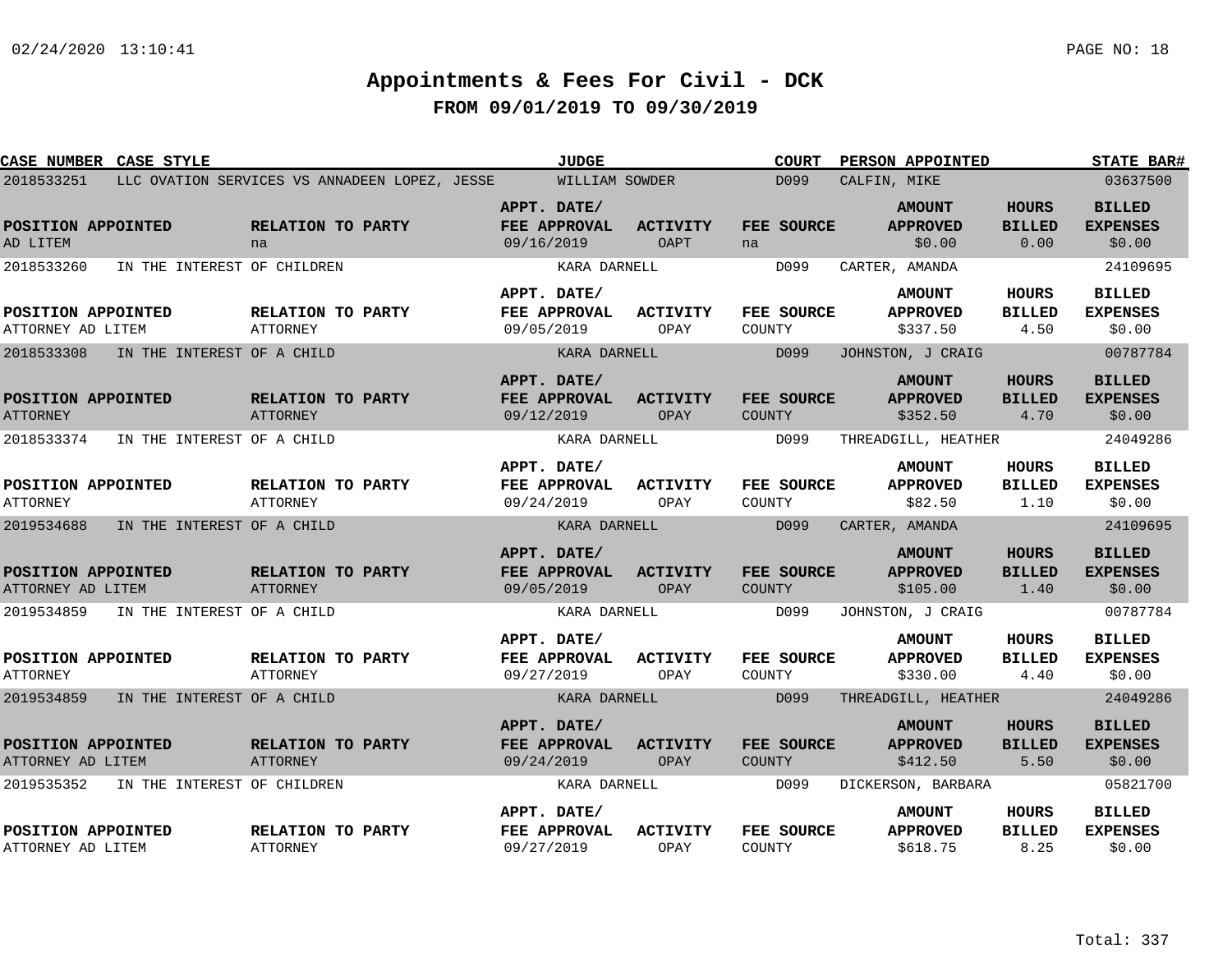| CASE NUMBER CASE STYLE                          |                                             | <b>JUDGE</b>                              |                                | <b>COURT</b>                | PERSON APPOINTED                             |                                        | <b>STATE BAR#</b>                          |
|-------------------------------------------------|---------------------------------------------|-------------------------------------------|--------------------------------|-----------------------------|----------------------------------------------|----------------------------------------|--------------------------------------------|
| 2019535352<br>IN THE INTEREST OF CHILDREN       |                                             | KARA DARNELL                              |                                | D099                        | EBELING, DELLINDA JO                         |                                        | 06384700                                   |
| POSITION APPOINTED<br>ATTORNEY AD LITEM         | <b>RELATION TO PARTY</b><br>ATTORNEY        | APPT. DATE/<br>FEE APPROVAL<br>09/10/2019 | <b>ACTIVITY</b><br>OPAY        | FEE SOURCE<br>COUNTY        | <b>AMOUNT</b><br><b>APPROVED</b><br>\$457.50 | <b>HOURS</b><br><b>BILLED</b><br>6.10  | <b>BILLED</b><br><b>EXPENSES</b><br>\$0.00 |
| 2019535352<br>IN THE INTEREST OF CHILDREN       |                                             | KARA DARNELL                              |                                | D099                        | EBELING, DELLINDA JO                         |                                        | 06384700                                   |
| POSITION APPOINTED<br>ATTORNEY AD LITEM         | <b>RELATION TO PARTY</b><br><b>ATTORNEY</b> | APPT. DATE/<br>FEE APPROVAL<br>09/24/2019 | ACTIVITY<br>OPAY               | FEE SOURCE<br>COUNTY        | <b>AMOUNT</b><br><b>APPROVED</b><br>\$262.50 | HOURS<br><b>BILLED</b><br>3.50         | <b>BILLED</b><br><b>EXPENSES</b><br>\$0.00 |
| 2019535352<br>IN THE INTEREST OF CHILDREN       |                                             | KARA DARNELL                              |                                | D099                        | JOHNSTON, J CRAIG                            |                                        | 00787784                                   |
| POSITION APPOINTED<br>ATTORNEY AD LITEM         | RELATION TO PARTY<br>ATTORNEY               | APPT. DATE/<br>FEE APPROVAL<br>09/24/2019 | <b>ACTIVITY</b><br>OPAY        | FEE SOURCE<br><b>COUNTY</b> | <b>AMOUNT</b><br><b>APPROVED</b><br>\$802.50 | <b>HOURS</b><br><b>BILLED</b><br>10.70 | <b>BILLED</b><br><b>EXPENSES</b><br>\$0.00 |
| 2019535938<br>IN THE INTEREST OF CHILDREN       |                                             | KARA DARNELL                              |                                | D099                        | CARTER, AMANDA                               |                                        | 24109695                                   |
| POSITION APPOINTED<br>ATTORNEY AD LITEM         | RELATION TO PARTY<br><b>ATTORNEY</b>        | APPT. DATE/<br>FEE APPROVAL<br>09/05/2019 | ACTIVITY<br>OPAY               | FEE SOURCE<br>COUNTY        | <b>AMOUNT</b><br><b>APPROVED</b><br>\$322.50 | <b>HOURS</b><br><b>BILLED</b><br>4.30  | <b>BILLED</b><br><b>EXPENSES</b><br>\$0.00 |
| 2019536714 PATRICK DALEY VS JAMES FRANCIS DALEY |                                             | WILLIAM SOWDER                            |                                | D099                        | JONES, JEFFREY B                             |                                        | 10911900                                   |
| POSITION APPOINTED<br>na                        | RELATION TO PARTY<br>na                     | APPT. DATE/<br>FEE APPROVAL<br>09/04/2019 | <b>ACTIVITY</b><br><b>OAPT</b> | FEE SOURCE<br>na            | <b>AMOUNT</b><br><b>APPROVED</b><br>\$0.00   | HOURS<br><b>BILLED</b><br>0.00         | <b>BILLED</b><br><b>EXPENSES</b><br>\$0.00 |
| 2019536714 PATRICK DALEY VS JAMES FRANCIS DALEY |                                             | WILLIAM SOWDER                            |                                | D099                        | POWELL, MATTHEW D                            |                                        | 00784782                                   |
| POSITION APPOINTED<br>GUARDIAN AD LITEM         | RELATION TO PARTY<br>na                     | APPT. DATE/<br>FEE APPROVAL<br>09/09/2019 | <b>ACTIVITY</b><br>OAPT        | FEE SOURCE<br>na            | <b>AMOUNT</b><br><b>APPROVED</b><br>\$0.00   | <b>HOURS</b><br><b>BILLED</b><br>0.00  | <b>BILLED</b><br><b>EXPENSES</b><br>\$0.00 |
| 2019536733<br>IN THE INTEREST OF A CHILD        |                                             | KARA DARNELL                              |                                | D099                        | JOHNSTON, J CRAIG                            |                                        | 00787784                                   |
| POSITION APPOINTED<br><b>ATTORNEY</b>           | RELATION TO PARTY<br>ATTORNEY               | APPT. DATE/<br>FEE APPROVAL<br>09/12/2019 | <b>ACTIVITY</b><br>OPAY        | FEE SOURCE<br><b>COUNTY</b> | <b>AMOUNT</b><br><b>APPROVED</b><br>\$412.50 | <b>HOURS</b><br><b>BILLED</b><br>5.50  | <b>BILLED</b><br><b>EXPENSES</b><br>\$0.00 |
| 2019536952<br>IN THE INTEREST OF A CHILD        |                                             | WILLIAM SOWDER                            |                                | D099                        |                                              |                                        |                                            |
| POSITION APPOINTED<br>na                        | RELATION TO PARTY<br>na                     | APPT. DATE/<br>FEE APPROVAL<br>09/23/2019 | <b>ACTIVITY</b><br>OAPT        | FEE SOURCE<br>na            | <b>AMOUNT</b><br><b>APPROVED</b><br>\$0.00   | HOURS<br><b>BILLED</b><br>0.00         | <b>BILLED</b><br><b>EXPENSES</b><br>\$0.00 |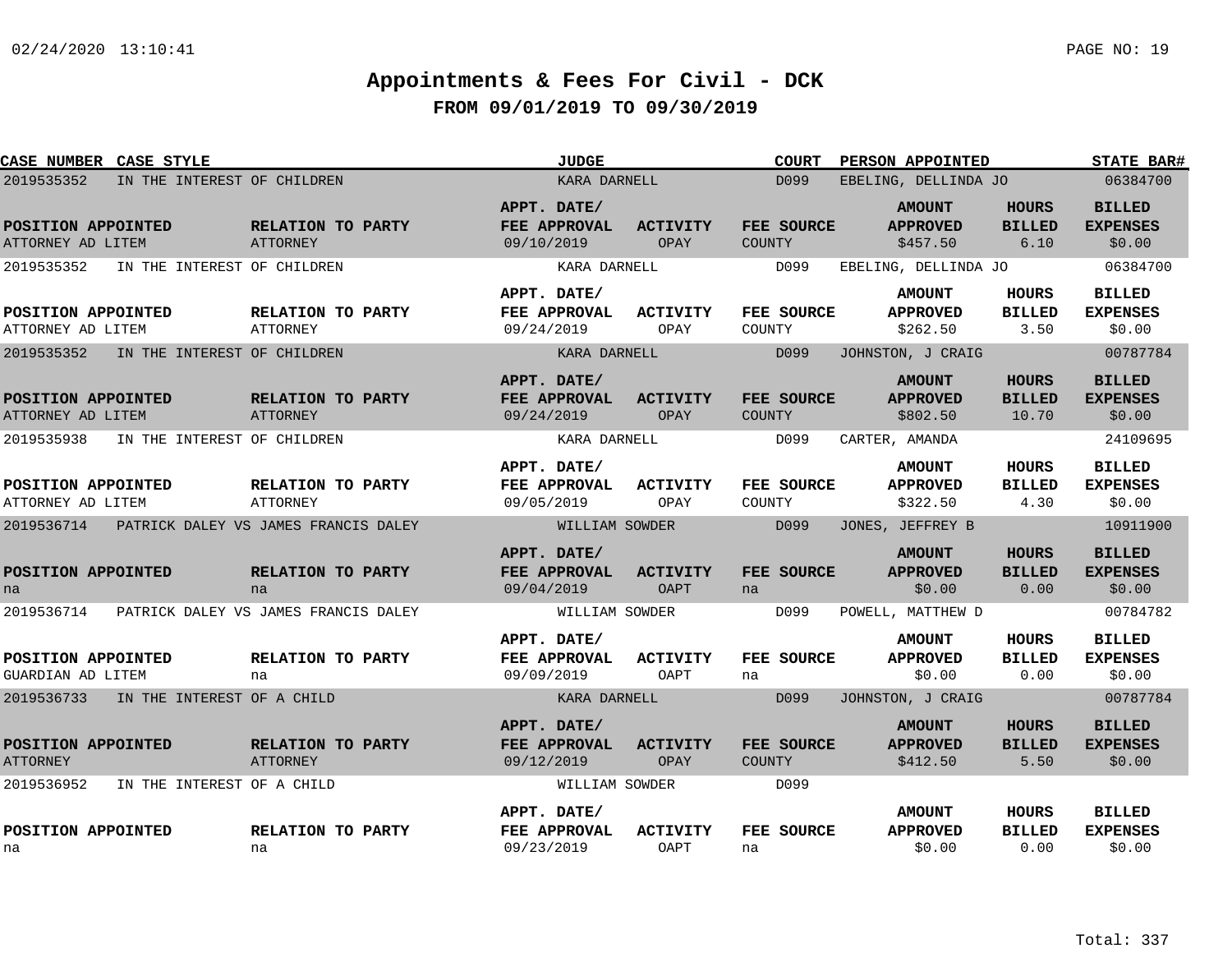| <b>CASE NUMBER CASE STYLE</b>           |                             |                                      | <b>JUDGE</b>                                     |                                |               | <b>COURT</b> |           | PERSON APPOINTED                             |                                       | <b>STATE BAR#</b>                          |
|-----------------------------------------|-----------------------------|--------------------------------------|--------------------------------------------------|--------------------------------|---------------|--------------|-----------|----------------------------------------------|---------------------------------------|--------------------------------------------|
| 2019536952                              | IN THE INTEREST OF A CHILD  |                                      | KARA DARNELL                                     |                                |               | D099         |           | DICKERSON, BARBARA                           |                                       | 05821700                                   |
| POSITION APPOINTED<br>AD LITEM          |                             | RELATION TO PARTY<br>na              | APPT. DATE/<br>FEE APPROVAL<br>09/20/2019        | <b>ACTIVITY</b><br><b>OAPT</b> | na            | FEE SOURCE   |           | <b>AMOUNT</b><br><b>APPROVED</b><br>\$0.00   | <b>HOURS</b><br><b>BILLED</b><br>0.00 | <b>BILLED</b><br><b>EXPENSES</b><br>\$0.00 |
| 2019536952                              | IN THE INTEREST OF A CHILD  |                                      | WILLIAM SOWDER                                   |                                |               | D099         |           | MORROW, MATT K.                              |                                       | 24081053                                   |
| POSITION APPOINTED<br>ATTORNEY          |                             | RELATION TO PARTY<br>na              | APPT. DATE/<br>FEE APPROVAL<br>09/23/2019        | <b>ACTIVITY</b><br>OAPT        | na            | FEE SOURCE   |           | <b>AMOUNT</b><br><b>APPROVED</b><br>\$0.00   | <b>HOURS</b><br><b>BILLED</b><br>0.00 | <b>BILLED</b><br><b>EXPENSES</b><br>\$0.00 |
| 2019536956                              | IN THE INTEREST OF CHILDREN |                                      | KARA DARNELL                                     |                                |               | D099         | SHAW, JIM |                                              |                                       | 18144800                                   |
| POSITION APPOINTED<br><b>ATTORNEY</b>   |                             | RELATION TO PARTY<br>na              | APPT. DATE/<br><b>FEE APPROVAL</b><br>09/10/2019 | <b>ACTIVITY</b><br>OAPT        | na            | FEE SOURCE   |           | <b>AMOUNT</b><br><b>APPROVED</b><br>\$0.00   | <b>HOURS</b><br><b>BILLED</b><br>0.00 | <b>BILLED</b><br><b>EXPENSES</b><br>\$0.00 |
| 2019536956                              | IN THE INTEREST OF CHILDREN |                                      | KARA DARNELL                                     |                                |               | D099         | SHAW, JIM |                                              |                                       | 18144800                                   |
| POSITION APPOINTED<br><b>ATTORNEY</b>   |                             | RELATION TO PARTY<br><b>ATTORNEY</b> | APPT. DATE/<br>FEE APPROVAL<br>09/27/2019        | ACTIVITY<br>OPAY               | <b>COUNTY</b> | FEE SOURCE   |           | <b>AMOUNT</b><br><b>APPROVED</b><br>\$127.50 | <b>HOURS</b><br><b>BILLED</b><br>1.70 | <b>BILLED</b><br><b>EXPENSES</b><br>\$0.00 |
| 2019536956                              | IN THE INTEREST OF CHILDREN |                                      | KARA DARNELL                                     |                                |               | D099         |           | CONN, TANYA BOUCHER                          |                                       | 24034737                                   |
| POSITION APPOINTED<br><b>ATTORNEY</b>   |                             | RELATION TO PARTY<br>na              | APPT. DATE/<br>FEE APPROVAL<br>09/10/2019        | <b>ACTIVITY</b><br>OAPT        | na            | FEE SOURCE   |           | <b>AMOUNT</b><br><b>APPROVED</b><br>\$0.00   | <b>HOURS</b><br><b>BILLED</b><br>0.00 | <b>BILLED</b><br><b>EXPENSES</b><br>\$0.00 |
| 2019536956                              | IN THE INTEREST OF CHILDREN |                                      | KARA DARNELL                                     |                                |               | D099         |           | MORROW, MATT K.                              |                                       | 24081053                                   |
| POSITION APPOINTED<br>ATTORNEY AD LITEM |                             | RELATION TO PARTY<br>na              | APPT. DATE/<br>FEE APPROVAL<br>09/10/2019        | <b>ACTIVITY</b><br>OAPT        | na            | FEE SOURCE   |           | <b>AMOUNT</b><br><b>APPROVED</b><br>\$0.00   | <b>HOURS</b><br><b>BILLED</b><br>0.00 | <b>BILLED</b><br><b>EXPENSES</b><br>\$0.00 |
| 2019537063                              | IN THE INTEREST OF A CHILD  |                                      | KARA DARNELL                                     |                                |               | D099         |           | DICKERSON, BARBARA                           |                                       | 05821700                                   |
| POSITION APPOINTED<br><b>ATTORNEY</b>   |                             | RELATION TO PARTY<br>na              | APPT. DATE/<br>FEE APPROVAL<br>09/18/2019        | <b>ACTIVITY</b><br>OAPT        | na            | FEE SOURCE   |           | <b>AMOUNT</b><br><b>APPROVED</b><br>\$0.00   | <b>HOURS</b><br><b>BILLED</b><br>0.00 | <b>BILLED</b><br><b>EXPENSES</b><br>\$0.00 |
| 2019537063                              | IN THE INTEREST OF A CHILD  |                                      | KARA DARNELL                                     |                                |               | D099         |           | EBELING, DELLINDA JO                         |                                       | 06384700                                   |
| POSITION APPOINTED<br><b>ATTORNEY</b>   |                             | RELATION TO PARTY<br>na              | APPT. DATE/<br>FEE APPROVAL<br>09/18/2019        | <b>ACTIVITY</b><br>OAPT        | na            | FEE SOURCE   |           | <b>AMOUNT</b><br><b>APPROVED</b><br>\$0.00   | HOURS<br><b>BILLED</b><br>0.00        | <b>BILLED</b><br><b>EXPENSES</b><br>\$0.00 |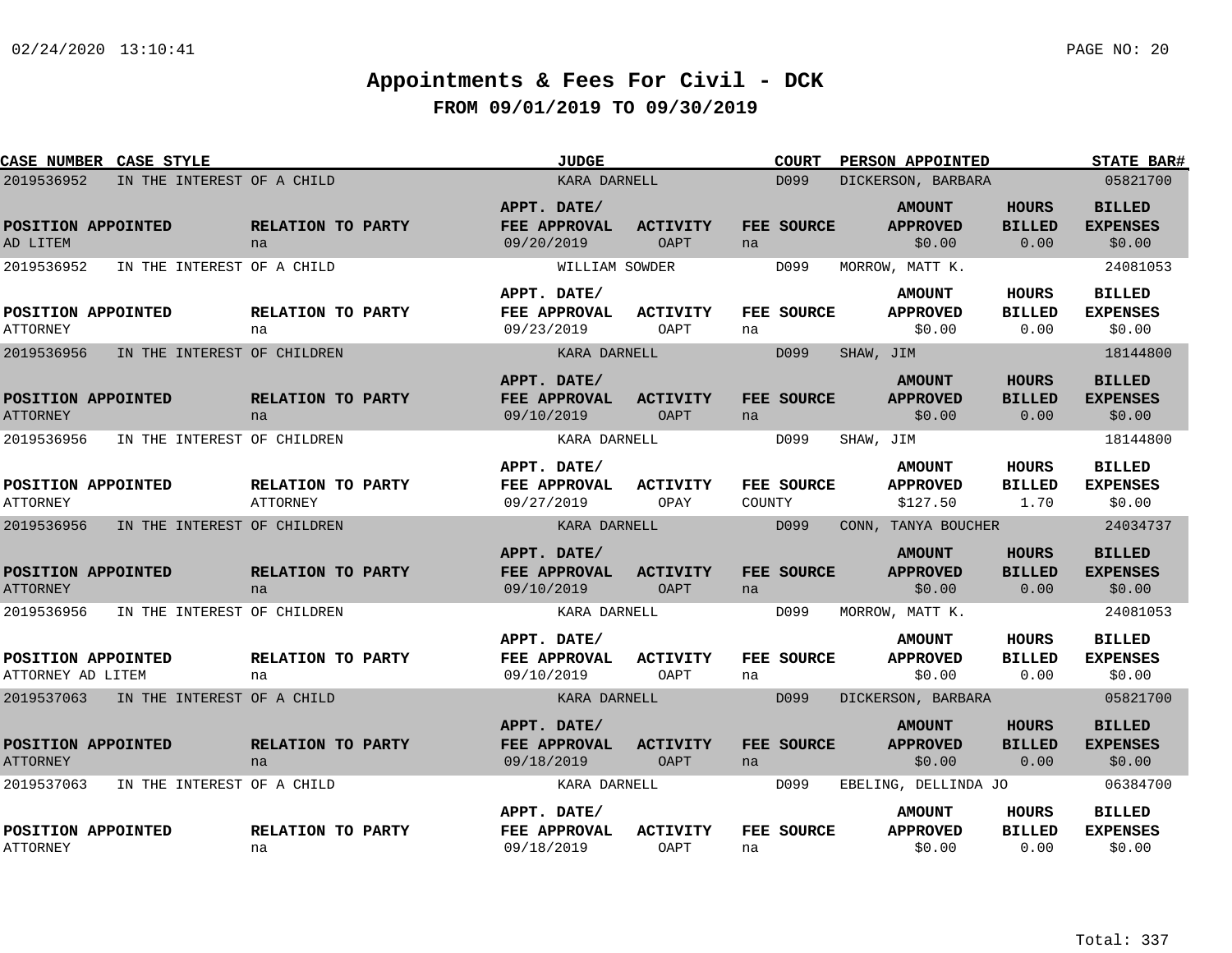|                                       | <b>CASE NUMBER CASE STYLE</b> |                         | <b>JUDGE</b>                              |                                |    | <b>COURT</b> | <b>PERSON APPOINTED</b>                    |                                       | <b>STATE BAR#</b>                          |
|---------------------------------------|-------------------------------|-------------------------|-------------------------------------------|--------------------------------|----|--------------|--------------------------------------------|---------------------------------------|--------------------------------------------|
| 2019537063                            | IN THE INTEREST OF A CHILD    |                         | KARA DARNELL                              |                                |    | D099         | THREADGILL, HEATHER                        |                                       | 24049286                                   |
| POSITION APPOINTED<br>AD LITEM        |                               | RELATION TO PARTY<br>na | APPT. DATE/<br>FEE APPROVAL<br>09/18/2019 | <b>ACTIVITY</b><br><b>OAPT</b> | na | FEE SOURCE   | <b>AMOUNT</b><br><b>APPROVED</b><br>\$0.00 | <b>HOURS</b><br><b>BILLED</b><br>0.00 | <b>BILLED</b><br><b>EXPENSES</b><br>\$0.00 |
| 2019537098                            | IN THE INTEREST OF CHILDREN   |                         | KARA DARNELL                              |                                |    | D099         | EBELING, DELLINDA JO                       |                                       | 06384700                                   |
| POSITION APPOINTED<br>AD LITEM        |                               | RELATION TO PARTY<br>na | APPT. DATE/<br>FEE APPROVAL<br>09/20/2019 | ACTIVITY<br>OAPT               | na | FEE SOURCE   | <b>AMOUNT</b><br><b>APPROVED</b><br>\$0.00 | HOURS<br><b>BILLED</b><br>0.00        | <b>BILLED</b><br><b>EXPENSES</b><br>\$0.00 |
| 2019537098                            | IN THE INTEREST OF CHILDREN   |                         | STEPHEN JOHNSON                           |                                |    | D099         | EBELING, DELLINDA JO                       |                                       | 06384700                                   |
| POSITION APPOINTED<br>AD LITEM        |                               | RELATION TO PARTY<br>na | APPT. DATE/<br>FEE APPROVAL<br>09/20/2019 | <b>ACTIVITY</b><br>OAPT        | na | FEE SOURCE   | <b>AMOUNT</b><br><b>APPROVED</b><br>\$0.00 | <b>HOURS</b><br><b>BILLED</b><br>0.00 | <b>BILLED</b><br><b>EXPENSES</b><br>\$0.00 |
| 2019537098                            | IN THE INTEREST OF CHILDREN   |                         | KARA DARNELL                              |                                |    | D099         | WATSON, CARDINE                            |                                       | 24084842                                   |
| POSITION APPOINTED<br><b>ATTORNEY</b> |                               | RELATION TO PARTY<br>na | APPT. DATE/<br>FEE APPROVAL<br>09/20/2019 | ACTIVITY<br>OAPT               | na | FEE SOURCE   | <b>AMOUNT</b><br><b>APPROVED</b><br>\$0.00 | <b>HOURS</b><br><b>BILLED</b><br>0.00 | <b>BILLED</b><br><b>EXPENSES</b><br>\$0.00 |
| 2019537098                            | IN THE INTEREST OF CHILDREN   |                         | WILLIAM SOWDER                            |                                |    | D099         | WATSON, CARDINE                            |                                       | 24084842                                   |
| POSITION APPOINTED<br><b>ATTORNEY</b> |                               | RELATION TO PARTY<br>na | APPT. DATE/<br>FEE APPROVAL<br>09/20/2019 | <b>ACTIVITY</b><br>OAPT        | na | FEE SOURCE   | <b>AMOUNT</b><br><b>APPROVED</b><br>\$0.00 | <b>HOURS</b><br><b>BILLED</b><br>0.00 | <b>BILLED</b><br><b>EXPENSES</b><br>\$0.00 |
| 2019537106                            | IN THE INTEREST OF A CHILD    |                         | KARA DARNELL                              |                                |    | D099         | FOUTS, LEIGH ANN                           |                                       | 07315800                                   |
| POSITION APPOINTED<br>AD LITEM        |                               | RELATION TO PARTY<br>na | APPT. DATE/<br>FEE APPROVAL<br>09/20/2019 | <b>ACTIVITY</b><br>OAPT        | na | FEE SOURCE   | <b>AMOUNT</b><br><b>APPROVED</b><br>\$0.00 | <b>HOURS</b><br><b>BILLED</b><br>0.00 | <b>BILLED</b><br><b>EXPENSES</b><br>\$0.00 |
| 2019537106                            | IN THE INTEREST OF A CHILD    |                         | KARA DARNELL                              |                                |    | D099         | SHAW, JIM                                  |                                       | 18144800                                   |
| POSITION APPOINTED<br><b>ATTORNEY</b> |                               | RELATION TO PARTY<br>na | APPT. DATE/<br>FEE APPROVAL<br>09/23/2019 | <b>ACTIVITY</b><br>OAPT        | na | FEE SOURCE   | <b>AMOUNT</b><br><b>APPROVED</b><br>\$0.00 | HOURS<br><b>BILLED</b><br>0.00        | <b>BILLED</b><br><b>EXPENSES</b><br>\$0.00 |
| 2019537106                            | IN THE INTEREST OF A CHILD    |                         | KARA DARNELL                              |                                |    | D099         | THREADGILL, HEATHER                        |                                       | 24049286                                   |
| POSITION APPOINTED<br><b>ATTORNEY</b> |                               | RELATION TO PARTY<br>na | APPT. DATE/<br>FEE APPROVAL<br>09/23/2019 | <b>ACTIVITY</b><br>OAPT        | na | FEE SOURCE   | <b>AMOUNT</b><br><b>APPROVED</b><br>\$0.00 | HOURS<br><b>BILLED</b><br>0.00        | <b>BILLED</b><br><b>EXPENSES</b><br>\$0.00 |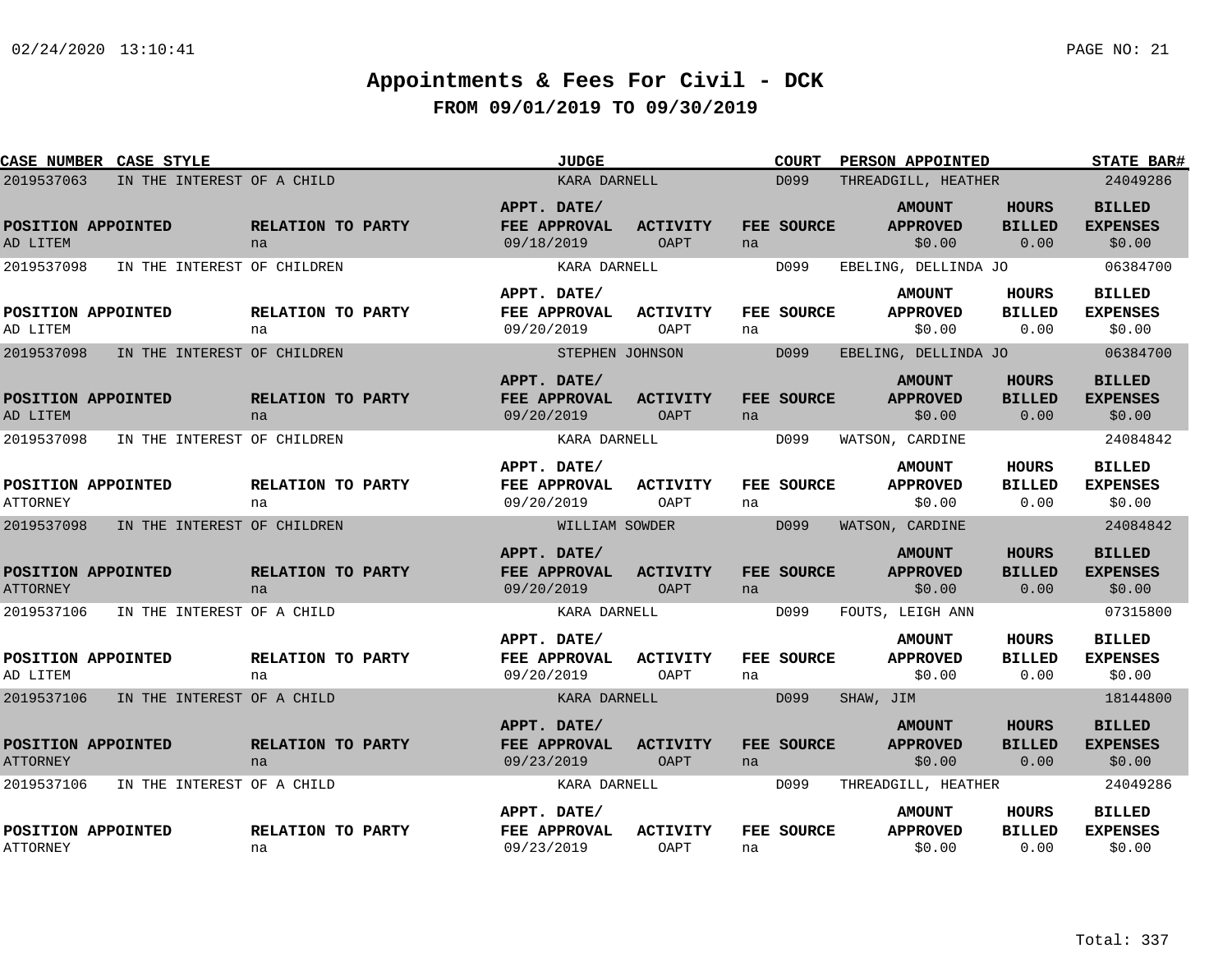| CASE NUMBER CASE STYLE                  |                             |                                      | <b>JUDGE</b>                              |                                | <b>COURT</b>                | PERSON APPOINTED                             |                                       | <b>STATE BAR#</b>                          |
|-----------------------------------------|-----------------------------|--------------------------------------|-------------------------------------------|--------------------------------|-----------------------------|----------------------------------------------|---------------------------------------|--------------------------------------------|
| 2008542892                              | IN THE INTEREST OF A CHILD  |                                      | KARA DARNELL                              |                                | D137                        | FOUTS, LEIGH ANN                             |                                       | 07315800                                   |
| POSITION APPOINTED<br><b>ATTORNEY</b>   |                             | RELATION TO PARTY<br>na              | APPT. DATE/<br>FEE APPROVAL<br>09/05/2019 | <b>ACTIVITY</b><br><b>OAPT</b> | FEE SOURCE<br>na            | <b>AMOUNT</b><br><b>APPROVED</b><br>\$0.00   | <b>HOURS</b><br><b>BILLED</b><br>0.00 | <b>BILLED</b><br><b>EXPENSES</b><br>\$0.00 |
| 2008542892                              | IN THE INTEREST OF A CHILD  |                                      | KARA DARNELL                              |                                | D137                        | CONN, TANYA BOUCHER                          |                                       | 24034737                                   |
| POSITION APPOINTED<br>ATTORNEY AD LITEM |                             | RELATION TO PARTY<br>na              | APPT. DATE/<br>FEE APPROVAL<br>09/05/2019 | <b>ACTIVITY</b><br>OAPT        | FEE SOURCE<br>na            | <b>AMOUNT</b><br><b>APPROVED</b><br>\$0.00   | <b>HOURS</b><br><b>BILLED</b><br>0.00 | <b>BILLED</b><br><b>EXPENSES</b><br>\$0.00 |
| 2008542892                              | IN THE INTEREST OF A CHILD  |                                      | KARA DARNELL                              |                                | D137                        | MURRAY, LINDSEY K.                           |                                       | 24066252                                   |
| POSITION APPOINTED<br><b>ATTORNEY</b>   |                             | RELATION TO PARTY<br>na              | APPT. DATE/<br>FEE APPROVAL<br>09/17/2019 | <b>ACTIVITY</b><br>OAPT        | FEE SOURCE<br>na            | <b>AMOUNT</b><br><b>APPROVED</b><br>\$0.00   | <b>HOURS</b><br><b>BILLED</b><br>0.00 | <b>BILLED</b><br><b>EXPENSES</b><br>\$0.00 |
| 2010555163                              | IN THE INTEREST OF A CHILD  |                                      |                                           | JOHN J. MC CLENDON             | I D137                      | OLIBAS, LEZLIE D.                            |                                       | 24067352                                   |
| POSITION APPOINTED<br><b>ATTORNEY</b>   |                             | RELATION TO PARTY<br><b>ATTORNEY</b> | APPT. DATE/<br>FEE APPROVAL<br>09/24/2019 | <b>ACTIVITY</b><br>OPAY        | FEE SOURCE<br>COUNTY        | <b>AMOUNT</b><br><b>APPROVED</b><br>\$120.00 | HOURS<br><b>BILLED</b><br>1.60        | <b>BILLED</b><br><b>EXPENSES</b><br>\$0.00 |
| 2012500858                              | IN THE INTEREST OF A CHILD  |                                      |                                           | JOHN J. MC CLENDON             | I D137                      | WEBB, BENJAMIN A.                            |                                       | 24044204                                   |
| POSITION APPOINTED<br><b>ATTORNEY</b>   |                             | RELATION TO PARTY<br>na              | APPT. DATE/<br>FEE APPROVAL<br>09/09/2019 | <b>ACTIVITY</b><br><b>OAPT</b> | FEE SOURCE<br>na            | <b>AMOUNT</b><br><b>APPROVED</b><br>\$0.00   | <b>HOURS</b><br><b>BILLED</b><br>0.00 | <b>BILLED</b><br><b>EXPENSES</b><br>\$0.00 |
| 2013508570                              | IN THE INTEREST OF CHILDREN |                                      |                                           | JOHN J. MC CLENDON             | I D137                      | OLIBAS, LEZLIE D.                            |                                       | 24067352                                   |
| POSITION APPOINTED<br><b>ATTORNEY</b>   |                             | RELATION TO PARTY<br>ATTORNEY        | APPT. DATE/<br>FEE APPROVAL<br>09/24/2019 | <b>ACTIVITY</b><br>OPAY        | FEE SOURCE<br>COUNTY        | <b>AMOUNT</b><br><b>APPROVED</b><br>\$187.50 | <b>HOURS</b><br><b>BILLED</b><br>2.50 | <b>BILLED</b><br><b>EXPENSES</b><br>\$0.00 |
| 2015517920                              | IN THE INTEREST OF CHILDREN |                                      |                                           | JOHN J. MC CLENDON             | I D137                      | OLIBAS, LEZLIE D.                            |                                       | 24067352                                   |
| POSITION APPOINTED<br><b>ATTORNEY</b>   |                             | RELATION TO PARTY<br>ATTORNEY        | APPT. DATE/<br>FEE APPROVAL<br>09/24/2019 | <b>ACTIVITY</b><br>OPAY        | FEE SOURCE<br><b>COUNTY</b> | <b>AMOUNT</b><br><b>APPROVED</b><br>\$45.00  | <b>HOURS</b><br><b>BILLED</b><br>0.60 | <b>BILLED</b><br><b>EXPENSES</b><br>\$0.00 |
| 2016518965                              | IN THE INTEREST OF A CHILD  |                                      | KELLY TESCH                               |                                | D137                        | SHAW, JIM                                    |                                       | 18144800                                   |
| POSITION APPOINTED<br>ATTORNEY AD LITEM |                             | RELATION TO PARTY<br>na              | APPT. DATE/<br>FEE APPROVAL<br>09/13/2019 | <b>ACTIVITY</b><br>OPAY        | FEE SOURCE<br>COUNTY        | <b>AMOUNT</b><br><b>APPROVED</b><br>\$75.00  | <b>HOURS</b><br><b>BILLED</b><br>1.00 | <b>BILLED</b><br><b>EXPENSES</b><br>\$0.00 |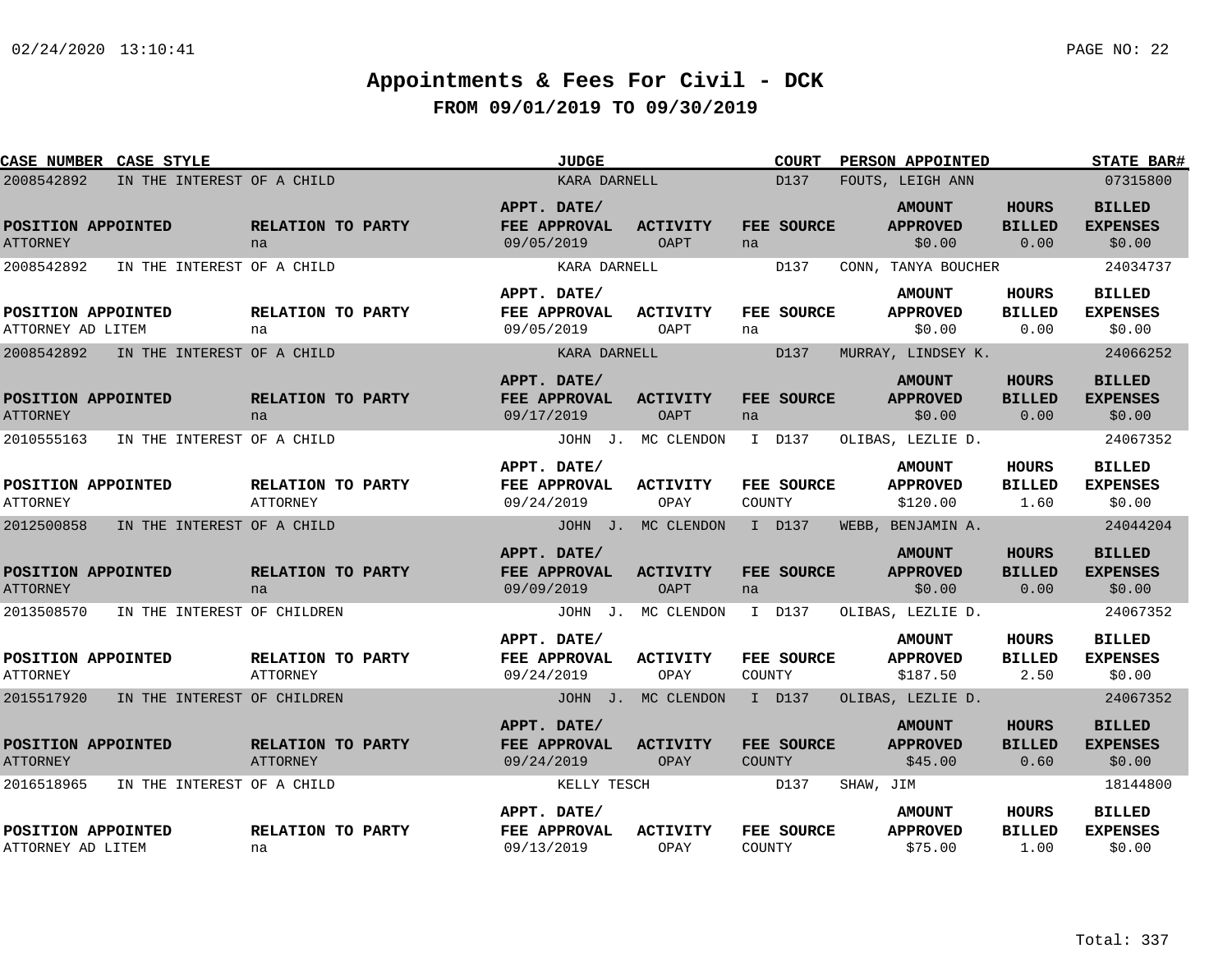| CASE NUMBER CASE STYLE                    |                                      | <b>JUDGE</b>                                     |                         | <b>COURT</b>                | PERSON APPOINTED                             |                                       | <b>STATE BAR#</b>                            |
|-------------------------------------------|--------------------------------------|--------------------------------------------------|-------------------------|-----------------------------|----------------------------------------------|---------------------------------------|----------------------------------------------|
| IN THE INTEREST OF CHILDREN<br>2016521847 |                                      | KELLY TESCH                                      |                         | D137                        | OLIBAS, LEZLIE D.                            |                                       | 24067352                                     |
| POSITION APPOINTED<br><b>ATTORNEY</b>     | RELATION TO PARTY<br><b>ATTORNEY</b> | APPT. DATE/<br>FEE APPROVAL<br>09/24/2019        | <b>ACTIVITY</b><br>OPAY | FEE SOURCE<br>COUNTY        | <b>AMOUNT</b><br><b>APPROVED</b><br>\$337.50 | <b>HOURS</b><br><b>BILLED</b><br>4.50 | <b>BILLED</b><br><b>EXPENSES</b><br>\$0.00   |
| 2016522633<br>IN THE INTEREST OF CHILDREN |                                      |                                                  | JOHN J. MC CLENDON      | I D137                      | PANGER, JULIE GOEN                           |                                       | 24069793                                     |
| POSITION APPOINTED<br>ATTORNEY            | RELATION TO PARTY<br>na              | APPT. DATE/<br>FEE APPROVAL<br>09/13/2019        | <b>ACTIVITY</b><br>OAPT | FEE SOURCE<br>na            | <b>AMOUNT</b><br><b>APPROVED</b><br>\$0.00   | HOURS<br><b>BILLED</b><br>0.00        | <b>BILLED</b><br><b>EXPENSES</b><br>\$0.00   |
| 2017526405<br>IN THE INTEREST OF A CHILD  |                                      | KELLY TESCH                                      |                         | D137                        | FERRARO, MARITZA GAMBOA                      |                                       | 24053216                                     |
| POSITION APPOINTED<br><b>ATTORNEY</b>     | RELATION TO PARTY<br>ATTORNEY        | APPT. DATE/<br><b>FEE APPROVAL</b><br>09/23/2019 | <b>ACTIVITY</b><br>OPAY | FEE SOURCE<br>APPLICANT     | <b>AMOUNT</b><br><b>APPROVED</b><br>\$232.50 | <b>HOURS</b><br><b>BILLED</b><br>3.10 | <b>BILLED</b><br><b>EXPENSES</b><br>\$232.50 |
| IN THE INTEREST OF CHILDREN<br>2017527744 |                                      | KELLY TESCH                                      |                         | D137                        | AGUILAR, ARTIE                               |                                       | 24004427                                     |
| POSITION APPOINTED<br>ATTORNEY AD LITEM   | RELATION TO PARTY<br><b>ATTORNEY</b> | APPT. DATE/<br>FEE APPROVAL<br>09/05/2019        | ACTIVITY<br>OPAY        | FEE SOURCE<br>COUNTY        | <b>AMOUNT</b><br><b>APPROVED</b><br>\$75.00  | <b>HOURS</b><br><b>BILLED</b><br>1.00 | <b>BILLED</b><br><b>EXPENSES</b><br>\$0.00   |
| 2018529213<br>IN THE INTEREST OF A CHILD  |                                      | KELLY TESCH                                      |                         | D137                        | JONES, DENIECE                               |                                       | 10937420                                     |
| POSITION APPOINTED<br>ATTORNEY AD LITEM   | RELATION TO PARTY<br><b>ATTORNEY</b> | APPT. DATE/<br>FEE APPROVAL<br>09/16/2019        | <b>ACTIVITY</b><br>OPAY | FEE SOURCE<br>COUNTY        | <b>AMOUNT</b><br><b>APPROVED</b><br>\$645.00 | <b>HOURS</b><br><b>BILLED</b><br>8.60 | <b>BILLED</b><br><b>EXPENSES</b><br>\$0.00   |
| 2018530911<br>IN THE INTEREST OF A CHILD  |                                      | KELLY TESCH                                      |                         | D137                        | AGUILAR, ARTIE                               |                                       | 24004427                                     |
| POSITION APPOINTED<br>ATTORNEY AD LITEM   | RELATION TO PARTY<br>ATTORNEY        | APPT. DATE/<br>FEE APPROVAL<br>09/03/2019        | <b>ACTIVITY</b><br>OPAY | FEE SOURCE<br>COUNTY        | <b>AMOUNT</b><br><b>APPROVED</b><br>\$112.50 | <b>HOURS</b><br><b>BILLED</b><br>1.50 | <b>BILLED</b><br><b>EXPENSES</b><br>\$0.00   |
| 2018530911 IN THE INTEREST OF A CHILD     |                                      |                                                  | JOHN J. MC CLENDON      | I D137                      | OLIBAS, LEZLIE D.                            |                                       | 24067352                                     |
| POSITION APPOINTED<br><b>ATTORNEY</b>     | RELATION TO PARTY<br>ATTORNEY        | APPT. DATE/<br>FEE APPROVAL<br>09/24/2019        | <b>ACTIVITY</b><br>OPAY | FEE SOURCE<br><b>COUNTY</b> | <b>AMOUNT</b><br><b>APPROVED</b><br>\$292.50 | <b>HOURS</b><br><b>BILLED</b><br>3.90 | <b>BILLED</b><br><b>EXPENSES</b><br>\$0.00   |
| 2018531614<br>IN THE INTEREST OF CHILDREN |                                      |                                                  | JOHN J. MC CLENDON      | I D137                      | JONES, DENIECE                               |                                       | 10937420                                     |
| POSITION APPOINTED<br>ATTORNEY AD LITEM   | RELATION TO PARTY<br><b>ATTORNEY</b> | APPT. DATE/<br>FEE APPROVAL<br>09/18/2019        | <b>ACTIVITY</b><br>OPAY | FEE SOURCE<br>COUNTY        | <b>AMOUNT</b><br><b>APPROVED</b><br>\$720.00 | <b>HOURS</b><br><b>BILLED</b><br>9.60 | <b>BILLED</b><br><b>EXPENSES</b><br>\$0.00   |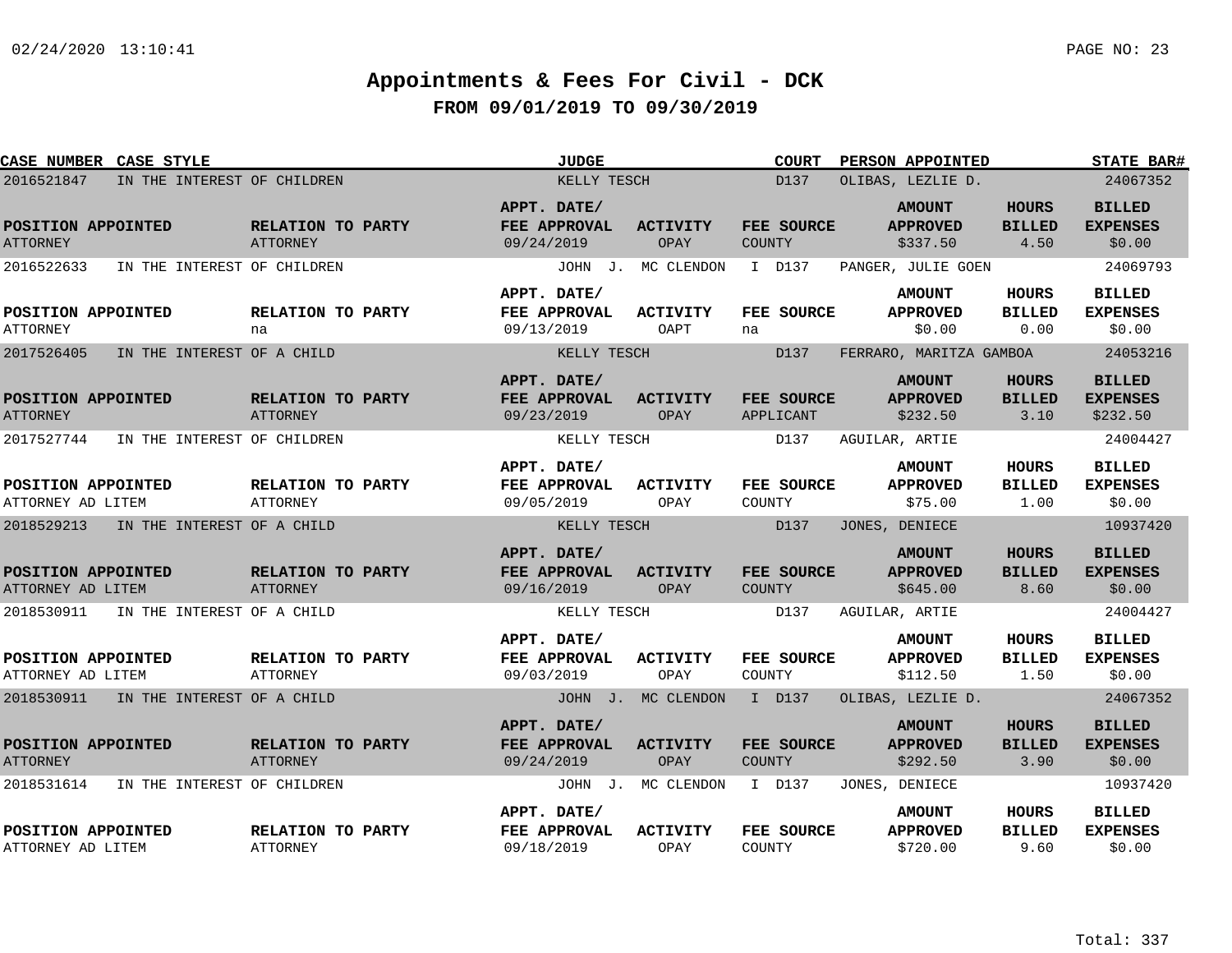| <b>CASE NUMBER</b>                           | <b>CASE STYLE</b>           |                                      |                                                   |                           | <b>JUDGE</b>                |                         |        | <b>COURT</b>            | PERSON APPOINTED                             |                                       | <b>STATE BAR#</b>                            |
|----------------------------------------------|-----------------------------|--------------------------------------|---------------------------------------------------|---------------------------|-----------------------------|-------------------------|--------|-------------------------|----------------------------------------------|---------------------------------------|----------------------------------------------|
| 2018531881                                   | IN THE INTEREST OF CHILDREN |                                      |                                                   |                           |                             | JOHN J. MC CLENDON      |        | I D137                  | AGUILAR, ARTIE                               |                                       | 24004427                                     |
| POSITION APPOINTED<br>ATTORNEY AD LITEM      |                             | RELATION TO PARTY<br><b>ATTORNEY</b> |                                                   | APPT. DATE/<br>09/02/2019 | FEE APPROVAL                | <b>ACTIVITY</b><br>OPAY | COUNTY | FEE SOURCE              | <b>AMOUNT</b><br><b>APPROVED</b><br>\$112.50 | <b>HOURS</b><br><b>BILLED</b><br>1.50 | <b>BILLED</b><br><b>EXPENSES</b><br>\$0.00   |
| 2018531881                                   | IN THE INTEREST OF CHILDREN |                                      |                                                   |                           | KELLY TESCH                 |                         |        | D137                    | FERRARO, MARITZA GAMBOA                      |                                       | 24053216                                     |
| POSITION APPOINTED<br><b>ATTORNEY</b>        |                             | RELATION TO PARTY<br><b>ATTORNEY</b> |                                                   | APPT. DATE/<br>09/19/2019 | FEE APPROVAL                | <b>ACTIVITY</b><br>OPAY |        | FEE SOURCE<br>APPLICANT | <b>AMOUNT</b><br><b>APPROVED</b><br>\$442.50 | HOURS<br><b>BILLED</b><br>5.90        | <b>BILLED</b><br><b>EXPENSES</b><br>\$0.00   |
| 2018532401                                   |                             |                                      | IN THE MATTER OF THE MARRIAGE OF ALEXA WIGLEY AND |                           | KELLY TESCH                 |                         |        | D137                    | AGUILAR, ARTIE                               |                                       | 24004427                                     |
| POSITION APPOINTED<br><b>ATTORNEY</b>        |                             | RELATION TO PARTY<br>na              |                                                   | APPT. DATE/<br>09/05/2019 | <b>FEE APPROVAL</b>         | <b>ACTIVITY</b><br>OAPT | na     | FEE SOURCE              | <b>AMOUNT</b><br><b>APPROVED</b><br>\$0.00   | <b>HOURS</b><br><b>BILLED</b><br>0.00 | <b>BILLED</b><br><b>EXPENSES</b><br>\$0.00   |
| 2018532401                                   |                             |                                      | IN THE MATTER OF THE MARRIAGE OF ALEXA WIGLEY AND |                           | KELLY TESCH                 |                         |        | D137                    | GARCIA, ELIAS J.                             |                                       | 24083046                                     |
| POSITION APPOINTED<br><b>ATTORNEY</b>        |                             | RELATION TO PARTY<br>na              |                                                   | APPT. DATE/<br>09/05/2019 | FEE APPROVAL                | <b>ACTIVITY</b><br>OAPT | na     | FEE SOURCE              | <b>AMOUNT</b><br><b>APPROVED</b><br>\$0.00   | <b>HOURS</b><br><b>BILLED</b><br>0.00 | <b>BILLED</b><br><b>EXPENSES</b><br>\$0.00   |
| 2018532401                                   |                             |                                      | IN THE MATTER OF THE MARRIAGE OF ALEXA WIGLEY AND |                           | KELLY TESCH                 |                         |        | D137                    | TREVINO, LIZA                                |                                       | 24081755                                     |
| POSITION APPOINTED<br>ATTORNEY AD LITEM      |                             | RELATION TO PARTY<br>na              |                                                   | APPT. DATE/<br>09/04/2019 | FEE APPROVAL                | <b>ACTIVITY</b><br>OAPT | na     | FEE SOURCE              | <b>AMOUNT</b><br><b>APPROVED</b><br>\$0.00   | <b>HOURS</b><br><b>BILLED</b><br>0.00 | <b>BILLED</b><br><b>EXPENSES</b><br>\$0.00   |
| 2018533304                                   | IN THE INTEREST OF A CHILD  |                                      |                                                   |                           | KELLY TESCH                 |                         |        | D137                    | FERRARO, MARITZA GAMBOA                      |                                       | 24053216                                     |
| POSITION APPOINTED<br><b>ATTORNEY</b>        |                             | RELATION TO PARTY<br><b>ATTORNEY</b> |                                                   | 09/23/2019                | APPT. DATE/<br>FEE APPROVAL | <b>ACTIVITY</b><br>OPAY |        | FEE SOURCE<br>APPLICANT | <b>AMOUNT</b><br><b>APPROVED</b><br>\$750.00 | HOURS<br><b>BILLED</b><br>10.00       | <b>BILLED</b><br><b>EXPENSES</b><br>\$750.00 |
| 2018533512                                   | IN THE INTEREST OF A CHILD  |                                      |                                                   |                           | KELLY TESCH                 |                         |        | D137                    | JONES, DENIECE                               |                                       | 10937420                                     |
| <b>POSITION APPOINTED</b><br><b>ATTORNEY</b> |                             | RELATION TO PARTY<br>na              |                                                   | APPT. DATE/<br>09/23/2019 | <b>FEE APPROVAL</b>         | <b>ACTIVITY</b><br>OAPT | na     | FEE SOURCE              | <b>AMOUNT</b><br><b>APPROVED</b><br>\$0.00   | <b>HOURS</b><br><b>BILLED</b><br>0.00 | <b>BILLED</b><br><b>EXPENSES</b><br>\$0.00   |
| 2019533699                                   | IN THE INTEREST OF CHILDREN |                                      |                                                   |                           | KELLY TESCH                 |                         |        | D137                    | OLIBAS, LEZLIE D.                            |                                       | 24067352                                     |
| POSITION APPOINTED<br><b>ATTORNEY</b>        |                             | RELATION TO PARTY<br><b>ATTORNEY</b> |                                                   | APPT. DATE/<br>09/24/2019 | FEE APPROVAL                | <b>ACTIVITY</b><br>OPAY | COUNTY | FEE SOURCE              | <b>AMOUNT</b><br><b>APPROVED</b><br>\$247.50 | HOURS<br><b>BILLED</b><br>3.30        | <b>BILLED</b><br><b>EXPENSES</b><br>\$0.00   |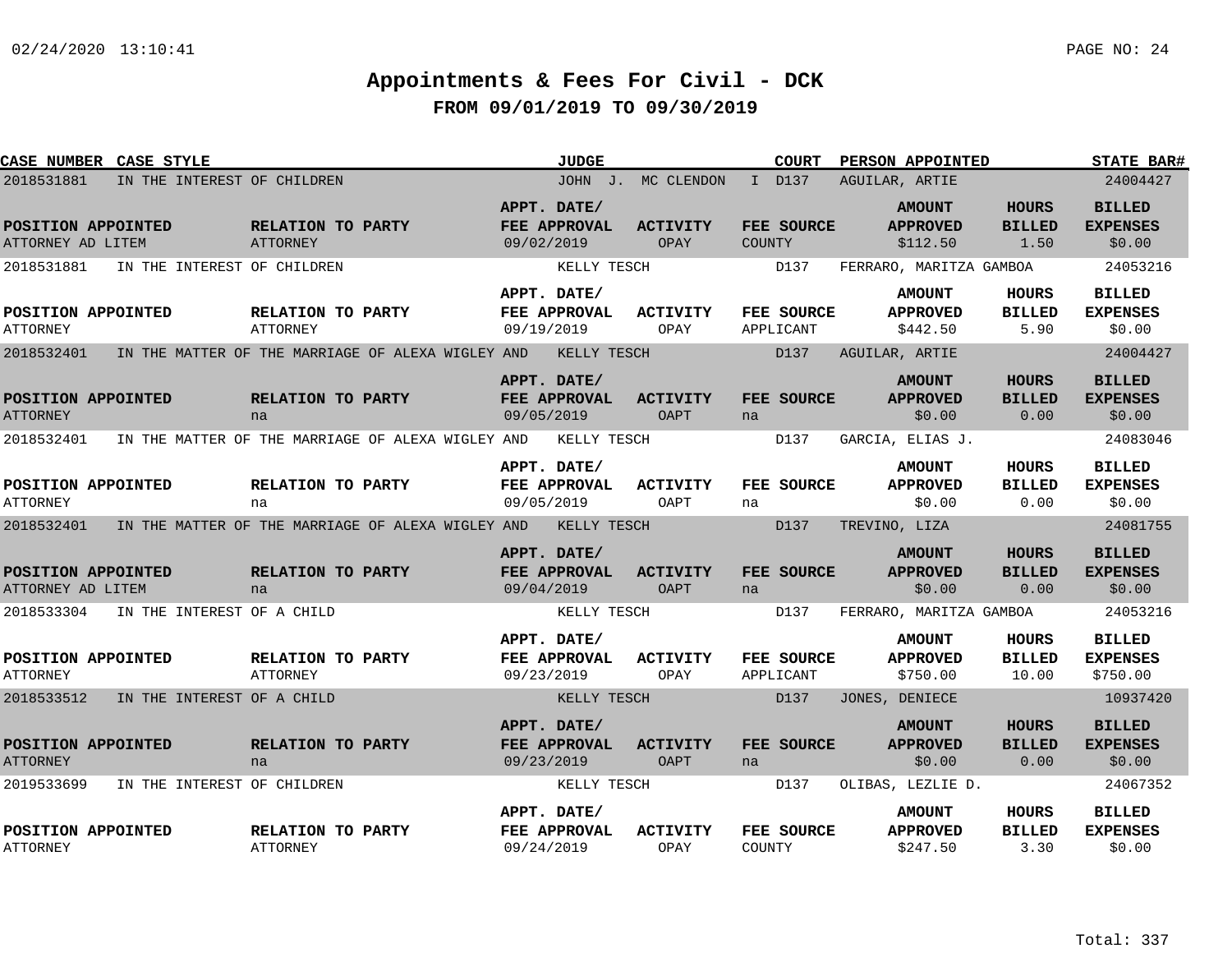|                                       | <b>CASE NUMBER CASE STYLE</b> |                                      | <b>JUDGE</b>                              |                         | COURT                            | <b>PERSON APPOINTED</b>                        |                                        | <b>STATE BAR#</b>                              |
|---------------------------------------|-------------------------------|--------------------------------------|-------------------------------------------|-------------------------|----------------------------------|------------------------------------------------|----------------------------------------|------------------------------------------------|
| 2019534071                            | IN THE INTEREST OF CHILDREN   |                                      | KELLY TESCH                               |                         | D137<br>OLIBAS-YANEZ, LINDSAY M. | 24071119                                       |                                        |                                                |
| POSITION APPOINTED<br><b>ATTORNEY</b> |                               | RELATION TO PARTY<br><b>ATTORNEY</b> | APPT. DATE/<br>FEE APPROVAL<br>09/20/2019 | ACTIVITY<br>OPAY        | FEE SOURCE<br>COUNTY             | <b>AMOUNT</b><br><b>APPROVED</b><br>\$112.50   | <b>HOURS</b><br><b>BILLED</b><br>1.50  | <b>BILLED</b><br><b>EXPENSES</b><br>\$0.00     |
| 2019534244                            | IN THE INTEREST OF A CHILD    |                                      |                                           | JOHN J. MC CLENDON      | I D137                           | OLIBAS, LEZLIE D.                              |                                        | 24067352                                       |
| POSITION APPOINTED<br><b>ATTORNEY</b> |                               | RELATION TO PARTY<br>ATTORNEY        | APPT. DATE/<br>FEE APPROVAL<br>09/24/2019 | ACTIVITY<br>OPAY        | FEE SOURCE<br>COUNTY             | <b>AMOUNT</b><br><b>APPROVED</b><br>\$217.50   | HOURS<br><b>BILLED</b><br>2.90         | <b>BILLED</b><br><b>EXPENSES</b><br>\$0.00     |
| 2019534884                            | IN THE INTEREST OF A CHILD    |                                      | KARA DARNELL                              |                         | D137                             | OLIBAS-YANEZ, LINDSAY M.                       |                                        | 24071119                                       |
| POSITION APPOINTED<br><b>ATTORNEY</b> |                               | RELATION TO PARTY<br><b>ATTORNEY</b> | APPT. DATE/<br>FEE APPROVAL<br>09/19/2019 | <b>ACTIVITY</b><br>OPAY | FEE SOURCE<br>GENERAL FUND       | <b>AMOUNT</b><br><b>APPROVED</b><br>\$82.50    | <b>HOURS</b><br><b>BILLED</b><br>1.10  | <b>BILLED</b><br><b>EXPENSES</b><br>\$82.50    |
| 2019535698                            | IN THE INTEREST OF A CHILD    |                                      | KELLY TESCH                               |                         | D137                             | OLIBAS-YANEZ, LINDSAY M.                       |                                        | 24071119                                       |
| POSITION APPOINTED<br><b>ATTORNEY</b> |                               | RELATION TO PARTY<br>ATTORNEY        | APPT. DATE/<br>FEE APPROVAL<br>09/10/2019 | <b>ACTIVITY</b><br>OPAY | FEE SOURCE<br>COUNTY             | <b>AMOUNT</b><br><b>APPROVED</b><br>\$75.00    | <b>HOURS</b><br><b>BILLED</b><br>1.00  | <b>BILLED</b><br><b>EXPENSES</b><br>\$0.00     |
| 2019535756                            | IN THE INTEREST OF CHILDREN   |                                      | KARA DARNELL                              |                         | D137                             | HERNANDEZ, NATALIO                             |                                        | 24032412                                       |
| POSITION APPOINTED<br><b>ATTORNEY</b> |                               | RELATION TO PARTY<br>ATTORNEY        | APPT. DATE/<br>FEE APPROVAL<br>09/19/2019 | ACTIVITY<br>OPAY        | FEE SOURCE<br>GENERAL FUND       | <b>AMOUNT</b><br><b>APPROVED</b><br>\$435.00   | <b>HOURS</b><br><b>BILLED</b><br>5.80  | <b>BILLED</b><br><b>EXPENSES</b><br>\$435.00   |
| 2019535756                            | IN THE INTEREST OF CHILDREN   |                                      | KELLY TESCH                               |                         | D137                             | OLIBAS, LEZLIE D.                              |                                        | 24067352                                       |
| POSITION APPOINTED<br><b>ATTORNEY</b> |                               | RELATION TO PARTY<br>ATTORNEY        | APPT. DATE/<br>FEE APPROVAL<br>09/24/2019 | <b>ACTIVITY</b><br>OPAY | FEE SOURCE<br>COUNTY             | <b>AMOUNT</b><br><b>APPROVED</b><br>\$772.50   | <b>HOURS</b><br><b>BILLED</b><br>10.30 | <b>BILLED</b><br><b>EXPENSES</b><br>\$0.00     |
| 2019535792                            | IN THE INTEREST OF A CHILD    |                                      | KELLY TESCH                               |                         | D137                             | FERRARO, MARITZA GAMBOA                        |                                        | 24053216                                       |
| POSITION APPOINTED<br><b>ATTORNEY</b> |                               | RELATION TO PARTY<br><b>ATTORNEY</b> | APPT. DATE/<br>FEE APPROVAL<br>09/23/2019 | ACTIVITY<br>OPAY        | <b>FEE SOURCE</b><br>APPLICANT   | <b>AMOUNT</b><br><b>APPROVED</b><br>\$1,325.00 | <b>HOURS</b><br><b>BILLED</b><br>17.20 | <b>BILLED</b><br><b>EXPENSES</b><br>\$1,325.00 |
| 2019535792                            | IN THE INTEREST OF A CHILD    |                                      | KARA DARNELL                              |                         | D137                             | OLIBAS-YANEZ, LINDSAY M.                       |                                        | 24071119                                       |
| POSITION APPOINTED<br><b>ATTORNEY</b> |                               | RELATION TO PARTY<br>ATTORNEY        | APPT. DATE/<br>FEE APPROVAL<br>09/19/2019 | <b>ACTIVITY</b><br>OPAY | FEE SOURCE<br>GENERAL FUND       | <b>AMOUNT</b><br><b>APPROVED</b><br>\$255.00   | HOURS<br><b>BILLED</b><br>3.40         | <b>BILLED</b><br><b>EXPENSES</b><br>\$255.00   |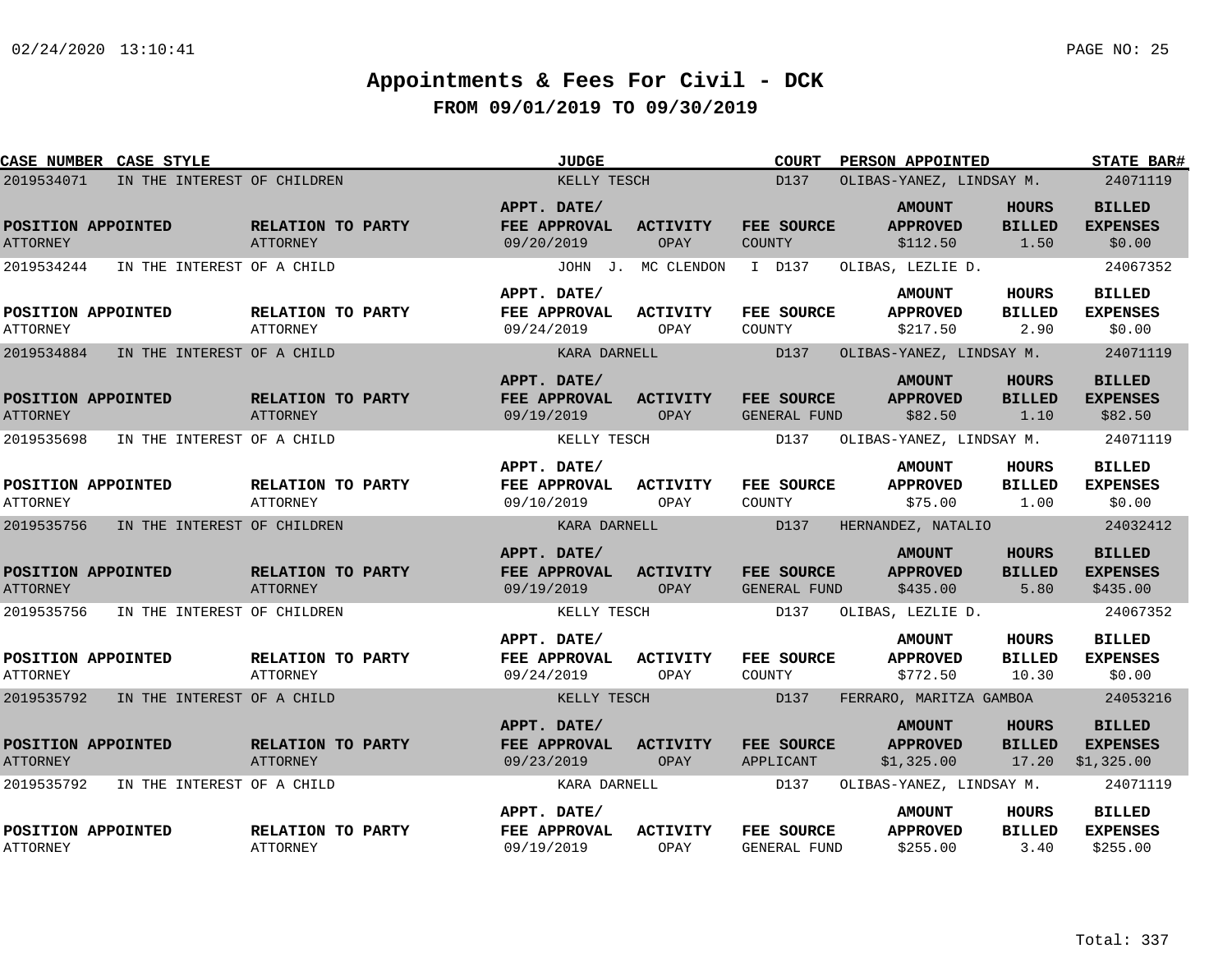| <b>CASE NUMBER CASE STYLE</b>           |                                        |                                      | <b>JUDGE</b>                              |                         | <b>COURT</b>                | PERSON APPOINTED                             |                                       | <b>STATE BAR#</b>                           |
|-----------------------------------------|----------------------------------------|--------------------------------------|-------------------------------------------|-------------------------|-----------------------------|----------------------------------------------|---------------------------------------|---------------------------------------------|
| 2019535831                              | IN THE INTEREST OF CHILDREN            |                                      |                                           | JOHN J. MC CLENDON      | I D137                      | GREEN, SEAN J.                               |                                       | 24078589                                    |
| POSITION APPOINTED<br>ATTORNEY AD LITEM |                                        | RELATION TO PARTY<br><b>ATTORNEY</b> | APPT. DATE/<br>FEE APPROVAL<br>09/09/2019 | <b>ACTIVITY</b><br>OPAY | FEE SOURCE<br>PLAINTIFF     | <b>AMOUNT</b><br><b>APPROVED</b><br>\$700.00 | <b>HOURS</b><br><b>BILLED</b><br>3.50 | <b>BILLED</b><br><b>EXPENSES</b><br>\$0.00  |
| 2019536018                              | IN THE INTEREST OF CHILDREN            |                                      | KELLY TESCH                               |                         | D137                        | HERNANDEZ, NATALIO                           |                                       | 24032412                                    |
| POSITION APPOINTED<br><b>ATTORNEY</b>   |                                        | RELATION TO PARTY<br>ATTORNEY        | APPT. DATE/<br>FEE APPROVAL<br>09/18/2019 | ACTIVITY<br>OPAY        | FEE SOURCE<br>COUNTY        | <b>AMOUNT</b><br><b>APPROVED</b><br>\$337.50 | HOURS<br><b>BILLED</b><br>4.50        | <b>BILLED</b><br><b>EXPENSES</b><br>\$0.00  |
| 2019536469                              | IN THE INTEREST OF A CHILD             |                                      | KELLY TESCH                               |                         | D137                        | OLIBAS-YANEZ, LINDSAY M.                     |                                       | 24071119                                    |
| POSITION APPOINTED<br><b>ATTORNEY</b>   |                                        | RELATION TO PARTY<br><b>ATTORNEY</b> | APPT. DATE/<br>FEE APPROVAL<br>09/19/2019 | <b>ACTIVITY</b><br>OPAY | FEE SOURCE<br>GENERAL FUND  | <b>AMOUNT</b><br><b>APPROVED</b><br>\$225.00 | HOURS<br><b>BILLED</b><br>3.00        | <b>BILLED</b><br><b>EXPENSES</b><br>\$0.00  |
| 2019536754                              | IN THE INTEREST OF A CHILD             |                                      | KELLY TESCH                               |                         | D137                        | HERNANDEZ, NATALIO                           |                                       | 24032412                                    |
| POSITION APPOINTED<br><b>ATTORNEY</b>   |                                        | RELATION TO PARTY<br>ATTORNEY        | APPT. DATE/<br>FEE APPROVAL<br>09/05/2019 | <b>ACTIVITY</b><br>OPAY | FEE SOURCE<br>COUNTY        | <b>AMOUNT</b><br><b>APPROVED</b><br>\$195.00 | HOURS<br><b>BILLED</b><br>2.60        | <b>BILLED</b><br><b>EXPENSES</b><br>\$0.00  |
| 2004525834                              | IN THE INTEREST OF A CHILD             |                                      | MEG JORDAN                                |                         | D140                        | MURRAY, LINDSEY K.                           |                                       | 24066252                                    |
| POSITION APPOINTED<br><b>ATTORNEY</b>   |                                        | RELATION TO PARTY<br><b>ATTORNEY</b> | APPT. DATE/<br>FEE APPROVAL<br>09/26/2019 | <b>ACTIVITY</b><br>OPAY | FEE SOURCE<br><b>COUNTY</b> | <b>AMOUNT</b><br><b>APPROVED</b><br>\$200.00 | <b>HOURS</b><br><b>BILLED</b><br>2.00 | <b>BILLED</b><br><b>EXPENSES</b><br>\$50.00 |
| 2006533827                              | IN THE INTEREST OF A CHILD             |                                      | KELLY TESCH                               |                         | D140                        | MURRAY, LINDSEY K.                           |                                       | 24066252                                    |
| POSITION APPOINTED<br>ATTORNEY AD LITEM |                                        | RELATION TO PARTY<br>ATTORNEY        | APPT. DATE/<br>FEE APPROVAL<br>09/20/2019 | <b>ACTIVITY</b><br>OPAY | FEE SOURCE<br>COUNTY        | <b>AMOUNT</b><br><b>APPROVED</b><br>\$150.00 | HOURS<br><b>BILLED</b><br>2.00        | <b>BILLED</b><br><b>EXPENSES</b><br>\$0.00  |
|                                         | 2006533827B IN THE INTEREST OF A CHILD |                                      | KELLY TESCH                               |                         | D140                        | MURRAY, LINDSEY K.                           |                                       | 24066252                                    |
| POSITION APPOINTED<br><b>ATTORNEY</b>   |                                        | RELATION TO PARTY<br><b>ATTORNEY</b> | APPT. DATE/<br>FEE APPROVAL<br>09/12/2019 | <b>ACTIVITY</b><br>OPAY | FEE SOURCE<br><b>COUNTY</b> | <b>AMOUNT</b><br><b>APPROVED</b><br>\$93.75  | HOURS<br><b>BILLED</b><br>1.25        | <b>BILLED</b><br><b>EXPENSES</b><br>\$0.00  |
| 2006537458                              | IN THE INTEREST OF CHILDREN            |                                      | KELLY TESCH                               |                         | D140                        | OLIBAS-YANEZ, LINDSAY M.                     |                                       | 24071119                                    |
| POSITION APPOINTED<br><b>ATTORNEY</b>   |                                        | RELATION TO PARTY<br>ATTORNEY        | APPT. DATE/<br>FEE APPROVAL<br>09/20/2019 | <b>ACTIVITY</b><br>OPAY | FEE SOURCE<br>COUNTY        | <b>AMOUNT</b><br><b>APPROVED</b><br>\$105.00 | HOURS<br><b>BILLED</b><br>1.40        | <b>BILLED</b><br><b>EXPENSES</b><br>\$0.00  |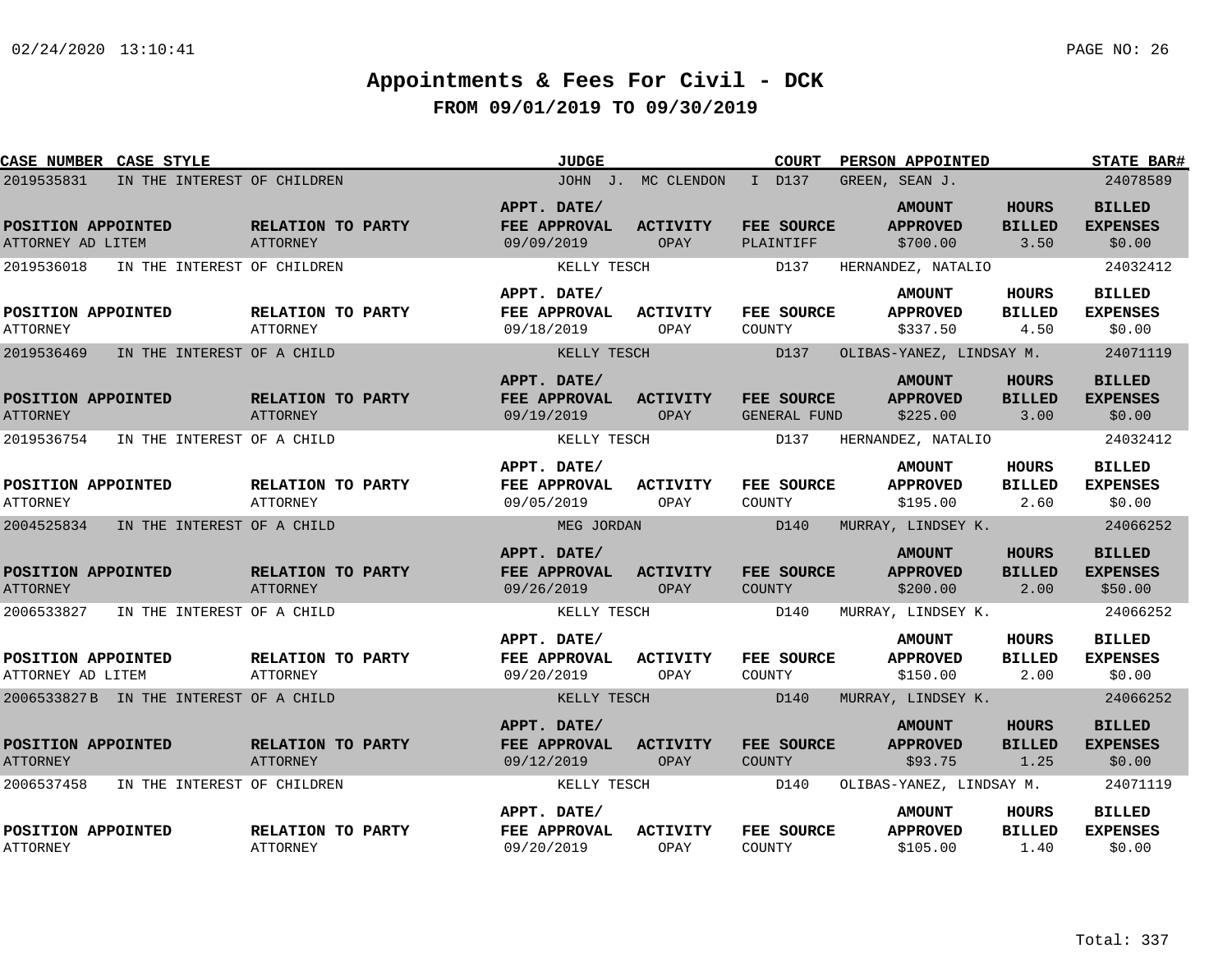| <b>CASE NUMBER CASE STYLE</b>                                                  |                            |                                                                     | <b>JUDGE</b>                                     |                                | COURT                             | PERSON APPOINTED                             |                                       | <b>STATE BAR#</b>                          |
|--------------------------------------------------------------------------------|----------------------------|---------------------------------------------------------------------|--------------------------------------------------|--------------------------------|-----------------------------------|----------------------------------------------|---------------------------------------|--------------------------------------------|
| 2007734105                                                                     |                            | LUBBOCK CENTRAL APPRAISAL DIST VS CHRISTINA                         | <b>Example 15 JIM BOB DARNELL</b>                |                                | D <sub>140</sub>                  | MONROE, LAURA J                              |                                       | 14272300                                   |
| POSITION APPOINTED<br>ATTORNEY AD LITEM                                        | na                         | RELATION TO PARTY                                                   | APPT. DATE/<br>FEE APPROVAL<br>09/09/2019        | <b>ACTIVITY</b><br>OAPT        | FEE SOURCE<br>na                  | <b>AMOUNT</b><br><b>APPROVED</b><br>\$0.00   | <b>HOURS</b><br><b>BILLED</b><br>0.00 | <b>BILLED</b><br><b>EXPENSES</b><br>\$0.00 |
| 2007734105 LUBBOCK CENTRAL APPRAISAL DIST VS CHRISTINA JIM BOB DARNELL         |                            |                                                                     |                                                  |                                | D140                              | MONROE, LAURA J                              |                                       | 14272300                                   |
| POSITION APPOINTED<br>na                                                       | na                         | RELATION TO PARTY                                                   | APPT. DATE/<br>FEE APPROVAL<br>09/17/2019        | <b>ACTIVITY</b><br>OPAY        | FEE SOURCE<br>na                  | <b>AMOUNT</b><br><b>APPROVED</b><br>\$0.00   | <b>HOURS</b><br><b>BILLED</b><br>0.00 | <b>BILLED</b><br><b>EXPENSES</b><br>\$0.00 |
| 2009547621                                                                     | IN THE INTEREST OF A CHILD |                                                                     | KELLY TESCH                                      |                                | D140                              | ADAMS, BARBARA SUE                           |                                       | 24009855                                   |
| POSITION APPOINTED<br>ATTORNEY AD LITEM                                        | ATTORNEY                   | RELATION TO PARTY                                                   | APPT. DATE/<br>FEE APPROVAL<br>09/15/2019        | <b>ACTIVITY</b><br>OPAY        | <b>FEE SOURCE</b><br>GENERAL FUND | <b>AMOUNT</b><br><b>APPROVED</b><br>\$435.00 | <b>HOURS</b><br><b>BILLED</b><br>5.80 | <b>BILLED</b><br><b>EXPENSES</b><br>\$0.00 |
| 2009547621                                                                     | IN THE INTEREST OF A CHILD |                                                                     | KELLY TESCH                                      |                                | D140                              | ADAMS, BARBARA SUE                           |                                       | 24009855                                   |
| POSITION APPOINTED<br>ATTORNEY AD LITEM                                        | ATTORNEY                   | RELATION TO PARTY                                                   | APPT. DATE/<br>FEE APPROVAL<br>09/25/2019        | <b>ACTIVITY</b><br>OPAY        | FEE SOURCE<br>COUNTY              | <b>AMOUNT</b><br><b>APPROVED</b><br>\$277.50 | <b>HOURS</b><br><b>BILLED</b><br>3.70 | <b>BILLED</b><br><b>EXPENSES</b><br>\$0.00 |
| 2010552363 DOUGLASS HERALD VAUGHN VS AMANDA THURMAN                            |                            |                                                                     | <b>STEPHEN JOHNSON</b>                           |                                | D140                              | WEBB, BENJAMIN A.                            |                                       | 24044204                                   |
| POSITION APPOINTED<br><b>ATTORNEY</b>                                          | ATTORNEY                   | <b>EXELATION TO PARTY</b>                                           | APPT. DATE/<br>FEE APPROVAL<br>09/25/2019        | <b>ACTIVITY</b><br>OPAY        | FEE SOURCE<br>GENERAL FUND        | <b>AMOUNT</b><br><b>APPROVED</b><br>\$480.00 | <b>HOURS</b><br><b>BILLED</b><br>6.40 | <b>BILLED</b><br><b>EXPENSES</b><br>\$0.00 |
| 2010552767 IN THE INTEREST OF CHILDREN                                         |                            |                                                                     |                                                  | JIM BOB DARNELL                | D140                              | AGUILAR, ARTIE                               |                                       | 24004427                                   |
| POSITION APPOINTED<br>ATTORNEY AD LITEM                                        | ATTORNEY                   | RELATION TO PARTY                                                   | APPT. DATE/<br><b>FEE APPROVAL</b><br>09/16/2019 | <b>ACTIVITY</b><br>OPAY        | <b>FEE SOURCE</b><br>GENERAL FUND | <b>AMOUNT</b><br><b>APPROVED</b><br>\$150.00 | <b>HOURS</b><br><b>BILLED</b><br>2.00 | <b>BILLED</b><br><b>EXPENSES</b><br>\$0.00 |
| 2010734614 LUBBOCK CENTRAL APPRAISAL DIST VS TAMMIE WILKERSON, JIM BOB DARNELL |                            |                                                                     |                                                  |                                | D140                              | NELSON, GEORGE H                             |                                       | 14894000                                   |
| POSITION APPOINTED<br>ATTORNEY AD LITEM                                        | na                         | RELATION TO PARTY                                                   | APPT. DATE/<br><b>FEE APPROVAL</b><br>09/10/2019 | <b>ACTIVITY</b><br><b>OAPT</b> | <b>FEE SOURCE</b><br>na           | <b>AMOUNT</b><br><b>APPROVED</b><br>\$0.00   | <b>HOURS</b><br><b>BILLED</b><br>0.00 | <b>BILLED</b><br><b>EXPENSES</b><br>\$0.00 |
| 2010734614                                                                     |                            | LUBBOCK CENTRAL APPRAISAL DIST VS TAMMIE WILKERSON, JIM BOB DARNELL |                                                  |                                | D140                              | MONROE, LAURA J                              |                                       | 14272300                                   |
| POSITION APPOINTED<br>na                                                       | na                         | RELATION TO PARTY                                                   | APPT. DATE/<br>FEE APPROVAL<br>09/17/2019        | <b>ACTIVITY</b><br>OPAY        | FEE SOURCE<br>na                  | <b>AMOUNT</b><br><b>APPROVED</b><br>\$0.00   | HOURS<br><b>BILLED</b><br>0.00        | <b>BILLED</b><br><b>EXPENSES</b><br>\$0.00 |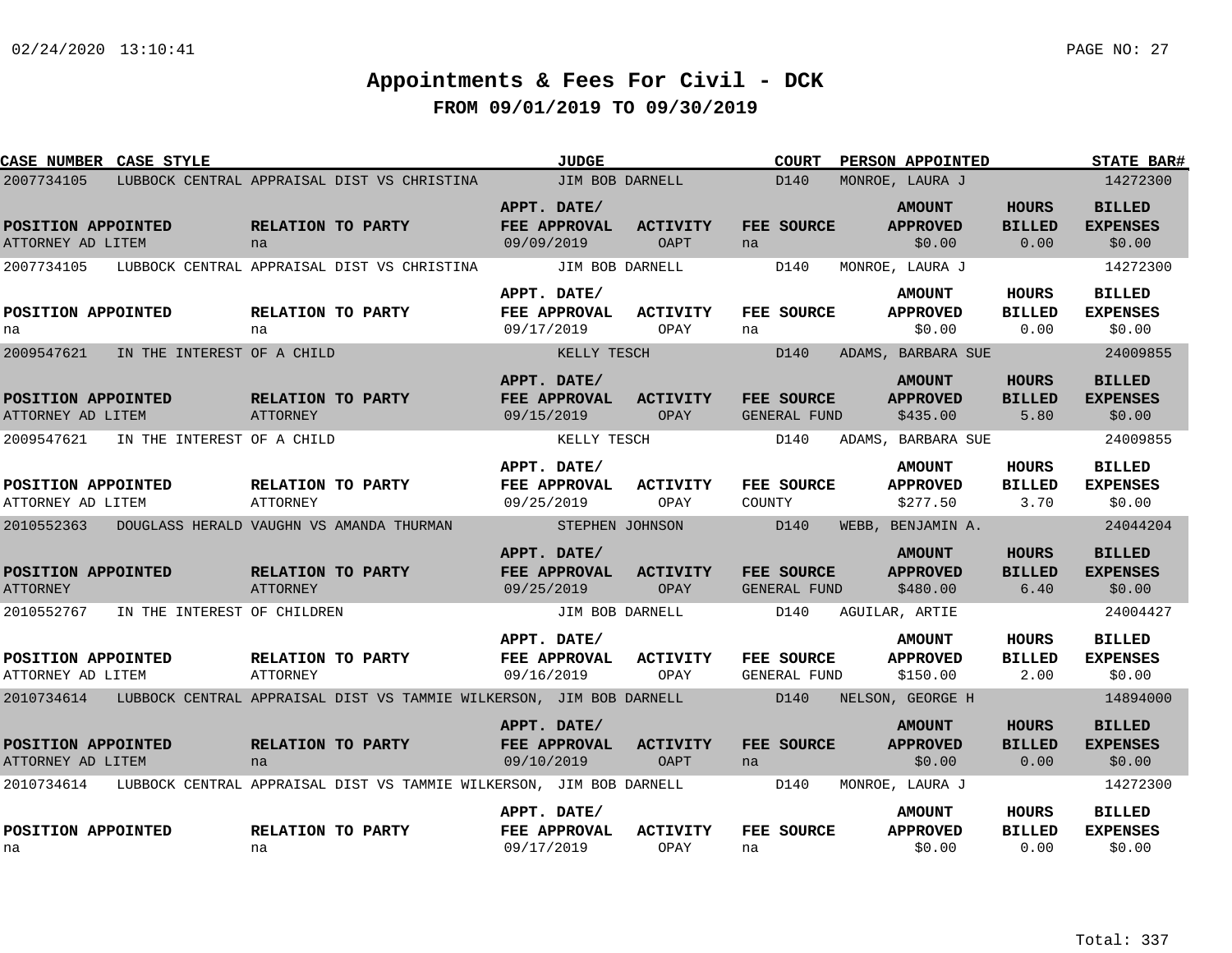| CASE NUMBER CASE STYLE                  |                                        |                                      |                                                                     | <b>JUDGE</b>                              |                         | <b>COURT</b>               | PERSON APPOINTED                             |                                       | STATE BAR#                                  |
|-----------------------------------------|----------------------------------------|--------------------------------------|---------------------------------------------------------------------|-------------------------------------------|-------------------------|----------------------------|----------------------------------------------|---------------------------------------|---------------------------------------------|
| 2012503920                              | IN THE INTEREST OF CHILDREN            |                                      |                                                                     | STEPHEN JOHNSON                           |                         | D140                       | WEBB, BENJAMIN A.                            |                                       | 24044204                                    |
| POSITION APPOINTED<br><b>ATTORNEY</b>   |                                        | RELATION TO PARTY<br><b>ATTORNEY</b> |                                                                     | APPT. DATE/<br>FEE APPROVAL<br>09/25/2019 | ACTIVITY<br>OPAY        | FEE SOURCE<br>COUNTY       | <b>AMOUNT</b><br><b>APPROVED</b><br>\$697.50 | <b>HOURS</b><br><b>BILLED</b><br>9.30 | <b>BILLED</b><br><b>EXPENSES</b><br>\$0.00  |
| 2012725219                              |                                        |                                      | LUBBOCK CENTRAL APPRAISAL VS REGALADO JESSE ET AL., JIM BOB DARNELL |                                           |                         | D140                       | NELSON, GEORGE H                             |                                       | 14894000                                    |
| POSITION APPOINTED<br>ATTORNEY AD LITEM |                                        | RELATION TO PARTY<br>na              |                                                                     | APPT. DATE/<br>FEE APPROVAL<br>09/10/2019 | <b>ACTIVITY</b><br>OAPT | FEE SOURCE<br>na           | <b>AMOUNT</b><br><b>APPROVED</b><br>\$0.00   | HOURS<br><b>BILLED</b><br>0.00        | <b>BILLED</b><br><b>EXPENSES</b><br>\$0.00  |
| 2012725219                              |                                        |                                      | LUBBOCK CENTRAL APPRAISAL VS REGALADO JESSE ET AL., JIM BOB DARNELL |                                           |                         | D140                       | MONROE, LAURA J                              |                                       | 14272300                                    |
| POSITION APPOINTED<br>na                |                                        | RELATION TO PARTY<br>na              |                                                                     | APPT. DATE/<br>FEE APPROVAL<br>09/17/2019 | <b>ACTIVITY</b><br>OPAY | FEE SOURCE<br>na           | <b>AMOUNT</b><br><b>APPROVED</b><br>\$0.00   | <b>HOURS</b><br><b>BILLED</b><br>0.00 | <b>BILLED</b><br><b>EXPENSES</b><br>\$0.00  |
| 2014510810                              | IN THE INTEREST OF A CHILD             |                                      |                                                                     | MEG JORDAN                                |                         | D140                       | CARTER, AARON                                |                                       | 24058331                                    |
| POSITION APPOINTED<br><b>ATTORNEY</b>   |                                        | RELATION TO PARTY<br>ATTORNEY        |                                                                     | APPT. DATE/<br>FEE APPROVAL<br>09/16/2019 | <b>ACTIVITY</b><br>OPAY | FEE SOURCE<br>GENERAL FUND | <b>AMOUNT</b><br><b>APPROVED</b><br>\$720.00 | <b>HOURS</b><br><b>BILLED</b><br>8.60 | <b>BILLED</b><br><b>EXPENSES</b><br>\$75.00 |
| 2014511343                              | IN THE INTEREST OF A CHILD             |                                      |                                                                     | KELLY TESCH                               |                         | D140                       | BOYD, JUSTIN L.                              |                                       | 24091193                                    |
| POSITION APPOINTED<br>ATTORNEY AD LITEM |                                        | RELATION TO PARTY<br><b>ATTORNEY</b> |                                                                     | APPT. DATE/<br>FEE APPROVAL<br>09/03/2019 | ACTIVITY<br>OPAY        | FEE SOURCE<br>COUNTY       | <b>AMOUNT</b><br><b>APPROVED</b><br>\$600.00 | <b>HOURS</b><br><b>BILLED</b><br>8.00 | <b>BILLED</b><br><b>EXPENSES</b><br>\$0.00  |
|                                         | 2014512770 IN THE INTEREST OF CHILDREN |                                      |                                                                     | KELLY TESCH                               |                         | D140                       | GREASER, W. JARET                            |                                       | 24045974                                    |
| POSITION APPOINTED<br>ATTORNEY AD LITEM |                                        | RELATION TO PARTY<br>ATTORNEY        |                                                                     | APPT. DATE/<br>FEE APPROVAL<br>09/10/2019 | <b>ACTIVITY</b><br>OPAY | FEE SOURCE<br>COUNTY       | <b>AMOUNT</b><br><b>APPROVED</b><br>\$577.50 | HOURS<br><b>BILLED</b><br>7.70        | <b>BILLED</b><br><b>EXPENSES</b><br>\$0.00  |
|                                         | 2014512810 IN THE INTEREST OF A CHILD  |                                      |                                                                     | KELLY TESCH                               |                         | D140                       | OLIBAS-YANEZ, LINDSAY M.                     |                                       | 24071119                                    |
| POSITION APPOINTED<br><b>ATTORNEY</b>   |                                        | RELATION TO PARTY<br><b>ATTORNEY</b> |                                                                     | APPT. DATE/<br>FEE APPROVAL<br>09/20/2019 | <b>ACTIVITY</b><br>OPAY | FEE SOURCE<br>COUNTY       | <b>AMOUNT</b><br><b>APPROVED</b><br>\$60.00  | HOURS<br><b>BILLED</b><br>0.80        | <b>BILLED</b><br><b>EXPENSES</b><br>\$0.00  |
| 2014514069                              | IN THE INTEREST OF A CHILD             |                                      |                                                                     | KELLY TESCH                               |                         | D140                       | OLIBAS-YANEZ, LINDSAY M.                     |                                       | 24071119                                    |
| POSITION APPOINTED<br>ATTORNEY AD LITEM |                                        | RELATION TO PARTY<br>ATTORNEY        |                                                                     | APPT. DATE/<br>FEE APPROVAL<br>09/26/2019 | <b>ACTIVITY</b><br>OPAY | FEE SOURCE<br>COUNTY       | <b>AMOUNT</b><br><b>APPROVED</b><br>\$270.00 | HOURS<br><b>BILLED</b><br>3.60        | <b>BILLED</b><br><b>EXPENSES</b><br>\$0.00  |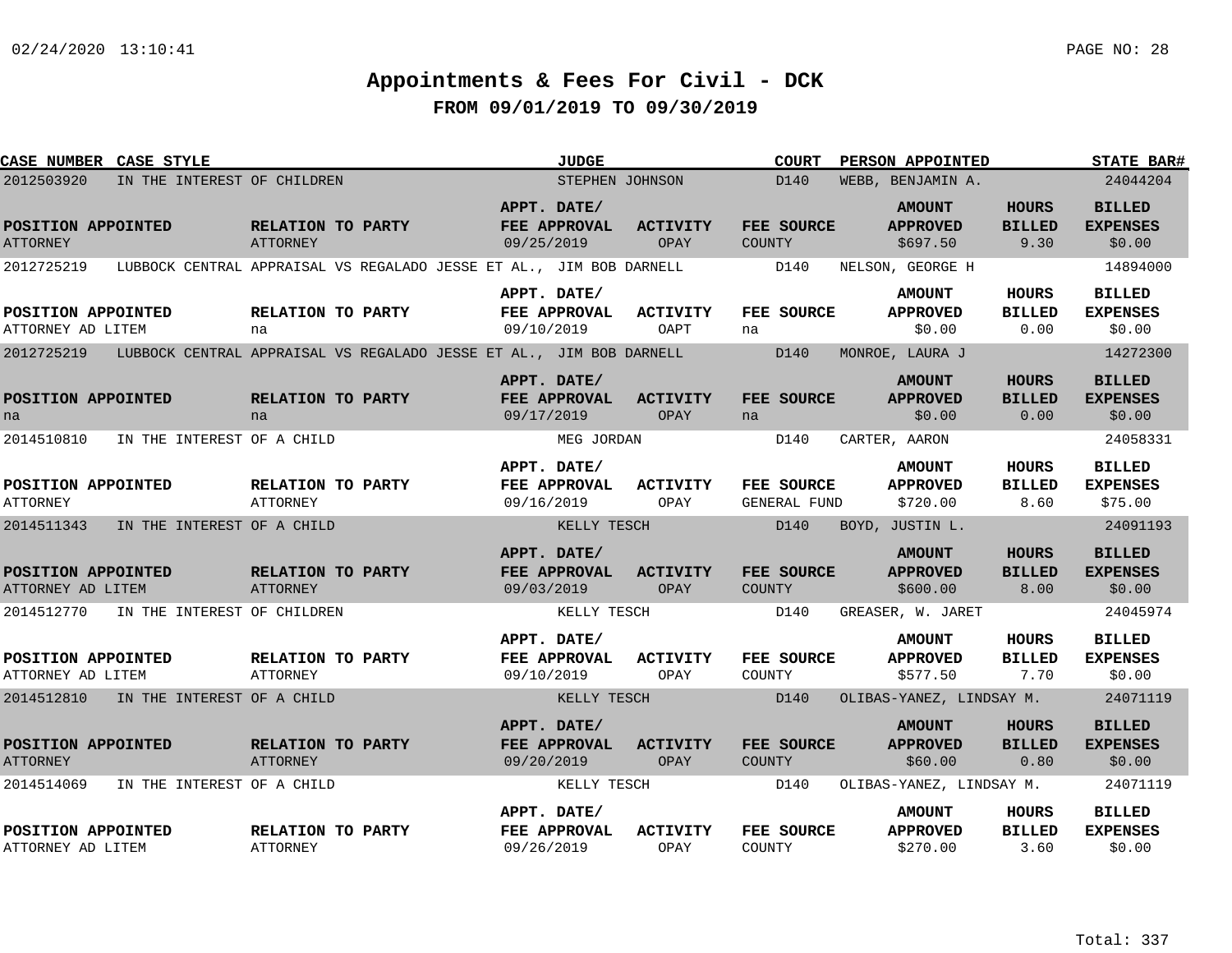| <b>CASE NUMBER CASE STYLE</b>             |                                      | <b>JUDGE</b>                              |                                | <b>COURT</b><br><b>PERSON APPOINTED</b> | <b>STATE BAR#</b>                              |                                        |                                              |
|-------------------------------------------|--------------------------------------|-------------------------------------------|--------------------------------|-----------------------------------------|------------------------------------------------|----------------------------------------|----------------------------------------------|
| 2014725794<br>LCAD VS SWAIN JONATHAN      |                                      | JIM BOB DARNELL                           |                                | D140                                    | NELSON, GEORGE H                               |                                        | 14894000                                     |
| POSITION APPOINTED<br>ATTORNEY AD LITEM   | RELATION TO PARTY<br>na              | APPT. DATE/<br>FEE APPROVAL<br>09/16/2019 | <b>ACTIVITY</b><br><b>OAPT</b> | FEE SOURCE<br>na                        | <b>AMOUNT</b><br><b>APPROVED</b><br>\$0.00     | <b>HOURS</b><br><b>BILLED</b><br>0.00  | <b>BILLED</b><br><b>EXPENSES</b><br>\$0.00   |
| 2016519093<br>IN THE INTEREST OF A CHILD  |                                      | MEG JORDAN                                |                                | D140                                    | MURRAY, LINDSEY K.                             |                                        | 24066252                                     |
| POSITION APPOINTED<br><b>ATTORNEY</b>     | RELATION TO PARTY<br>ATTORNEY        | APPT. DATE/<br>FEE APPROVAL<br>09/13/2019 | <b>ACTIVITY</b><br>OPAY        | FEE SOURCE<br>GENERAL FUND              | <b>AMOUNT</b><br><b>APPROVED</b><br>\$100.00   | <b>HOURS</b><br><b>BILLED</b><br>1.00  | <b>BILLED</b><br><b>EXPENSES</b><br>\$25.00  |
| 2016519093<br>IN THE INTEREST OF A CHILD  |                                      | MEG JORDAN                                |                                | D140                                    | MURRAY, LINDSEY K.                             |                                        | 24066252                                     |
| POSITION APPOINTED<br><b>ATTORNEY</b>     | RELATION TO PARTY<br><b>ATTORNEY</b> | APPT. DATE/<br>FEE APPROVAL<br>09/26/2019 | <b>ACTIVITY</b><br>OPAY        | FEE SOURCE<br><b>COUNTY</b>             | <b>AMOUNT</b><br><b>APPROVED</b><br>\$100.00   | HOURS<br><b>BILLED</b><br>1.00         | <b>BILLED</b><br><b>EXPENSES</b><br>\$25.00  |
| 2016522167<br>IN THE INTEREST OF CHILDREN |                                      | KELLY TESCH                               |                                | D140                                    | TREVINO, LIZA                                  |                                        | 24081755                                     |
| POSITION APPOINTED<br>ATTORNEY AD LITEM   | RELATION TO PARTY<br><b>ATTORNEY</b> | APPT. DATE/<br>FEE APPROVAL<br>09/27/2019 | <b>ACTIVITY</b><br>OPAY        | FEE SOURCE<br>COUNTY                    | <b>AMOUNT</b><br><b>APPROVED</b><br>\$1,035.00 | <b>HOURS</b><br><b>BILLED</b><br>13.80 | <b>BILLED</b><br><b>EXPENSES</b><br>\$0.00   |
| 2017525150<br>IN THE INTEREST OF A CHILD  |                                      | MEG JORDAN                                |                                | D140                                    | SRINIVASAN, JANANI                             |                                        | 24108611                                     |
| POSITION APPOINTED<br>ATTORNEY AD LITEM   | RELATION TO PARTY<br><b>ATTORNEY</b> | APPT. DATE/<br>FEE APPROVAL<br>09/26/2019 | <b>ACTIVITY</b><br>OPAY        | FEE SOURCE<br>GENERAL FUND              | <b>AMOUNT</b><br><b>APPROVED</b><br>\$780.00   | <b>HOURS</b><br><b>BILLED</b><br>9.40  | <b>BILLED</b><br><b>EXPENSES</b><br>\$780.00 |
| 2017527682A IN THE INTEREST OF A CHILD    |                                      | KELLY TESCH                               |                                | D140                                    | FERRARO, MARITZA GAMBOA                        |                                        | 24053216                                     |
| POSITION APPOINTED<br><b>ATTORNEY</b>     | RELATION TO PARTY<br><b>ATTORNEY</b> | APPT. DATE/<br>FEE APPROVAL<br>09/23/2019 | <b>ACTIVITY</b><br>OPAY        | FEE SOURCE<br>APPLICANT                 | <b>AMOUNT</b><br><b>APPROVED</b><br>\$540.00   | HOURS<br><b>BILLED</b><br>7.20         | <b>BILLED</b><br><b>EXPENSES</b><br>\$0.00   |
| 2018529003<br>IN THE INTEREST OF CHILDREN |                                      | KELLY TESCH                               |                                | D140                                    | OLIBAS, LEZLIE D.                              |                                        | 24067352                                     |
| POSITION APPOINTED<br><b>ATTORNEY</b>     | RELATION TO PARTY<br><b>ATTORNEY</b> | APPT. DATE/<br>FEE APPROVAL<br>09/24/2019 | <b>ACTIVITY</b><br>OPAY        | FEE SOURCE<br>COUNTY                    | <b>AMOUNT</b><br><b>APPROVED</b><br>\$180.00   | HOURS<br><b>BILLED</b><br>2.40         | <b>BILLED</b><br><b>EXPENSES</b><br>\$0.00   |
| 2018529367<br>IN THE INTEREST OF A CHILD  |                                      | KELLY TESCH                               |                                | D140                                    | WILLIAMS, TIMOTHY A.                           |                                        | 24072428                                     |
| POSITION APPOINTED<br>ATTORNEY AD LITEM   | RELATION TO PARTY<br><b>ATTORNEY</b> | APPT. DATE/<br>FEE APPROVAL<br>09/20/2019 | <b>ACTIVITY</b><br>OPAY        | FEE SOURCE<br>COUNTY                    | <b>AMOUNT</b><br><b>APPROVED</b><br>\$270.00   | HOURS<br><b>BILLED</b><br>3.60         | <b>BILLED</b><br><b>EXPENSES</b><br>\$0.00   |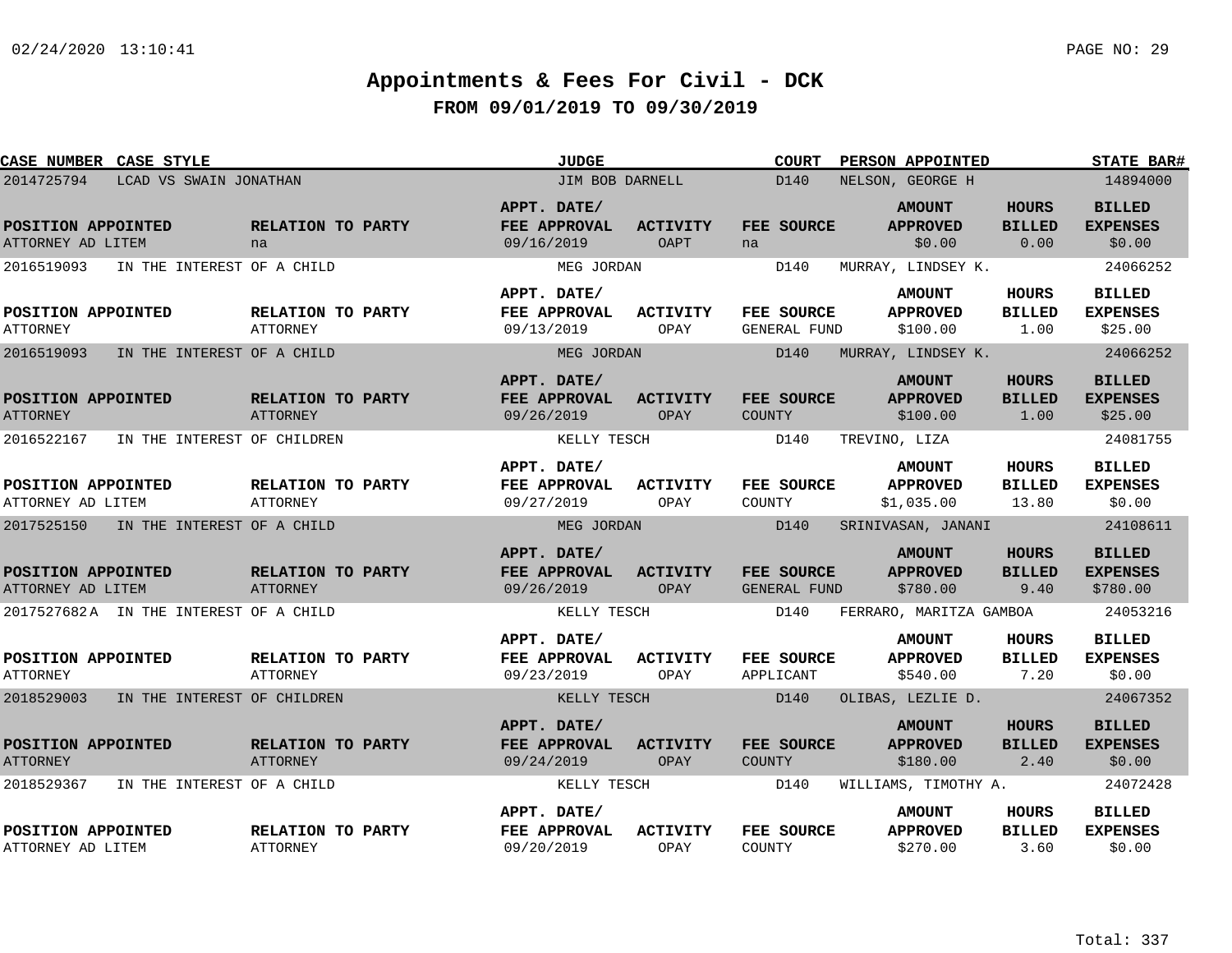| CASE NUMBER CASE STYLE                  |                             |                                      | <b>JUDGE</b>                              |                         | <b>COURT</b>               | <b>PERSON APPOINTED</b>                      |                                       | <b>STATE BAR#</b>                          |
|-----------------------------------------|-----------------------------|--------------------------------------|-------------------------------------------|-------------------------|----------------------------|----------------------------------------------|---------------------------------------|--------------------------------------------|
| 2018529656                              | IN THE INTEREST OF CHILDREN |                                      | KELLY TESCH                               |                         | D140                       | FERRARO, MARITZA GAMBOA                      |                                       | 24053216                                   |
| POSITION APPOINTED<br><b>ATTORNEY</b>   |                             | RELATION TO PARTY<br><b>ATTORNEY</b> | APPT. DATE/<br>FEE APPROVAL<br>09/16/2019 | <b>ACTIVITY</b><br>OPAY | FEE SOURCE<br>APPLICANT    | <b>AMOUNT</b><br><b>APPROVED</b><br>\$390.00 | <b>HOURS</b><br><b>BILLED</b><br>5.20 | <b>BILLED</b><br><b>EXPENSES</b><br>\$0.00 |
| 2018530887                              | IN THE INTEREST OF CHILDREN |                                      | KELLY TESCH                               |                         | D140                       | AGUILAR, ARTIE                               |                                       | 24004427                                   |
| POSITION APPOINTED<br>ATTORNEY AD LITEM |                             | RELATION TO PARTY<br>na              | APPT. DATE/<br>FEE APPROVAL<br>09/05/2019 | <b>ACTIVITY</b><br>OPAY | FEE SOURCE<br>COUNTY       | <b>AMOUNT</b><br><b>APPROVED</b><br>\$150.00 | HOURS<br><b>BILLED</b><br>2.00        | <b>BILLED</b><br><b>EXPENSES</b><br>\$0.00 |
| 2018530887                              | IN THE INTEREST OF CHILDREN |                                      | KELLY TESCH                               |                         | D140                       | AGUILAR, ARTIE                               |                                       | 24004427                                   |
| POSITION APPOINTED<br>ATTORNEY AD LITEM |                             | RELATION TO PARTY<br>na              | APPT. DATE/<br>FEE APPROVAL<br>09/16/2019 | <b>ACTIVITY</b><br>OPAY | FEE SOURCE<br>COUNTY       | <b>AMOUNT</b><br><b>APPROVED</b><br>\$75.00  | <b>HOURS</b><br><b>BILLED</b><br>1.00 | <b>BILLED</b><br><b>EXPENSES</b><br>\$0.00 |
| 2018531233                              | IN THE INTEREST OF CHILDREN |                                      | KELLY TESCH                               |                         | D140                       | OLIBAS, LEZLIE D.                            |                                       | 24067352                                   |
| POSITION APPOINTED<br><b>ATTORNEY</b>   |                             | RELATION TO PARTY<br>ATTORNEY        | APPT. DATE/<br>FEE APPROVAL<br>09/24/2019 | <b>ACTIVITY</b><br>OPAY | FEE SOURCE<br>COUNTY       | <b>AMOUNT</b><br><b>APPROVED</b><br>\$442.50 | HOURS<br><b>BILLED</b><br>5.90        | <b>BILLED</b><br><b>EXPENSES</b><br>\$0.00 |
| 2018532040                              | IN THE INTEREST OF, A CHILD |                                      | KELLY TESCH                               |                         | D140                       | AGUILAR, ARTIE                               |                                       | 24004427                                   |
| POSITION APPOINTED<br>ATTORNEY AD LITEM |                             | RELATION TO PARTY<br><b>ATTORNEY</b> | APPT. DATE/<br>FEE APPROVAL<br>09/16/2019 | <b>ACTIVITY</b><br>OPAY | FEE SOURCE<br>GENERAL FUND | <b>AMOUNT</b><br><b>APPROVED</b><br>\$75.00  | <b>HOURS</b><br><b>BILLED</b><br>1.00 | <b>BILLED</b><br><b>EXPENSES</b><br>\$0.00 |
| 2018532040                              | IN THE INTEREST OF, A CHILD |                                      | KELLY TESCH                               |                         | D140                       | OLIBAS, LEZLIE D.                            |                                       | 24067352                                   |
| POSITION APPOINTED<br><b>ATTORNEY</b>   |                             | RELATION TO PARTY<br>ATTORNEY        | APPT. DATE/<br>FEE APPROVAL<br>09/24/2019 | <b>ACTIVITY</b><br>OPAY | FEE SOURCE<br>COUNTY       | <b>AMOUNT</b><br><b>APPROVED</b><br>\$75.00  | HOURS<br><b>BILLED</b><br>1.00        | <b>BILLED</b><br><b>EXPENSES</b><br>\$0.00 |
| 2018532675                              | IN THE INTEREST OF A CHILD  |                                      | KELLY TESCH                               |                         | D140                       | AGUILAR, ARTIE                               |                                       | 24004427                                   |
| POSITION APPOINTED<br>ATTORNEY AD LITEM |                             | RELATION TO PARTY<br>ATTORNEY        | APPT. DATE/<br>FEE APPROVAL<br>09/03/2019 | <b>ACTIVITY</b><br>OPAY | FEE SOURCE<br>COUNTY       | <b>AMOUNT</b><br><b>APPROVED</b><br>\$150.00 | <b>HOURS</b><br><b>BILLED</b><br>2.00 | <b>BILLED</b><br><b>EXPENSES</b><br>\$0.00 |
| 2019534258                              | IN THE INTEREST OF A CHILD  |                                      | KELLY TESCH                               |                         | D140                       | OLIBAS-YANEZ, LINDSAY M.                     |                                       | 24071119                                   |
| POSITION APPOINTED<br>ATTORNEY          |                             | RELATION TO PARTY<br>ATTORNEY        | APPT. DATE/<br>FEE APPROVAL<br>09/19/2019 | <b>ACTIVITY</b><br>OPAY | FEE SOURCE<br>GENERAL FUND | <b>AMOUNT</b><br><b>APPROVED</b><br>\$195.00 | HOURS<br><b>BILLED</b><br>2.60        | <b>BILLED</b><br><b>EXPENSES</b><br>\$0.00 |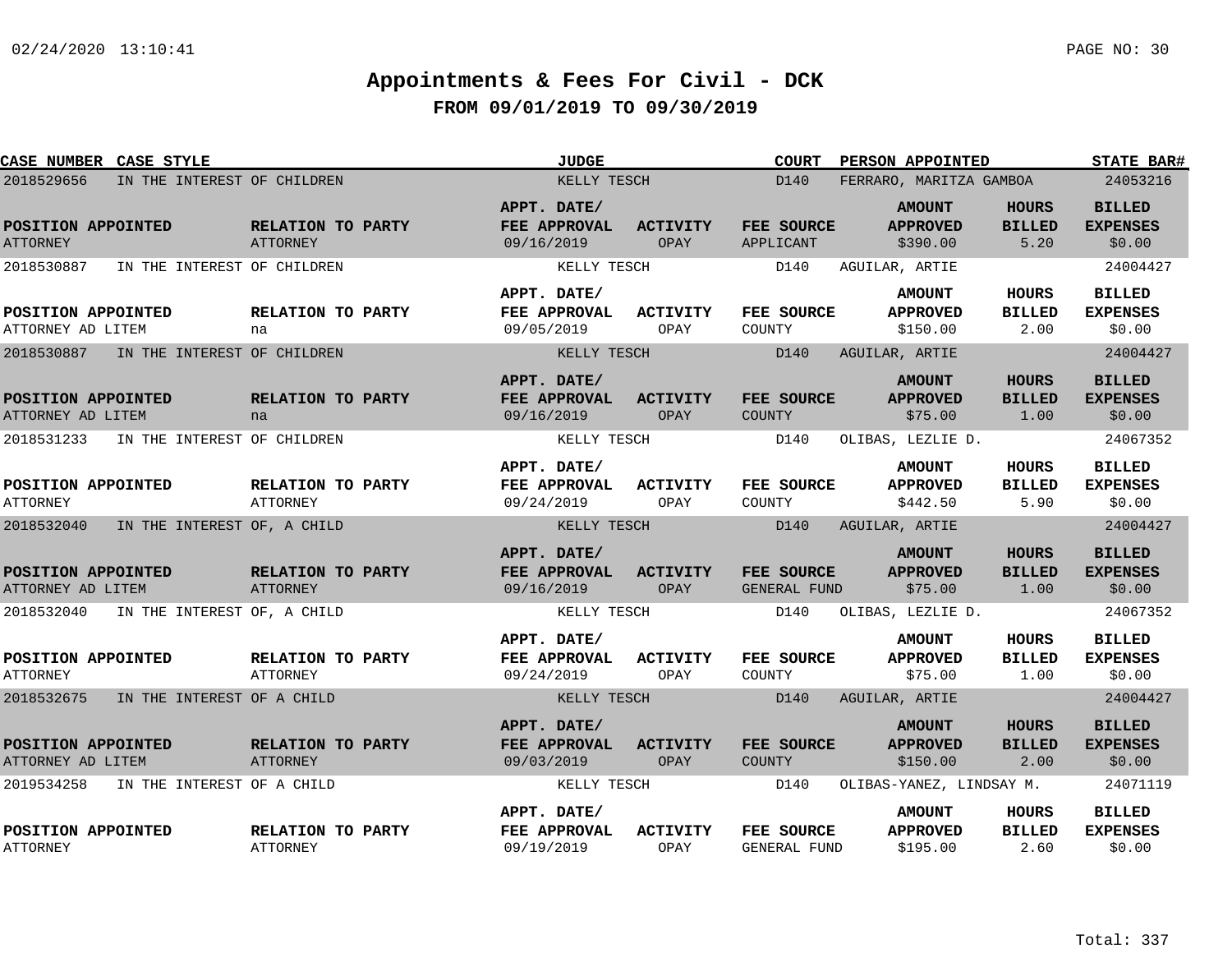| CASE NUMBER CASE STYLE                  |                             |                                      | <b>JUDGE</b>                                     |                         | <b>COURT</b>               | PERSON APPOINTED                             |                                       | <b>STATE BAR#</b>                          |
|-----------------------------------------|-----------------------------|--------------------------------------|--------------------------------------------------|-------------------------|----------------------------|----------------------------------------------|---------------------------------------|--------------------------------------------|
| 2019534905                              | IN THE INTEREST OF A CHILD  |                                      | KELLY TESCH                                      |                         | D140                       | FERRARO, MARITZA GAMBOA                      |                                       | 24053216                                   |
| POSITION APPOINTED<br><b>ATTORNEY</b>   |                             | RELATION TO PARTY<br><b>ATTORNEY</b> | APPT. DATE/<br>FEE APPROVAL<br>09/23/2019        | <b>ACTIVITY</b><br>OPAY | FEE SOURCE<br>APPLICANT    | <b>AMOUNT</b><br><b>APPROVED</b><br>\$562.50 | HOURS<br><b>BILLED</b><br>7.50        | <b>BILLED</b><br><b>EXPENSES</b><br>\$0.00 |
| 2019534905                              | IN THE INTEREST OF A CHILD  |                                      | KELLY TESCH                                      |                         | D140                       | MOORE, JAMES M "JIM"                         |                                       | 24065783                                   |
| POSITION APPOINTED<br><b>ATTORNEY</b>   |                             | RELATION TO PARTY<br><b>ATTORNEY</b> | APPT. DATE/<br>FEE APPROVAL<br>09/17/2019        | ACTIVITY<br>OPAY        | FEE SOURCE<br>COUNTY       | <b>AMOUNT</b><br><b>APPROVED</b><br>\$617.50 | HOURS<br><b>BILLED</b><br>6.90        | <b>BILLED</b><br><b>EXPENSES</b><br>\$0.00 |
| 2019534939                              | IN THE INTEREST OF A CHILD  |                                      | KELLY TESCH                                      |                         | D140                       | FERRARO, MARITZA GAMBOA                      |                                       | 24053216                                   |
| POSITION APPOINTED<br><b>ATTORNEY</b>   |                             | RELATION TO PARTY<br>na              | APPT. DATE/<br>FEE APPROVAL<br>09/20/2019        | <b>ACTIVITY</b><br>OAPT | FEE SOURCE<br>na           | <b>AMOUNT</b><br><b>APPROVED</b><br>\$0.00   | HOURS<br><b>BILLED</b><br>0.00        | <b>BILLED</b><br><b>EXPENSES</b><br>\$0.00 |
| 2019535893                              | IN THE INTEREST OF CHILDREN |                                      | KELLY TESCH                                      |                         | D140                       | MOORE, JAMES M "JIM"                         |                                       | 24065783                                   |
| POSITION APPOINTED<br><b>ATTORNEY</b>   |                             | RELATION TO PARTY<br><b>ATTORNEY</b> | APPT. DATE/<br>FEE APPROVAL<br>09/06/2019        | <b>ACTIVITY</b><br>OPAY | FEE SOURCE<br><b>STATE</b> | <b>AMOUNT</b><br><b>APPROVED</b><br>\$472.50 | <b>HOURS</b><br><b>BILLED</b><br>6.30 | <b>BILLED</b><br><b>EXPENSES</b><br>\$0.00 |
| 2019536094                              | IN THE INTEREST OF A CHILD  |                                      | JIM BOB DARNELL                                  |                         | D140                       | JONES, DENIECE                               |                                       | 10937420                                   |
| POSITION APPOINTED<br>ATTORNEY AD LITEM |                             | RELATION TO PARTY<br><b>ATTORNEY</b> | APPT. DATE/<br>FEE APPROVAL<br>09/16/2019        | <b>ACTIVITY</b><br>OPAY | FEE SOURCE<br>COUNTY       | <b>AMOUNT</b><br><b>APPROVED</b><br>\$315.00 | <b>HOURS</b><br><b>BILLED</b><br>4.20 | <b>BILLED</b><br><b>EXPENSES</b><br>\$0.00 |
| 2019536094                              | IN THE INTEREST OF A CHILD  |                                      | KELLY TESCH                                      |                         | D140                       | FERRARO, MARITZA GAMBOA                      |                                       | 24053216                                   |
| POSITION APPOINTED<br><b>ATTORNEY</b>   |                             | RELATION TO PARTY<br>ATTORNEY        | APPT. DATE/<br><b>FEE APPROVAL</b><br>09/23/2019 | <b>ACTIVITY</b><br>OPAY | FEE SOURCE<br>APPLICANT    | <b>AMOUNT</b><br><b>APPROVED</b><br>\$352.50 | HOURS<br><b>BILLED</b><br>4.70        | <b>BILLED</b><br><b>EXPENSES</b><br>\$0.00 |
| 2019536420                              | IN THE INTEREST OF A CHILD  |                                      | KELLY TESCH                                      |                         | D140                       | OLIBAS, LEZLIE D.                            |                                       | 24067352                                   |
| POSITION APPOINTED<br><b>ATTORNEY</b>   |                             | RELATION TO PARTY<br>ATTORNEY        | APPT. DATE/<br>FEE APPROVAL<br>09/25/2019        | <b>ACTIVITY</b><br>OPAY | FEE SOURCE<br>COUNTY       | <b>AMOUNT</b><br><b>APPROVED</b><br>\$532.50 | HOURS<br><b>BILLED</b><br>7.10        | <b>BILLED</b><br><b>EXPENSES</b><br>\$0.00 |
| 2019537099                              | IN THE INTEREST OF A CHILD  |                                      | KELLY TESCH                                      |                         | D140                       | DEHAAS, WILLIAM D                            |                                       | 00793603                                   |
| POSITION APPOINTED<br><b>ATTORNEY</b>   |                             | RELATION TO PARTY<br>na              | APPT. DATE/<br>FEE APPROVAL<br>09/20/2019        | <b>ACTIVITY</b><br>OAPT | FEE SOURCE<br>na           | <b>AMOUNT</b><br><b>APPROVED</b><br>\$0.00   | HOURS<br><b>BILLED</b><br>0.00        | <b>BILLED</b><br><b>EXPENSES</b><br>\$0.00 |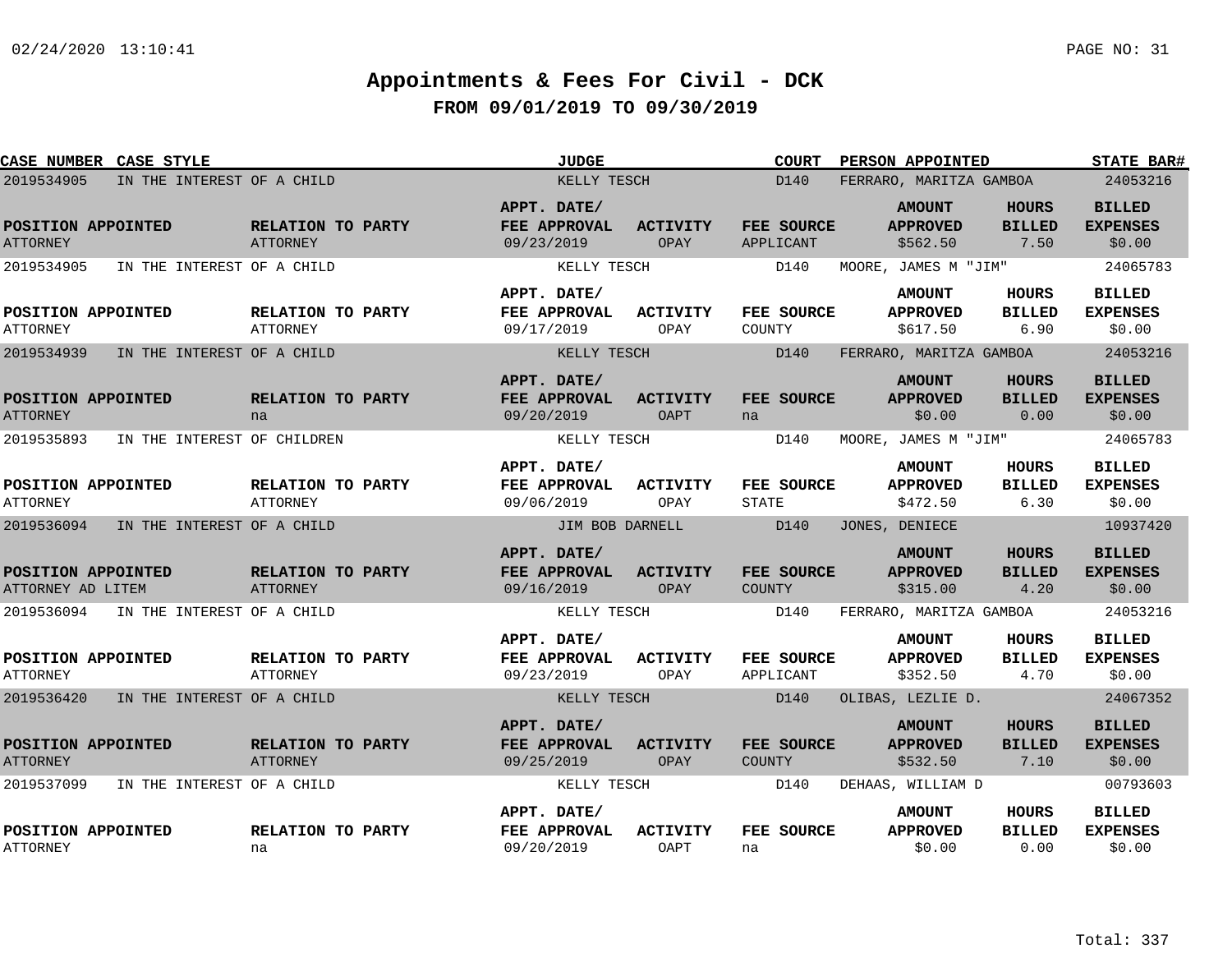| <b>CASE NUMBER CASE STYLE</b>           |                             |                                      | <b>JUDGE</b>                                     |                                | <b>COURT</b>               | PERSON APPOINTED                             |                                       | <b>STATE BAR#</b>                          |
|-----------------------------------------|-----------------------------|--------------------------------------|--------------------------------------------------|--------------------------------|----------------------------|----------------------------------------------|---------------------------------------|--------------------------------------------|
| 2019537099                              | IN THE INTEREST OF A CHILD  |                                      | KELLY TESCH                                      |                                | D140                       | TREVINO, LIZA                                |                                       | 24081755                                   |
| POSITION APPOINTED<br><b>ATTORNEY</b>   |                             | RELATION TO PARTY<br>na              | APPT. DATE/<br><b>FEE APPROVAL</b><br>09/20/2019 | <b>ACTIVITY</b><br><b>OAPT</b> | FEE SOURCE<br>na           | <b>AMOUNT</b><br><b>APPROVED</b><br>\$0.00   | <b>HOURS</b><br><b>BILLED</b><br>0.00 | <b>BILLED</b><br><b>EXPENSES</b><br>\$0.00 |
| 2019537099                              | IN THE INTEREST OF A CHILD  |                                      | KELLY TESCH                                      |                                | D140                       | BOYD, JUSTIN L.                              |                                       | 24091193                                   |
| POSITION APPOINTED<br>ATTORNEY AD LITEM |                             | RELATION TO PARTY<br>na              | APPT. DATE/<br>FEE APPROVAL<br>09/20/2019        | ACTIVITY<br><b>OAPT</b>        | FEE SOURCE<br>na           | <b>AMOUNT</b><br><b>APPROVED</b><br>\$0.00   | HOURS<br><b>BILLED</b><br>0.00        | <b>BILLED</b><br><b>EXPENSES</b><br>\$0.00 |
| 2003523023                              | IN THE INTEREST OF A CHILD  |                                      | KELLY TESCH                                      |                                | D237                       | MOORE, JAMES M "JIM"                         |                                       | 24065783                                   |
| POSITION APPOINTED<br><b>ATTORNEY</b>   |                             | RELATION TO PARTY<br>ATTORNEY        | APPT. DATE/<br><b>FEE APPROVAL</b><br>09/06/2019 | <b>ACTIVITY</b><br>OPAY        | FEE SOURCE<br><b>STATE</b> | <b>AMOUNT</b><br><b>APPROVED</b><br>\$555.00 | <b>HOURS</b><br><b>BILLED</b><br>7.40 | <b>BILLED</b><br><b>EXPENSES</b><br>\$0.00 |
| 2003523023                              | IN THE INTEREST OF A CHILD  |                                      | KELLY TESCH                                      |                                | D237                       | KRAYNOK, AMANDA                              |                                       | 24107838                                   |
| POSITION APPOINTED<br><b>ATTORNEY</b>   |                             | RELATION TO PARTY<br><b>ATTORNEY</b> | APPT. DATE/<br>FEE APPROVAL<br>09/26/2019        | <b>ACTIVITY</b><br>OPAY        | FEE SOURCE<br>COUNTY       | <b>AMOUNT</b><br><b>APPROVED</b><br>\$240.00 | <b>HOURS</b><br><b>BILLED</b><br>3.20 | <b>BILLED</b><br><b>EXPENSES</b><br>\$0.00 |
| 2008545376                              | IN THE INTEREST OF CHILDREN |                                      | KELLY TESCH                                      |                                | D237                       | MOORE, JAMES M "JIM"                         |                                       | 24065783                                   |
| POSITION APPOINTED<br><b>ATTORNEY</b>   |                             | RELATION TO PARTY<br><b>ATTORNEY</b> | APPT. DATE/<br>FEE APPROVAL<br>09/17/2019        | <b>ACTIVITY</b><br>OPAY        | FEE SOURCE<br><b>STATE</b> | <b>AMOUNT</b><br><b>APPROVED</b><br>\$435.00 | <b>HOURS</b><br><b>BILLED</b><br>5.80 | <b>BILLED</b><br><b>EXPENSES</b><br>\$0.00 |
| 2008545376                              | IN THE INTEREST OF CHILDREN |                                      | KELLY TESCH                                      |                                | D237                       | OLIBAS-YANEZ, LINDSAY M.                     |                                       | 24071119                                   |
| POSITION APPOINTED<br>ATTORNEY AD LITEM |                             | RELATION TO PARTY<br><b>ATTORNEY</b> | APPT. DATE/<br>FEE APPROVAL<br>09/10/2019        | ACTIVITY<br>OPAY               | FEE SOURCE<br>COUNTY       | <b>AMOUNT</b><br><b>APPROVED</b><br>\$127.50 | <b>HOURS</b><br><b>BILLED</b><br>1.70 | <b>BILLED</b><br><b>EXPENSES</b><br>\$0.00 |
| 2008734260                              | LCAD VS ROBINSON, LEONARD   |                                      | LES HATCH                                        |                                | D237                       | MONROE, LAURA J                              |                                       | 14272300                                   |
| POSITION APPOINTED<br>na                |                             | RELATION TO PARTY<br>na              | APPT. DATE/<br><b>FEE APPROVAL</b><br>09/17/2019 | <b>ACTIVITY</b><br>OPAY        | FEE SOURCE<br>na           | <b>AMOUNT</b><br><b>APPROVED</b><br>\$0.00   | <b>HOURS</b><br><b>BILLED</b><br>0.00 | <b>BILLED</b><br><b>EXPENSES</b><br>\$0.00 |
| 2012501771                              | IN THE INTEREST OF A CHILD  |                                      | MEG JORDAN                                       |                                | D237                       | CARTER, AARON                                |                                       | 24058331                                   |
| POSITION APPOINTED<br><b>ATTORNEY</b>   |                             | RELATION TO PARTY<br>na              | APPT. DATE/<br>FEE APPROVAL<br>09/23/2019        | <b>ACTIVITY</b><br><b>OAPT</b> | FEE SOURCE<br>na           | <b>AMOUNT</b><br><b>APPROVED</b><br>\$0.00   | HOURS<br><b>BILLED</b><br>0.00        | <b>BILLED</b><br><b>EXPENSES</b><br>\$0.00 |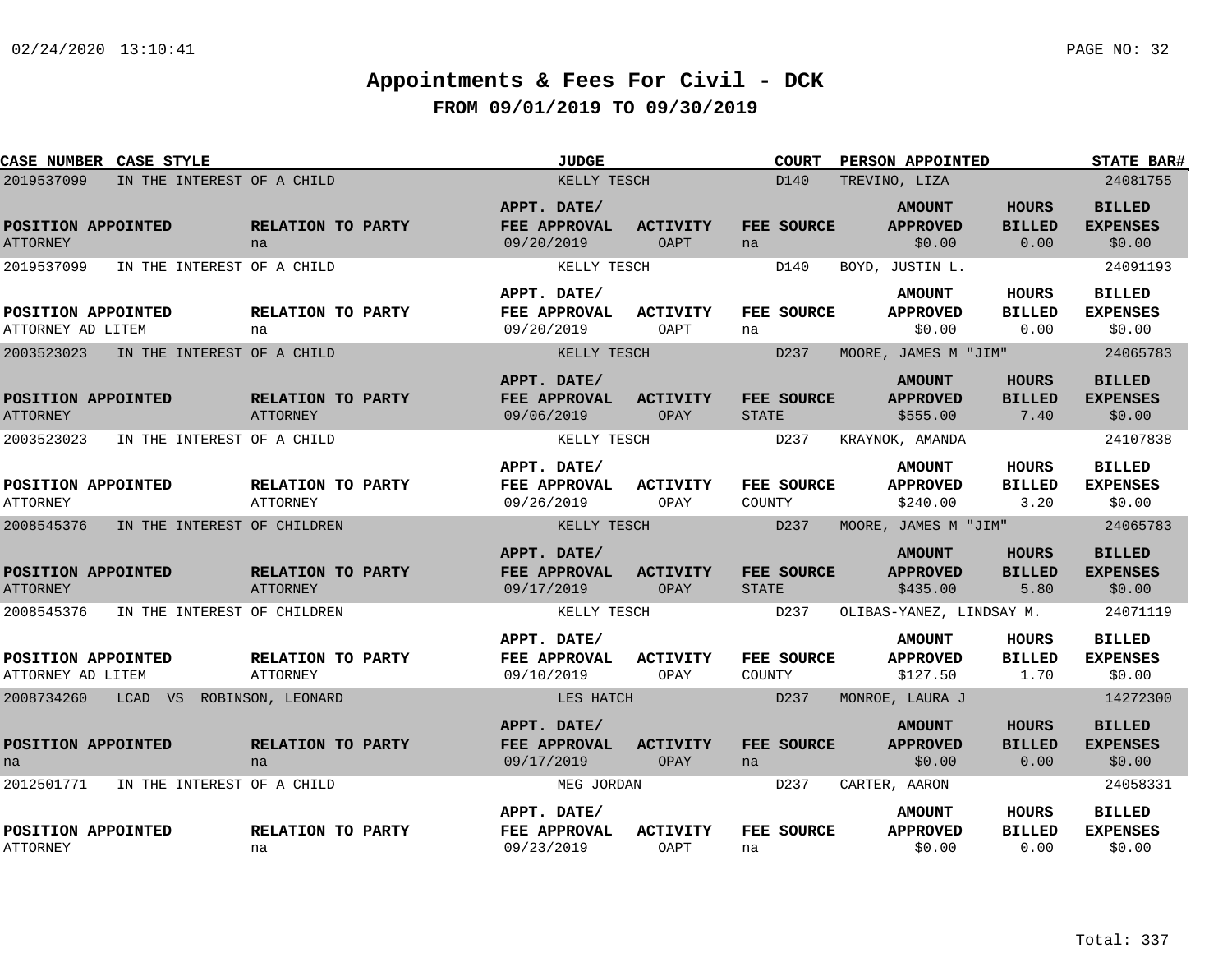| <b>CASE NUMBER CASE STYLE</b>           |                                        |                                      |                                                               | <b>JUDGE</b>                                     |                         | <b>COURT</b>                       | PERSON APPOINTED                               |                                        | <b>STATE BAR#</b>                          |
|-----------------------------------------|----------------------------------------|--------------------------------------|---------------------------------------------------------------|--------------------------------------------------|-------------------------|------------------------------------|------------------------------------------------|----------------------------------------|--------------------------------------------|
| 2013506296                              | IN THE INTEREST OF CHILDREN            |                                      |                                                               | MEG JORDAN                                       |                         | D237                               | WATSON, CARDINE                                |                                        | 24084842                                   |
| POSITION APPOINTED<br><b>ATTORNEY</b>   |                                        | RELATION TO PARTY<br>na              |                                                               | APPT. DATE/<br>FEE APPROVAL<br>09/11/2019        | <b>ACTIVITY</b><br>OAPT | FEE SOURCE<br>na                   | <b>AMOUNT</b><br><b>APPROVED</b><br>\$0.00     | <b>HOURS</b><br><b>BILLED</b><br>0.00  | <b>BILLED</b><br><b>EXPENSES</b><br>\$0.00 |
| 2013509068                              | IN THE INTEREST OF A CHILD             |                                      |                                                               |                                                  | STEPHEN JOHNSON         | D237                               | LOPEZ, JAIME O                                 |                                        | 24013058                                   |
| POSITION APPOINTED<br><b>ATTORNEY</b>   |                                        | RELATION TO PARTY<br>na              |                                                               | APPT. DATE/<br>FEE APPROVAL<br>09/16/2019        | ACTIVITY<br>OAPT        | <b>FEE SOURCE</b><br>na            | <b>AMOUNT</b><br><b>APPROVED</b><br>\$0.00     | HOURS<br><b>BILLED</b><br>0.00         | <b>BILLED</b><br><b>EXPENSES</b><br>\$0.00 |
| 2015518349                              |                                        |                                      | IN THE MATTER OF THE MARRIAGE OF LAURA LEE TURNBOW MEG JORDAN |                                                  |                         | D <sub>237</sub>                   | WEBB, BENJAMIN A.                              |                                        | 24044204                                   |
| POSITION APPOINTED<br><b>ATTORNEY</b>   |                                        | RELATION TO PARTY<br>ATTORNEY        |                                                               | APPT. DATE/<br>FEE APPROVAL<br>09/26/2019        | <b>ACTIVITY</b><br>OPAY | <b>FEE SOURCE</b><br><b>COUNTY</b> | <b>AMOUNT</b><br><b>APPROVED</b><br>\$360.00   | <b>HOURS</b><br><b>BILLED</b><br>4.80  | <b>BILLED</b><br><b>EXPENSES</b><br>\$0.00 |
| 2016519297                              | IN THE INTEREST OF A CHILD             |                                      |                                                               | KELLY TESCH                                      |                         | D237                               | COOPER, BRIANA PARRAMORE                       |                                        | 24079107                                   |
| POSITION APPOINTED<br>ATTORNEY AD LITEM |                                        | RELATION TO PARTY<br><b>ATTORNEY</b> |                                                               | APPT. DATE/<br>FEE APPROVAL<br>09/25/2019        | <b>ACTIVITY</b><br>OPAY | FEE SOURCE<br>COUNTY               | <b>AMOUNT</b><br><b>APPROVED</b><br>\$228.75   | <b>HOURS</b><br><b>BILLED</b><br>3.05  | <b>BILLED</b><br><b>EXPENSES</b><br>\$0.00 |
|                                         | 2016522707A IN THE INTEREST OF A CHILD |                                      |                                                               | KELLY TESCH                                      |                         | D237                               | CONN, TANYA BOUCHER                            |                                        | 24034737                                   |
| POSITION APPOINTED<br>ATTORNEY AD LITEM |                                        | RELATION TO PARTY<br><b>ATTORNEY</b> |                                                               | APPT. DATE/<br>FEE APPROVAL<br>09/13/2019        | <b>ACTIVITY</b><br>OPAY | FEE SOURCE<br><b>COUNTY</b>        | <b>AMOUNT</b><br><b>APPROVED</b><br>\$2,152.50 | <b>HOURS</b><br><b>BILLED</b><br>28.70 | <b>BILLED</b><br><b>EXPENSES</b><br>\$0.00 |
| 2017525287                              | IN THE INTEREST OF A CHILD             |                                      |                                                               |                                                  | KARA DARNELL            | D237                               | FERRARO, MARITZA GAMBOA                        |                                        | 24053216                                   |
| POSITION APPOINTED<br><b>ATTORNEY</b>   |                                        | RELATION TO PARTY<br><b>ATTORNEY</b> |                                                               | APPT. DATE/<br>FEE APPROVAL<br>09/24/2019        | <b>ACTIVITY</b><br>OPAY | FEE SOURCE<br>COUNTY               | <b>AMOUNT</b><br><b>APPROVED</b><br>\$952.50   | HOURS<br><b>BILLED</b><br>12.70        | <b>BILLED</b><br><b>EXPENSES</b><br>\$0.00 |
| 2017525287                              | IN THE INTEREST OF A CHILD             |                                      |                                                               | KELLY TESCH                                      |                         | D237                               | OLIBAS, LEZLIE D.                              |                                        | 24067352                                   |
| POSITION APPOINTED<br><b>ATTORNEY</b>   |                                        | RELATION TO PARTY<br><b>ATTORNEY</b> |                                                               | APPT. DATE/<br><b>FEE APPROVAL</b><br>09/24/2019 | <b>ACTIVITY</b><br>OPAY | <b>FEE SOURCE</b><br><b>COUNTY</b> | <b>AMOUNT</b><br><b>APPROVED</b><br>\$127.50   | <b>HOURS</b><br><b>BILLED</b><br>1.70  | <b>BILLED</b><br><b>EXPENSES</b><br>\$0.00 |
| 2017527842                              | IN THE INTEREST OF A CHILD             |                                      |                                                               | KELLY TESCH                                      |                         | D237                               | OLIBAS, LEZLIE D.                              |                                        | 24067352                                   |
| POSITION APPOINTED<br><b>ATTORNEY</b>   |                                        | RELATION TO PARTY<br><b>ATTORNEY</b> |                                                               | APPT. DATE/<br>FEE APPROVAL<br>09/24/2019        | <b>ACTIVITY</b><br>OPAY | FEE SOURCE<br>COUNTY               | <b>AMOUNT</b><br><b>APPROVED</b><br>\$202.50   | HOURS<br><b>BILLED</b><br>2.70         | <b>BILLED</b><br><b>EXPENSES</b><br>\$0.00 |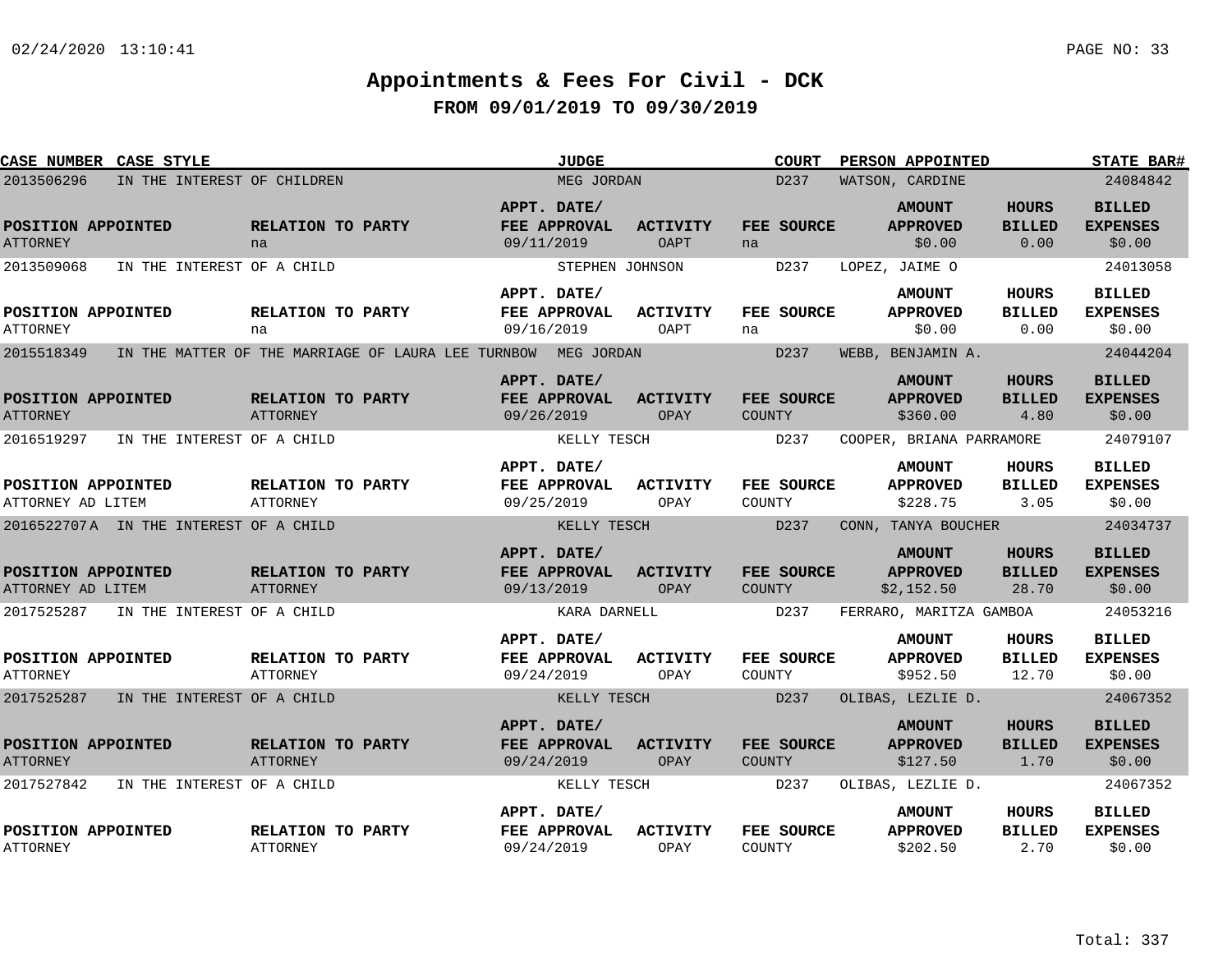| <b>CASE NUMBER CASE STYLE</b>           |                            |                                      |                                                 | <b>JUDGE</b>                              |                         | <b>COURT</b>                       | PERSON APPOINTED                               |                                       | <b>STATE BAR#</b>                           |
|-----------------------------------------|----------------------------|--------------------------------------|-------------------------------------------------|-------------------------------------------|-------------------------|------------------------------------|------------------------------------------------|---------------------------------------|---------------------------------------------|
| 2017528200                              | IN THE INTEREST OF A CHILD |                                      |                                                 | KELLY TESCH                               |                         | D237                               | KRAYNOK, AMANDA                                |                                       | 24107838                                    |
| POSITION APPOINTED<br><b>ATTORNEY</b>   |                            | <b>RELATION TO PARTY</b><br>ATTORNEY |                                                 | APPT. DATE/<br>FEE APPROVAL<br>09/24/2019 | <b>ACTIVITY</b><br>OPAY | <b>FEE SOURCE</b><br>COUNTY        | <b>AMOUNT</b><br><b>APPROVED</b><br>\$165.00   | <b>HOURS</b><br><b>BILLED</b><br>2.20 | <b>BILLED</b><br><b>EXPENSES</b><br>\$0.00  |
| 2017726275                              |                            |                                      | LUBBOCK CENTRAL APPRAISAL DI VS LINDA KAY HAMM, | LES HATCH                                 |                         | D <sub>237</sub>                   | NELSON, GEORGE H                               |                                       | 14894000                                    |
| POSITION APPOINTED<br>ATTORNEY AD LITEM |                            | RELATION TO PARTY<br>na              |                                                 | APPT. DATE/<br>FEE APPROVAL<br>09/16/2019 | ACTIVITY<br>OAPT        | <b>FEE SOURCE</b><br>na            | <b>AMOUNT</b><br><b>APPROVED</b><br>\$0.00     | HOURS<br><b>BILLED</b><br>0.00        | <b>BILLED</b><br><b>EXPENSES</b><br>\$0.00  |
| 2018530123                              | IN THE INTEREST OF A CHILD |                                      |                                                 | KELLY TESCH                               |                         | D237                               | WILLIAMS, TIMOTHY A.                           |                                       | 24072428                                    |
| POSITION APPOINTED<br>ATTORNEY AD LITEM |                            | RELATION TO PARTY<br>ATTORNEY        |                                                 | APPT. DATE/<br>FEE APPROVAL<br>09/20/2019 | <b>ACTIVITY</b><br>OPAY | FEE SOURCE<br>COUNTY               | <b>AMOUNT</b><br><b>APPROVED</b><br>\$630.00   | <b>HOURS</b><br><b>BILLED</b><br>8.40 | <b>BILLED</b><br><b>EXPENSES</b><br>\$0.00  |
| 2018530123                              | IN THE INTEREST OF A CHILD |                                      |                                                 | LES HATCH                                 |                         | D237                               | WATSON, CARDINE                                |                                       | 24084842                                    |
| POSITION APPOINTED<br>ATTORNEY AD LITEM |                            | <b>RELATION TO PARTY</b><br>ATTORNEY |                                                 | APPT. DATE/<br>FEE APPROVAL<br>09/19/2019 | ACTIVITY<br>OPAY        | FEE SOURCE<br>COUNTY               | <b>AMOUNT</b><br><b>APPROVED</b><br>\$525.00   | <b>HOURS</b><br><b>BILLED</b><br>7.00 | <b>BILLED</b><br><b>EXPENSES</b><br>\$0.00  |
| 2018530282 IN THE INTEREST OF A CHILD   |                            |                                      |                                                 | KELLY TESCH                               |                         | D <sub>237</sub>                   | OLIBAS-YANEZ, LINDSAY M. 24071119              |                                       |                                             |
| POSITION APPOINTED<br><b>ATTORNEY</b>   |                            | RELATION TO PARTY<br><b>ATTORNEY</b> |                                                 | APPT. DATE/<br>FEE APPROVAL<br>09/20/2019 | <b>ACTIVITY</b><br>OPAY | <b>FEE SOURCE</b><br>COUNTY        | <b>AMOUNT</b><br><b>APPROVED</b><br>\$60.00    | <b>HOURS</b><br><b>BILLED</b><br>0.80 | <b>BILLED</b><br><b>EXPENSES</b><br>\$0.00  |
| 2018531545                              | IN THE INTEREST OF A CHILD |                                      |                                                 | KELLY TESCH                               |                         | D237                               | OLIBAS-YANEZ, LINDSAY M.                       |                                       | 24071119                                    |
| POSITION APPOINTED<br>ATTORNEY          |                            | RELATION TO PARTY<br>ATTORNEY        |                                                 | APPT. DATE/<br>FEE APPROVAL<br>09/20/2019 | <b>ACTIVITY</b><br>OPAY | FEE SOURCE<br>COUNTY               | <b>AMOUNT</b><br><b>APPROVED</b><br>\$1,135.00 | HOURS<br><b>BILLED</b><br>15.00       | <b>BILLED</b><br><b>EXPENSES</b><br>\$10.00 |
| 2018531970A IN THE INTEREST OF A CHILD  |                            |                                      |                                                 | KELLY TESCH                               |                         | D237                               | BOYD, JUSTIN L.                                |                                       | 24091193                                    |
| POSITION APPOINTED<br>ATTORNEY AD LITEM |                            | RELATION TO PARTY<br>ATTORNEY        |                                                 | APPT. DATE/<br>FEE APPROVAL<br>09/03/2019 | <b>ACTIVITY</b><br>OPAY | <b>FEE SOURCE</b><br><b>COUNTY</b> | <b>AMOUNT</b><br><b>APPROVED</b><br>\$262.50   | <b>HOURS</b><br><b>BILLED</b><br>3.50 | <b>BILLED</b><br><b>EXPENSES</b><br>\$0.00  |
| 2018532142                              | IN THE INTEREST OF A CHILD |                                      |                                                 | KARA DARNELL                              |                         | D237                               | COOPER, BRIANA PARRAMORE                       |                                       | 24079107                                    |
| POSITION APPOINTED<br>ATTORNEY AD LITEM |                            | RELATION TO PARTY<br>na              |                                                 | APPT. DATE/<br>FEE APPROVAL<br>09/30/2019 | ACTIVITY<br>OAPT        | <b>FEE SOURCE</b><br>na            | <b>AMOUNT</b><br><b>APPROVED</b><br>\$0.00     | HOURS<br><b>BILLED</b><br>0.00        | <b>BILLED</b><br><b>EXPENSES</b><br>\$0.00  |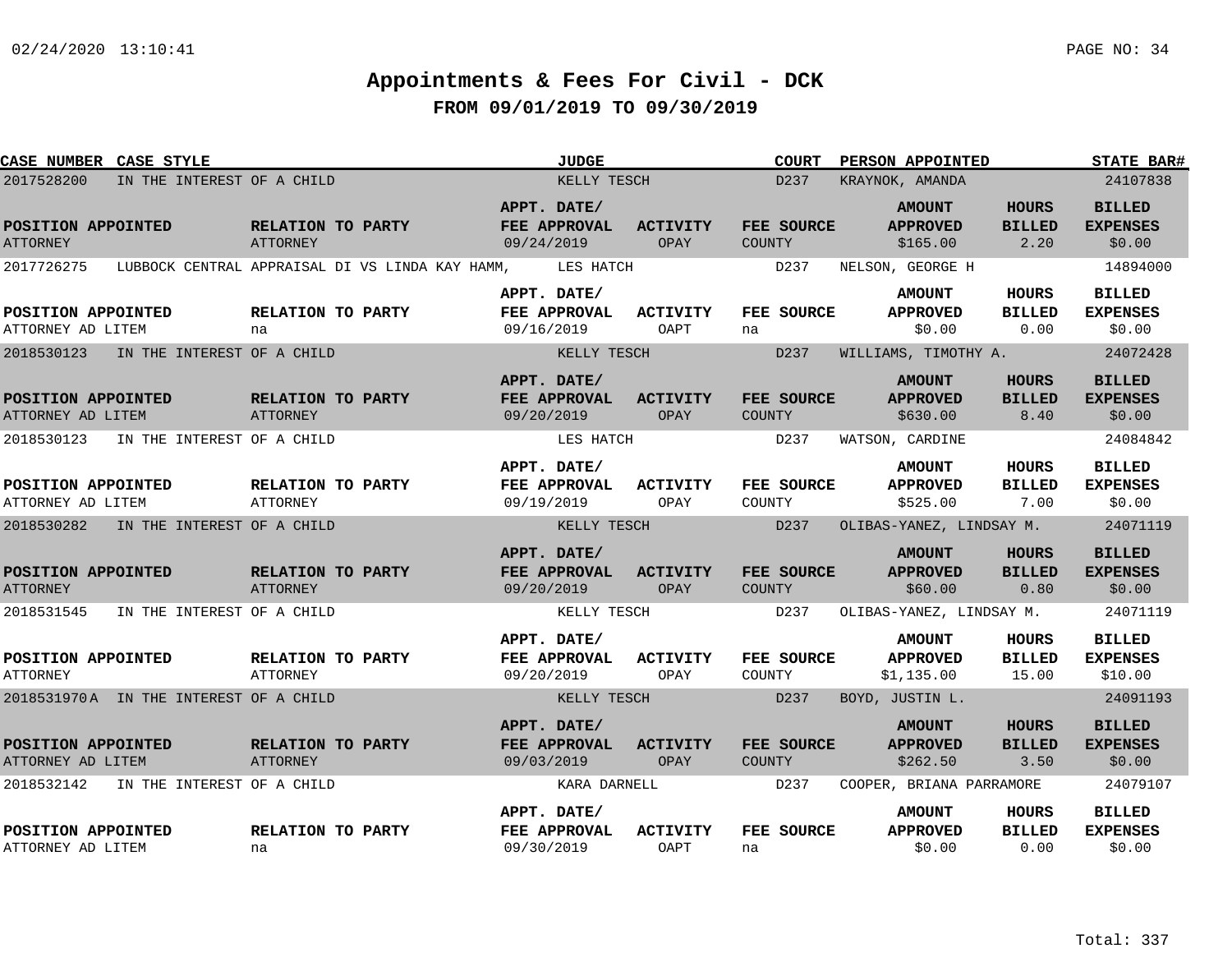|                                       | <b>CASE NUMBER CASE STYLE</b> |                                      | <b>JUDGE</b>                              |                         | <b>COURT</b>               | PERSON APPOINTED                             |                                       | <b>STATE BAR#</b>                          |
|---------------------------------------|-------------------------------|--------------------------------------|-------------------------------------------|-------------------------|----------------------------|----------------------------------------------|---------------------------------------|--------------------------------------------|
| 2018532368                            | IN THE INTEREST OF CHILDREN   |                                      | KELLY TESCH                               |                         | D <sub>237</sub>           | HERNANDEZ, NATALIO                           |                                       | 24032412                                   |
| POSITION APPOINTED<br><b>ATTORNEY</b> |                               | RELATION TO PARTY<br><b>ATTORNEY</b> | APPT. DATE/<br>FEE APPROVAL<br>09/20/2019 | ACTIVITY<br>OPAY        | FEE SOURCE<br>COUNTY       | <b>AMOUNT</b><br><b>APPROVED</b><br>\$577.50 | <b>HOURS</b><br><b>BILLED</b><br>7.70 | <b>BILLED</b><br><b>EXPENSES</b><br>\$0.00 |
| 2018532386                            | IN THE INTEREST OF A CHILD    |                                      | LES HATCH                                 |                         | D237                       | MOORE, JAMES M "JIM"                         |                                       | 24065783                                   |
| POSITION APPOINTED<br><b>ATTORNEY</b> |                               | RELATION TO PARTY<br>ATTORNEY        | APPT. DATE/<br>FEE APPROVAL<br>09/06/2019 | ACTIVITY<br>OPAY        | FEE SOURCE<br><b>STATE</b> | <b>AMOUNT</b><br><b>APPROVED</b><br>\$465.00 | <b>HOURS</b><br><b>BILLED</b><br>6.20 | <b>BILLED</b><br><b>EXPENSES</b><br>\$0.00 |
| 2018532386                            | IN THE INTEREST OF A CHILD    |                                      | KELLY TESCH                               |                         | D237                       | OLIBAS, LEZLIE D.                            |                                       | 24067352                                   |
| POSITION APPOINTED<br><b>ATTORNEY</b> |                               | RELATION TO PARTY<br>ATTORNEY        | APPT. DATE/<br>FEE APPROVAL<br>09/24/2019 | <b>ACTIVITY</b><br>OPAY | FEE SOURCE<br>COUNTY       | <b>AMOUNT</b><br><b>APPROVED</b><br>\$367.50 | <b>HOURS</b><br><b>BILLED</b><br>4.90 | <b>BILLED</b><br><b>EXPENSES</b><br>\$0.00 |
| 2018532995                            | IN THE INTEREST OF A CHILD    |                                      | KELLY TESCH                               |                         | D237                       | OLIBAS-YANEZ, LINDSAY M.                     |                                       | 24071119                                   |
| POSITION APPOINTED<br><b>ATTORNEY</b> |                               | RELATION TO PARTY<br><b>ATTORNEY</b> | APPT. DATE/<br>FEE APPROVAL<br>09/19/2019 | <b>ACTIVITY</b><br>OPAY | FEE SOURCE<br>COUNTY       | <b>AMOUNT</b><br><b>APPROVED</b><br>\$450.00 | <b>HOURS</b><br><b>BILLED</b><br>6.00 | <b>BILLED</b><br><b>EXPENSES</b><br>\$0.00 |
| 2018532995                            | IN THE INTEREST OF A CHILD    |                                      | KELLY TESCH                               |                         | D237                       | OLIBAS-YANEZ, LINDSAY M.                     |                                       | 24071119                                   |
| POSITION APPOINTED<br><b>ATTORNEY</b> |                               | RELATION TO PARTY<br><b>ATTORNEY</b> | APPT. DATE/<br>FEE APPROVAL<br>09/26/2019 | <b>ACTIVITY</b><br>OPAY | FEE SOURCE<br>COUNTY       | <b>AMOUNT</b><br><b>APPROVED</b><br>\$37.50  | <b>HOURS</b><br><b>BILLED</b><br>0.50 | <b>BILLED</b><br><b>EXPENSES</b><br>\$0.00 |
| 2018533204                            | IN THE INTEREST OF A CHILD    |                                      | KARA DARNELL                              |                         | D237                       | SHAW, JIM                                    |                                       | 18144800                                   |
| POSITION APPOINTED<br><b>ATTORNEY</b> |                               | RELATION TO PARTY<br><b>ATTORNEY</b> | APPT. DATE/<br>FEE APPROVAL<br>09/11/2019 | <b>ACTIVITY</b><br>OPAY | FEE SOURCE<br>COUNTY       | <b>AMOUNT</b><br><b>APPROVED</b><br>\$217.50 | <b>HOURS</b><br><b>BILLED</b><br>2.90 | <b>BILLED</b><br><b>EXPENSES</b><br>\$0.00 |
| 2018533204                            | IN THE INTEREST OF A CHILD    |                                      | KARA DARNELL                              |                         | D237                       | SHAW, JIM                                    |                                       | 18144800                                   |
| POSITION APPOINTED<br><b>ATTORNEY</b> |                               | RELATION TO PARTY<br>ATTORNEY        | APPT. DATE/<br>FEE APPROVAL<br>09/27/2019 | <b>ACTIVITY</b><br>OPAY | FEE SOURCE<br>COUNTY       | <b>AMOUNT</b><br><b>APPROVED</b><br>\$240.00 | <b>HOURS</b><br><b>BILLED</b><br>3.20 | <b>BILLED</b><br><b>EXPENSES</b><br>\$0.00 |
| 2018533204                            | IN THE INTEREST OF A CHILD    |                                      | KARA DARNELL                              |                         | D237                       | THREADGILL, HEATHER                          |                                       | 24049286                                   |
| POSITION APPOINTED<br><b>ATTORNEY</b> |                               | RELATION TO PARTY<br><b>ATTORNEY</b> | APPT. DATE/<br>FEE APPROVAL<br>09/24/2019 | <b>ACTIVITY</b><br>OPAY | FEE SOURCE<br>COUNTY       | <b>AMOUNT</b><br><b>APPROVED</b><br>\$240.00 | HOURS<br><b>BILLED</b><br>3.20        | <b>BILLED</b><br><b>EXPENSES</b><br>\$0.00 |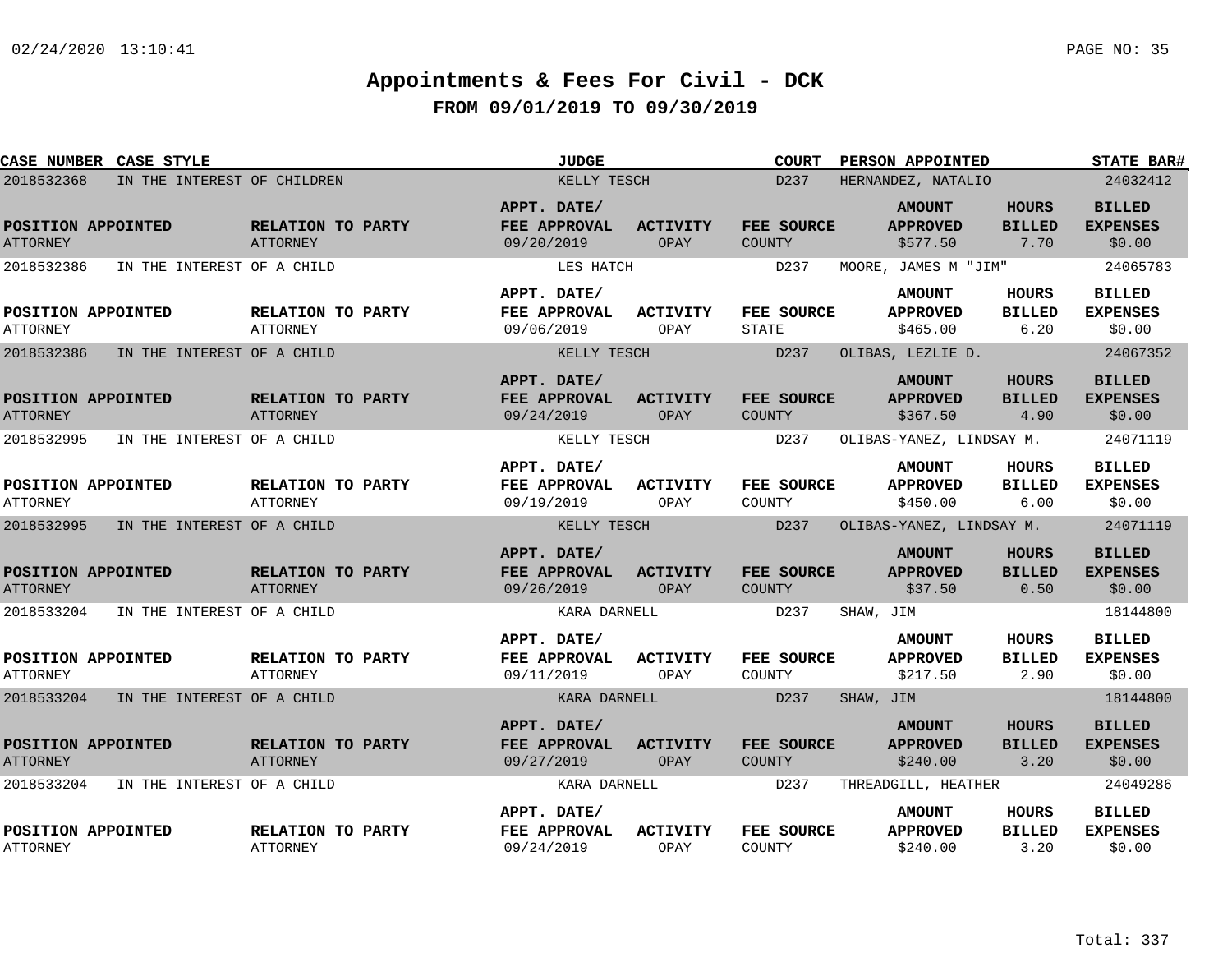| CASE NUMBER CASE STYLE                  |                                                   |                                      |                           | <b>JUDGE</b> |                         | <b>COURT</b>                       | PERSON APPOINTED                             |                                       | <b>STATE BAR#</b>                          |
|-----------------------------------------|---------------------------------------------------|--------------------------------------|---------------------------|--------------|-------------------------|------------------------------------|----------------------------------------------|---------------------------------------|--------------------------------------------|
| 2018533353                              | IN THE INTEREST OF A CHILD                        |                                      |                           | KELLY TESCH  |                         | D237                               | BOYD, JUSTIN L.                              |                                       | 24091193                                   |
| POSITION APPOINTED<br>ATTORNEY AD LITEM |                                                   | RELATION TO PARTY<br>ATTORNEY        | APPT. DATE/<br>09/03/2019 | FEE APPROVAL | <b>ACTIVITY</b><br>OPAY | FEE SOURCE<br><b>COUNTY</b>        | <b>AMOUNT</b><br><b>APPROVED</b><br>\$262.50 | <b>HOURS</b><br><b>BILLED</b><br>3.50 | <b>BILLED</b><br><b>EXPENSES</b><br>\$0.00 |
| 2018726408                              | LUBBOCK CENTRAL APPRAISAL DISTRICT VS SMITH DONNA |                                      |                           | LES HATCH    |                         | D237                               | MONROE, LAURA J                              |                                       | 14272300                                   |
| POSITION APPOINTED<br>na                |                                                   | <b>RELATION TO PARTY</b><br>na       | APPT. DATE/<br>09/17/2019 | FEE APPROVAL | <b>ACTIVITY</b><br>OPAY | FEE SOURCE<br>na                   | <b>AMOUNT</b><br><b>APPROVED</b><br>\$0.00   | <b>HOURS</b><br><b>BILLED</b><br>0.00 | <b>BILLED</b><br><b>EXPENSES</b><br>\$0.00 |
| 2019533962                              | IN THE INTEREST OF A CHILD                        |                                      |                           | KELLY TESCH  |                         | D237                               | COOPER, BRIANA PARRAMORE                     |                                       | 24079107                                   |
| POSITION APPOINTED<br>ATTORNEY AD LITEM |                                                   | RELATION TO PARTY<br>ATTORNEY        | APPT. DATE/<br>09/25/2019 | FEE APPROVAL | <b>ACTIVITY</b><br>OPAY | FEE SOURCE<br><b>COUNTY</b>        | <b>AMOUNT</b><br><b>APPROVED</b><br>\$183.75 | <b>HOURS</b><br><b>BILLED</b><br>2.45 | <b>BILLED</b><br><b>EXPENSES</b><br>\$0.00 |
| 2019534027                              | IN THE INTEREST OF A CHILD                        |                                      |                           | KELLY TESCH  |                         | D237                               | OLIBAS, LEZLIE D.                            |                                       | 24067352                                   |
| POSITION APPOINTED<br><b>ATTORNEY</b>   |                                                   | RELATION TO PARTY<br>ATTORNEY        | APPT. DATE/<br>09/24/2019 | FEE APPROVAL | <b>ACTIVITY</b><br>OPAY | FEE SOURCE<br>COUNTY               | <b>AMOUNT</b><br><b>APPROVED</b><br>\$247.50 | <b>HOURS</b><br><b>BILLED</b><br>3.30 | <b>BILLED</b><br><b>EXPENSES</b><br>\$0.00 |
| 2019534166                              | IN THE INTEREST OF CHILDREN                       |                                      |                           | KELLY TESCH  |                         | D237                               | OLIBAS-YANEZ, LINDSAY M.                     |                                       | 24071119                                   |
| POSITION APPOINTED<br>ATTORNEY AD LITEM |                                                   | RELATION TO PARTY<br>ATTORNEY        | APPT. DATE/<br>09/10/2019 | FEE APPROVAL | <b>ACTIVITY</b><br>OPAY | <b>FEE SOURCE</b><br><b>COUNTY</b> | <b>AMOUNT</b><br><b>APPROVED</b><br>\$142.50 | <b>HOURS</b><br><b>BILLED</b><br>1.90 | <b>BILLED</b><br><b>EXPENSES</b><br>\$0.00 |
| 2019534183                              | IN THE INTEREST OF A CHILD                        |                                      |                           | LES HATCH    |                         | D <sub>2</sub> 37                  | FERRARO, MARITZA GAMBOA                      |                                       | 24053216                                   |
| POSITION APPOINTED<br>AMICUS ATTORNEY   |                                                   | RELATION TO PARTY<br>na              | APPT. DATE/<br>09/11/2019 | FEE APPROVAL | <b>ACTIVITY</b><br>OAPT | FEE SOURCE<br>na                   | <b>AMOUNT</b><br><b>APPROVED</b><br>\$0.00   | HOURS<br><b>BILLED</b><br>0.00        | <b>BILLED</b><br><b>EXPENSES</b><br>\$0.00 |
| 2019534485                              | IN THE INTEREST OF A CHILD                        |                                      |                           | KELLY TESCH  |                         | D237                               | KRAYNOK, AMANDA                              |                                       | 24107838                                   |
| POSITION APPOINTED<br><b>ATTORNEY</b>   |                                                   | RELATION TO PARTY<br>ATTORNEY        | APPT. DATE/<br>09/24/2019 | FEE APPROVAL | <b>ACTIVITY</b><br>OPAY | FEE SOURCE<br><b>COUNTY</b>        | <b>AMOUNT</b><br><b>APPROVED</b><br>\$465.00 | <b>HOURS</b><br><b>BILLED</b><br>6.20 | <b>BILLED</b><br><b>EXPENSES</b><br>\$0.00 |
| 2019534687                              | IN THE INTEREST OF A CHILD                        |                                      |                           | KELLY TESCH  |                         | D237                               | JONES, DENIECE                               |                                       | 10937420                                   |
| POSITION APPOINTED<br>ATTORNEY AD LITEM |                                                   | RELATION TO PARTY<br><b>ATTORNEY</b> | APPT. DATE/<br>09/16/2019 | FEE APPROVAL | <b>ACTIVITY</b><br>OPAY | FEE SOURCE<br>COUNTY               | <b>AMOUNT</b><br><b>APPROVED</b><br>\$780.00 | HOURS<br><b>BILLED</b><br>10.40       | <b>BILLED</b><br><b>EXPENSES</b><br>\$0.00 |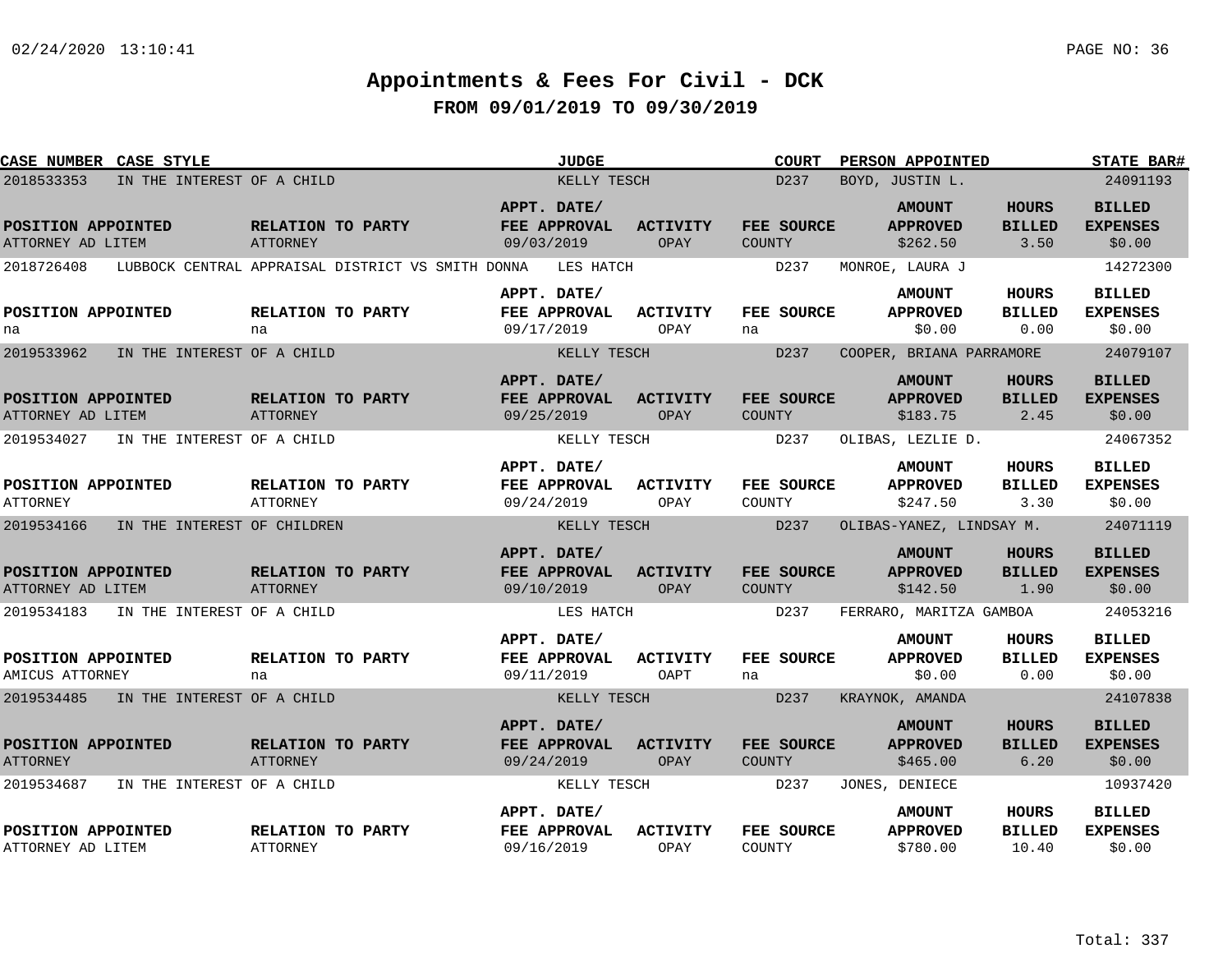| <b>CASE NUMBER CASE STYLE</b>             |                                      | <b>JUDGE</b>                              |                                | <b>COURT</b>         | PERSON APPOINTED                             |                                        | <b>STATE BAR#</b>                          |
|-------------------------------------------|--------------------------------------|-------------------------------------------|--------------------------------|----------------------|----------------------------------------------|----------------------------------------|--------------------------------------------|
| 2019534892<br>IN THE INTEREST OF CHILDREN |                                      | KELLY TESCH                               |                                | D237                 | OLIBAS, LEZLIE D.                            | 24067352                               |                                            |
| POSITION APPOINTED<br><b>ATTORNEY</b>     | RELATION TO PARTY<br><b>ATTORNEY</b> | APPT. DATE/<br>FEE APPROVAL<br>09/24/2019 | <b>ACTIVITY</b><br>OPAY        | FEE SOURCE<br>COUNTY | <b>AMOUNT</b><br><b>APPROVED</b><br>\$127.50 | <b>HOURS</b><br><b>BILLED</b><br>1.70  | <b>BILLED</b><br><b>EXPENSES</b><br>\$0.00 |
| 2019535269<br>IN THE INTEREST OF A CHILD  |                                      | KELLY TESCH                               |                                | D237                 | OLIBAS-YANEZ, LINDSAY M.                     |                                        | 24071119                                   |
| POSITION APPOINTED<br>ATTORNEY AD LITEM   | RELATION TO PARTY<br>ATTORNEY        | APPT. DATE/<br>FEE APPROVAL<br>09/11/2019 | ACTIVITY<br>OPAY               | FEE SOURCE<br>COUNTY | <b>AMOUNT</b><br><b>APPROVED</b><br>\$127.50 | HOURS<br><b>BILLED</b><br>1.70         | <b>BILLED</b><br><b>EXPENSES</b><br>\$0.00 |
| 2019535403<br>IN THE INTEREST OF A CHILD  |                                      | KELLY TESCH                               |                                | D237                 | TREVINO, LIZA                                |                                        | 24081755                                   |
| POSITION APPOINTED<br><b>ATTORNEY</b>     | RELATION TO PARTY<br>ATTORNEY        | APPT. DATE/<br>FEE APPROVAL<br>09/26/2019 | <b>ACTIVITY</b><br>OPAY        | FEE SOURCE<br>COUNTY | <b>AMOUNT</b><br><b>APPROVED</b><br>\$757.50 | <b>HOURS</b><br><b>BILLED</b><br>10.10 | <b>BILLED</b><br><b>EXPENSES</b><br>\$0.00 |
| 2019536773<br>IN THE INTEREST OF A CHILD  |                                      | KELLY TESCH                               |                                | D237                 | SRINIVASAN, JANANI                           |                                        | 24108611                                   |
| POSITION APPOINTED<br><b>ATTORNEY</b>     | RELATION TO PARTY<br><b>ATTORNEY</b> | APPT. DATE/<br>FEE APPROVAL<br>09/18/2019 | <b>ACTIVITY</b><br>OPAY        | FEE SOURCE<br>COUNTY | <b>AMOUNT</b><br><b>APPROVED</b><br>\$735.00 | <b>HOURS</b><br><b>BILLED</b><br>9.80  | <b>BILLED</b><br><b>EXPENSES</b><br>\$0.00 |
| 2019536955<br>IN THE INTEREST OF A CHILD  |                                      | KELLY TESCH                               |                                | D237                 | JONES, DENIECE                               |                                        | 10937420                                   |
| POSITION APPOINTED<br><b>ATTORNEY</b>     | RELATION TO PARTY<br>na              | APPT. DATE/<br>FEE APPROVAL<br>09/11/2019 | <b>ACTIVITY</b><br><b>OAPT</b> | FEE SOURCE<br>na     | <b>AMOUNT</b><br><b>APPROVED</b><br>\$0.00   | <b>HOURS</b><br><b>BILLED</b><br>0.00  | <b>BILLED</b><br><b>EXPENSES</b><br>\$0.00 |
| 2019536955<br>IN THE INTEREST OF A CHILD  |                                      | KELLY TESCH                               |                                | D237                 | HERNANDEZ, NATALIO                           |                                        | 24032412                                   |
| POSITION APPOINTED<br><b>ATTORNEY</b>     | RELATION TO PARTY<br>na              | APPT. DATE/<br>FEE APPROVAL<br>09/11/2019 | <b>ACTIVITY</b><br>OAPT        | FEE SOURCE<br>na     | <b>AMOUNT</b><br><b>APPROVED</b><br>\$0.00   | <b>HOURS</b><br><b>BILLED</b><br>0.00  | <b>BILLED</b><br><b>EXPENSES</b><br>\$0.00 |
| 2019536955<br>IN THE INTEREST OF A CHILD  |                                      | KELLY TESCH                               |                                | D237                 | COOPER, BRIANA PARRAMORE                     |                                        | 24079107                                   |
| POSITION APPOINTED<br>ATTORNEY AD LITEM   | RELATION TO PARTY<br>na              | APPT. DATE/<br>FEE APPROVAL<br>09/25/2019 | <b>ACTIVITY</b><br><b>OAPT</b> | FEE SOURCE<br>na     | <b>AMOUNT</b><br><b>APPROVED</b><br>\$0.00   | <b>HOURS</b><br><b>BILLED</b><br>0.00  | <b>BILLED</b><br><b>EXPENSES</b><br>\$0.00 |
| 2019536955<br>IN THE INTEREST OF A CHILD  |                                      | KELLY TESCH                               |                                | D237                 | MIRLL, JENNIFER                              |                                        | 24085477                                   |
| POSITION APPOINTED<br><b>ATTORNEY</b>     | RELATION TO PARTY<br>na              | APPT. DATE/<br>FEE APPROVAL<br>09/11/2019 | <b>ACTIVITY</b><br>OAPT        | FEE SOURCE<br>na     | <b>AMOUNT</b><br><b>APPROVED</b><br>\$0.00   | <b>HOURS</b><br><b>BILLED</b><br>0.00  | <b>BILLED</b><br><b>EXPENSES</b><br>\$0.00 |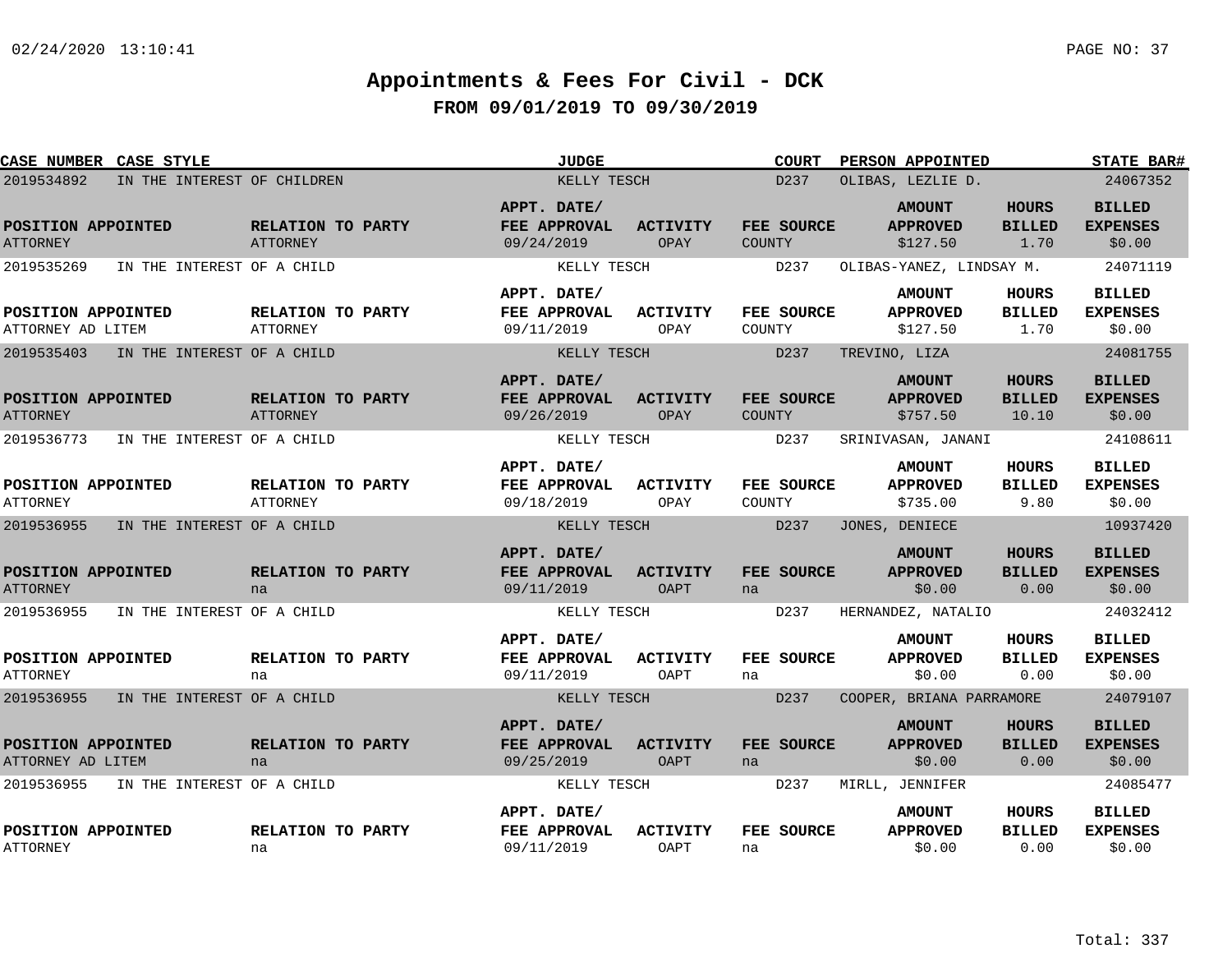| <b>CASE NUMBER CASE STYLE</b>           |                            |                                                           | <b>JUDGE</b>                              |                                | COURT                       | PERSON APPOINTED                               |                                        | <b>STATE BAR#</b>                            |
|-----------------------------------------|----------------------------|-----------------------------------------------------------|-------------------------------------------|--------------------------------|-----------------------------|------------------------------------------------|----------------------------------------|----------------------------------------------|
| 2019726541                              |                            | LUBBOCK CENTRAL APPRAISAL DISTRICT VS CARDENAS, LES HATCH |                                           |                                | D237                        | NELSON, GEORGE H                               |                                        | 14894000                                     |
| POSITION APPOINTED<br>ATTORNEY AD LITEM |                            | RELATION TO PARTY<br>na                                   | APPT. DATE/<br>FEE APPROVAL<br>09/10/2019 | ACTIVITY<br><b>OAPT</b>        | FEE SOURCE<br>na            | <b>AMOUNT</b><br><b>APPROVED</b><br>\$0.00     | <b>HOURS</b><br><b>BILLED</b><br>0.00  | <b>BILLED</b><br><b>EXPENSES</b><br>\$0.00   |
| 2014511031                              | IN THE INTEREST OF A CHILD |                                                           | KARA DARNELL                              |                                | D364                        | SHAW, JIM                                      |                                        | 18144800                                     |
| POSITION APPOINTED<br>ATTORNEY AD LITEM |                            | RELATION TO PARTY<br>ATTORNEY                             | APPT. DATE/<br>FEE APPROVAL<br>09/16/2019 | ACTIVITY<br>OPAY               | FEE SOURCE<br>COUNTY        | <b>AMOUNT</b><br><b>APPROVED</b><br>\$37.50    | HOURS<br><b>BILLED</b><br>0.50         | <b>BILLED</b><br><b>EXPENSES</b><br>\$0.00   |
| 2014511031                              | IN THE INTEREST OF A CHILD |                                                           | KARA DARNELL                              |                                | D364                        | CONN, TANYA BOUCHER                            |                                        | 24034737                                     |
| POSITION APPOINTED<br>ATTORNEY AD LITEM |                            | RELATION TO PARTY<br>ATTORNEY                             | APPT. DATE/<br>FEE APPROVAL<br>09/16/2019 | <b>ACTIVITY</b><br>OPAY        | FEE SOURCE<br><b>COUNTY</b> | <b>AMOUNT</b><br><b>APPROVED</b><br>\$2,523.42 | <b>HOURS</b><br><b>BILLED</b><br>33.60 | <b>BILLED</b><br><b>EXPENSES</b><br>\$3.42   |
| 2014511327                              | IN THE INTEREST OF A CHILD |                                                           | MEG JORDAN                                |                                | D364                        | THREADGILL, HEATHER                            |                                        | 24049286                                     |
| POSITION APPOINTED<br>ATTORNEY AD LITEM |                            | RELATION TO PARTY<br>ATTORNEY                             | APPT. DATE/<br>FEE APPROVAL<br>09/26/2019 | <b>ACTIVITY</b><br>OPAY        | FEE SOURCE<br>GENERAL FUND  | <b>AMOUNT</b><br><b>APPROVED</b><br>\$397.50   | <b>HOURS</b><br><b>BILLED</b><br>4.30  | <b>BILLED</b><br><b>EXPENSES</b><br>\$397.50 |
| 2016521305                              | IN THE INTEREST OF A CHILD |                                                           | KARA DARNELL                              |                                | D364                        | SHAW, JIM                                      |                                        | 18144800                                     |
| POSITION APPOINTED<br><b>ATTORNEY</b>   |                            | RELATION TO PARTY<br>ATTORNEY                             | APPT. DATE/<br>FEE APPROVAL<br>09/24/2019 | <b>ACTIVITY</b><br><b>OPAY</b> | FEE SOURCE<br><b>COUNTY</b> | <b>AMOUNT</b><br><b>APPROVED</b><br>\$105.00   | <b>HOURS</b><br><b>BILLED</b><br>1.40  | <b>BILLED</b><br><b>EXPENSES</b><br>\$0.00   |
| 2017527019                              | IN THE INTEREST OF A CHILD |                                                           | KARA DARNELL                              |                                | D364                        | SHAW, JIM                                      |                                        | 18144800                                     |
| POSITION APPOINTED<br><b>ATTORNEY</b>   |                            | RELATION TO PARTY<br>ATTORNEY                             | APPT. DATE/<br>FEE APPROVAL<br>09/16/2019 | <b>ACTIVITY</b><br>OPAY        | FEE SOURCE<br>COUNTY        | <b>AMOUNT</b><br><b>APPROVED</b><br>\$210.00   | <b>HOURS</b><br><b>BILLED</b><br>2.80  | <b>BILLED</b><br><b>EXPENSES</b><br>\$0.00   |
| 2017527381                              | IN THE INTEREST OF A CHILD |                                                           | KARA DARNELL                              |                                | D364                        | THREADGILL, HEATHER                            |                                        | 24049286                                     |
| POSITION APPOINTED<br><b>ATTORNEY</b>   |                            | RELATION TO PARTY<br><b>ATTORNEY</b>                      | APPT. DATE/<br>FEE APPROVAL<br>09/24/2019 | ACTIVITY<br>OPAY               | FEE SOURCE<br>GENERAL FUND  | <b>AMOUNT</b><br><b>APPROVED</b><br>\$187.50   | <b>HOURS</b><br><b>BILLED</b><br>2.50  | <b>BILLED</b><br><b>EXPENSES</b><br>\$0.00   |
| 2018529669                              | IN THE INTEREST OF A CHILD |                                                           | KARA DARNELL                              |                                | D364                        | RADER, BONNIE                                  |                                        | 24061067                                     |
| POSITION APPOINTED<br><b>ATTORNEY</b>   |                            | RELATION TO PARTY<br>ATTORNEY                             | APPT. DATE/<br>FEE APPROVAL<br>09/24/2019 | <b>ACTIVITY</b><br>OPAY        | FEE SOURCE<br>COUNTY        | <b>AMOUNT</b><br><b>APPROVED</b><br>\$2,061.00 | HOURS<br><b>BILLED</b><br>26.00        | <b>BILLED</b><br><b>EXPENSES</b><br>\$111.00 |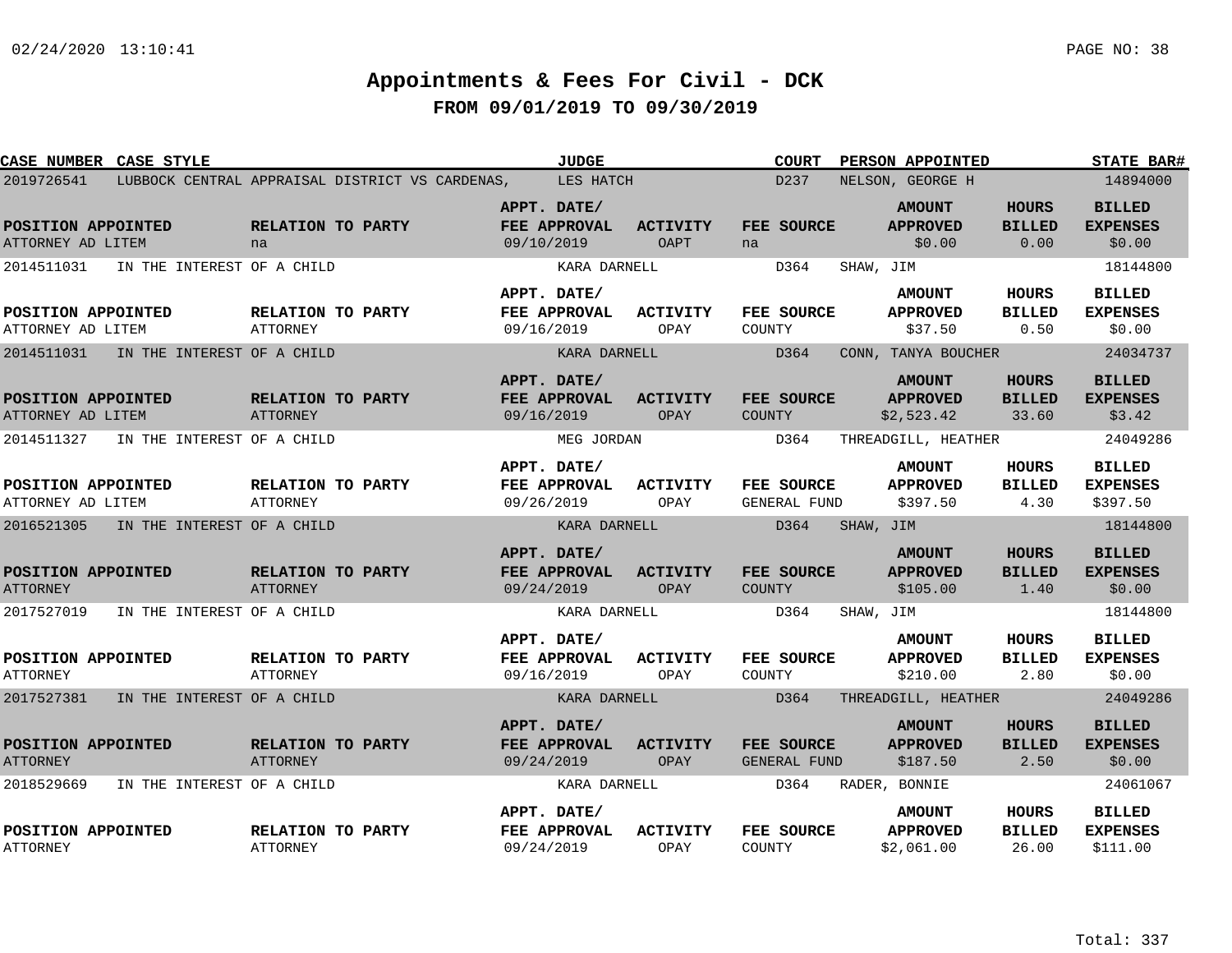| CASE NUMBER CASE STYLE                  |                            |                                      | <b>JUDGE</b>                              |                         | <b>COURT</b>                | <b>PERSON APPOINTED</b>                        |                                        | <b>STATE BAR#</b>                          |
|-----------------------------------------|----------------------------|--------------------------------------|-------------------------------------------|-------------------------|-----------------------------|------------------------------------------------|----------------------------------------|--------------------------------------------|
| 2018530020                              | IN THE INTEREST OF A CHILD |                                      | KARA DARNELL                              |                         | D364                        | CARTER, AARON                                  |                                        | 24058331                                   |
| POSITION APPOINTED<br><b>ATTORNEY</b>   |                            | RELATION TO PARTY<br><b>ATTORNEY</b> | APPT. DATE/<br>FEE APPROVAL<br>09/27/2019 | <b>ACTIVITY</b><br>OPAY | FEE SOURCE<br>COUNTY        | <b>AMOUNT</b><br><b>APPROVED</b><br>\$1,065.00 | <b>HOURS</b><br><b>BILLED</b><br>14.20 | <b>BILLED</b><br><b>EXPENSES</b><br>\$0.00 |
| 2018530178                              | IN THE INTEREST OF A CHILD |                                      | KARA DARNELL                              |                         | D364                        | RADER, BONNIE                                  |                                        | 24061067                                   |
| POSITION APPOINTED<br><b>ATTORNEY</b>   |                            | RELATION TO PARTY<br>na              | APPT. DATE/<br>FEE APPROVAL<br>09/24/2019 | <b>ACTIVITY</b><br>OPAY | FEE SOURCE<br>COUNTY        | <b>AMOUNT</b><br><b>APPROVED</b><br>\$855.00   | HOURS<br><b>BILLED</b><br>11.40        | <b>BILLED</b><br><b>EXPENSES</b><br>\$0.00 |
| 2018530497                              | IN THE INTEREST OF A CHILD |                                      |                                           | WILLIAM R EICHMAN I I   | D364                        | SHAW, JIM                                      |                                        | 18144800                                   |
| POSITION APPOINTED<br>na                |                            | RELATION TO PARTY<br>na              | APPT. DATE/<br>FEE APPROVAL<br>09/16/2019 | <b>ACTIVITY</b><br>OPAY | FEE SOURCE<br>na            | <b>AMOUNT</b><br><b>APPROVED</b><br>\$0.00     | <b>HOURS</b><br><b>BILLED</b><br>0.00  | <b>BILLED</b><br><b>EXPENSES</b><br>\$0.00 |
| 2018530934                              | IN THE INTEREST OF A CHILD |                                      | KARA DARNELL                              |                         | D364                        | MURRAY, LINDSEY K.                             |                                        | 24066252                                   |
| POSITION APPOINTED<br><b>ATTORNEY</b>   |                            | RELATION TO PARTY<br><b>ATTORNEY</b> | APPT. DATE/<br>FEE APPROVAL<br>09/12/2019 | ACTIVITY<br>OPAY        | FEE SOURCE<br>COUNTY        | <b>AMOUNT</b><br><b>APPROVED</b><br>\$131.25   | <b>HOURS</b><br><b>BILLED</b><br>1.75  | <b>BILLED</b><br><b>EXPENSES</b><br>\$0.00 |
| 2018531994                              | IN THE INTEREST OF A CHILD |                                      | KARA DARNELL                              |                         | D364                        | THREADGILL, HEATHER                            |                                        | 24049286                                   |
| POSITION APPOINTED<br><b>ATTORNEY</b>   |                            | RELATION TO PARTY<br>ATTORNEY        | APPT. DATE/<br>FEE APPROVAL<br>09/24/2019 | <b>ACTIVITY</b><br>OPAY | FEE SOURCE<br>GENERAL FUND  | <b>AMOUNT</b><br><b>APPROVED</b><br>\$225.00   | <b>HOURS</b><br><b>BILLED</b><br>3.00  | <b>BILLED</b><br><b>EXPENSES</b><br>\$0.00 |
| 2018532384                              | IN THE INTEREST OF A CHILD |                                      | KARA DARNELL                              |                         | D364                        | JOHNSTON, J CRAIG                              |                                        | 00787784                                   |
| POSITION APPOINTED<br><b>ATTORNEY</b>   |                            | RELATION TO PARTY<br>ATTORNEY        | APPT. DATE/<br>FEE APPROVAL<br>09/12/2019 | <b>ACTIVITY</b><br>OPAY | FEE SOURCE<br>COUNTY        | <b>AMOUNT</b><br><b>APPROVED</b><br>\$285.00   | <b>HOURS</b><br><b>BILLED</b><br>3.80  | <b>BILLED</b><br><b>EXPENSES</b><br>\$0.00 |
| 2018533279                              | IN THE INTEREST OF A CHILD |                                      | KARA DARNELL                              |                         | D364                        | BOYD, JUSTIN L.                                |                                        | 24091193                                   |
| POSITION APPOINTED<br>ATTORNEY AD LITEM |                            | RELATION TO PARTY<br>ATTORNEY        | APPT. DATE/<br>FEE APPROVAL<br>09/03/2019 | <b>ACTIVITY</b><br>OPAY | FEE SOURCE<br><b>COUNTY</b> | <b>AMOUNT</b><br><b>APPROVED</b><br>\$585.00   | <b>HOURS</b><br><b>BILLED</b><br>7.80  | <b>BILLED</b><br><b>EXPENSES</b><br>\$0.00 |
| 2018533369                              | IN THE INTEREST OF A CHILD |                                      | KARA DARNELL                              |                         | D364                        | SHAW, JIM                                      |                                        | 18144800                                   |
| POSITION APPOINTED<br><b>ATTORNEY</b>   |                            | RELATION TO PARTY<br><b>ATTORNEY</b> | APPT. DATE/<br>FEE APPROVAL<br>09/24/2019 | <b>ACTIVITY</b><br>OPAY | FEE SOURCE<br>COUNTY        | <b>AMOUNT</b><br><b>APPROVED</b><br>\$90.00    | <b>HOURS</b><br><b>BILLED</b><br>1.20  | <b>BILLED</b><br><b>EXPENSES</b><br>\$0.00 |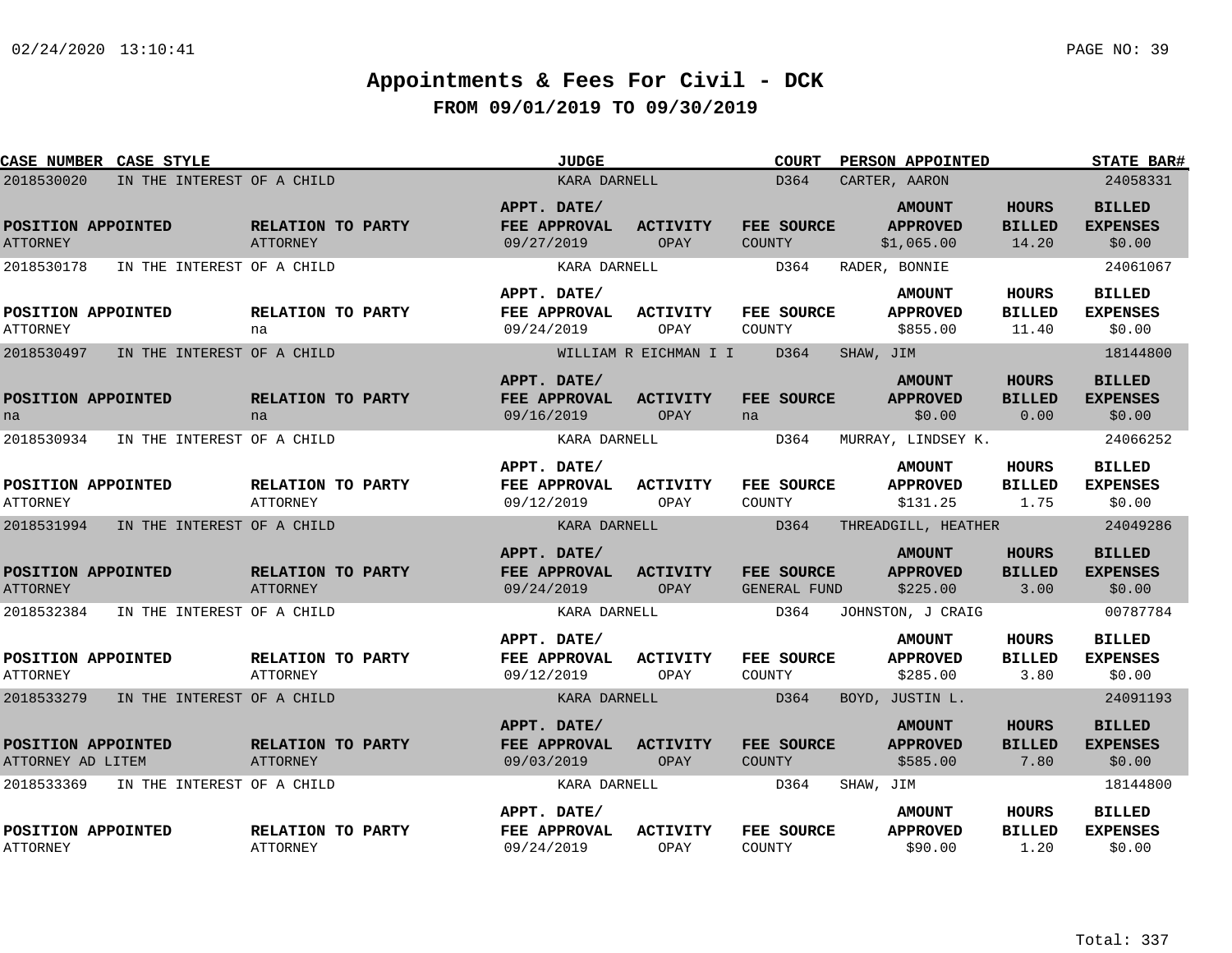| CASE NUMBER CASE STYLE                              |                                       |                                      |              | <b>JUDGE</b>                                              |                         | <b>COURT</b>                       | PERSON APPOINTED                                                   |                                       | <b>STATE BAR#</b>                                        |  |  |  |
|-----------------------------------------------------|---------------------------------------|--------------------------------------|--------------|-----------------------------------------------------------|-------------------------|------------------------------------|--------------------------------------------------------------------|---------------------------------------|----------------------------------------------------------|--|--|--|
| 2018533369                                          | IN THE INTEREST OF A CHILD            |                                      | KARA DARNELL |                                                           |                         |                                    | D364<br>MURRAY, LINDSEY K.                                         |                                       |                                                          |  |  |  |
| POSITION APPOINTED<br><b>ATTORNEY</b><br>2019533654 | IN THE INTEREST OF A CHILD            | <b>RELATION TO PARTY</b><br>ATTORNEY |              | APPT. DATE/<br>FEE APPROVAL<br>09/20/2019<br>KARA DARNELL | <b>ACTIVITY</b><br>OPAY | FEE SOURCE<br>GENERAL FUND<br>D364 | <b>AMOUNT</b><br><b>APPROVED</b><br>\$131.25<br>MURRAY, LINDSEY K. | <b>HOURS</b><br><b>BILLED</b><br>1.75 | <b>BILLED</b><br><b>EXPENSES</b><br>\$131.25<br>24066252 |  |  |  |
| POSITION APPOINTED<br><b>ATTORNEY</b>               |                                       | <b>RELATION TO PARTY</b><br>ATTORNEY |              | APPT. DATE/<br>FEE APPROVAL<br>09/20/2019                 | ACTIVITY<br>OPAY        | <b>FEE SOURCE</b><br>GENERAL FUND  | <b>AMOUNT</b><br><b>APPROVED</b><br>\$168.75                       | <b>HOURS</b><br><b>BILLED</b><br>2.25 | <b>BILLED</b><br><b>EXPENSES</b><br>\$168.75             |  |  |  |
| 2019533738                                          | IN THE INTEREST OF A CHILD            |                                      |              | KARA DARNELL                                              |                         | D364<br>BOYD, JUSTIN L.            |                                                                    | 24091193                              |                                                          |  |  |  |
| POSITION APPOINTED<br>na                            |                                       | RELATION TO PARTY<br>na              |              | APPT. DATE/<br>FEE APPROVAL<br>09/03/2019                 | ACTIVITY<br>OPAY        | FEE SOURCE<br>na                   | <b>AMOUNT</b><br><b>APPROVED</b><br>\$0.00                         | <b>HOURS</b><br><b>BILLED</b><br>0.00 | <b>BILLED</b><br><b>EXPENSES</b><br>\$0.00               |  |  |  |
| 2019534121                                          | IN THE INTEREST OF CHILDREN           |                                      |              | KARA DARNELL                                              |                         | D364                               | CARTER, AMANDA                                                     |                                       | 24109695                                                 |  |  |  |
| POSITION APPOINTED<br>ATTORNEY AD LITEM             |                                       | RELATION TO PARTY<br><b>ATTORNEY</b> |              | APPT. DATE/<br>FEE APPROVAL<br>09/05/2019                 | <b>ACTIVITY</b><br>OPAY | FEE SOURCE<br>COUNTY               | <b>AMOUNT</b><br><b>APPROVED</b><br>\$660.00                       | <b>HOURS</b><br><b>BILLED</b><br>8.80 | <b>BILLED</b><br><b>EXPENSES</b><br>\$0.00               |  |  |  |
| 2019534714                                          | IN THE INTEREST OF CHILDREN           |                                      |              | KARA DARNELL                                              |                         | D364                               | DICKERSON, BARBARA                                                 |                                       | 05821700                                                 |  |  |  |
| POSITION APPOINTED<br>ATTORNEY AD LITEM             |                                       | RELATION TO PARTY<br>ATTORNEY        |              | APPT. DATE/<br>FEE APPROVAL<br>09/27/2019                 | <b>ACTIVITY</b><br>OPAY | FEE SOURCE<br><b>COUNTY</b>        | <b>AMOUNT</b><br><b>APPROVED</b><br>\$351.00                       | <b>HOURS</b><br><b>BILLED</b><br>4.68 | <b>BILLED</b><br><b>EXPENSES</b><br>\$0.00               |  |  |  |
| 2019535437                                          | IN THE INTEREST OF A CHILD            |                                      |              | KARA DARNELL                                              |                         | D364                               | MURRAY, LINDSEY K.                                                 |                                       | 24066252                                                 |  |  |  |
| POSITION APPOINTED<br><b>ATTORNEY</b>               |                                       | RELATION TO PARTY<br>ATTORNEY        |              | APPT. DATE/<br>FEE APPROVAL<br>09/12/2019                 | ACTIVITY<br>OPAY        | <b>FEE SOURCE</b><br>COUNTY        | <b>AMOUNT</b><br><b>APPROVED</b><br>\$206.25                       | HOURS<br>BILLED<br>2.75               | <b>BILLED</b><br><b>EXPENSES</b><br>\$0.00               |  |  |  |
|                                                     | 2019535437 IN THE INTEREST OF A CHILD |                                      |              | KARA DARNELL                                              |                         | D364                               | MURRAY, LINDSEY K.                                                 |                                       | 24066252                                                 |  |  |  |
| POSITION APPOINTED<br><b>ATTORNEY</b>               |                                       | RELATION TO PARTY<br>ATTORNEY        |              | APPT. DATE/<br>FEE APPROVAL<br>09/20/2019                 | <b>ACTIVITY</b><br>OPAY | <b>FEE SOURCE</b><br>GENERAL FUND  | <b>AMOUNT</b><br><b>APPROVED</b><br>\$112.50                       | <b>HOURS</b><br><b>BILLED</b><br>1.50 | <b>BILLED</b><br><b>EXPENSES</b><br>\$112.50             |  |  |  |
| 2019535460                                          | IN THE INTEREST OF A CHILD            |                                      |              | KARA DARNELL                                              |                         | D364                               | THREADGILL, HEATHER                                                |                                       | 24049286                                                 |  |  |  |
| POSITION APPOINTED<br>ATTORNEY AD LITEM             |                                       | RELATION TO PARTY<br>na              |              | APPT. DATE/<br>FEE APPROVAL<br>09/24/2019                 | <b>ACTIVITY</b><br>OPAY | FEE SOURCE<br>COUNTY               | <b>AMOUNT</b><br><b>APPROVED</b><br>\$97.50                        | HOURS<br><b>BILLED</b><br>1.30        | <b>BILLED</b><br><b>EXPENSES</b><br>\$0.00               |  |  |  |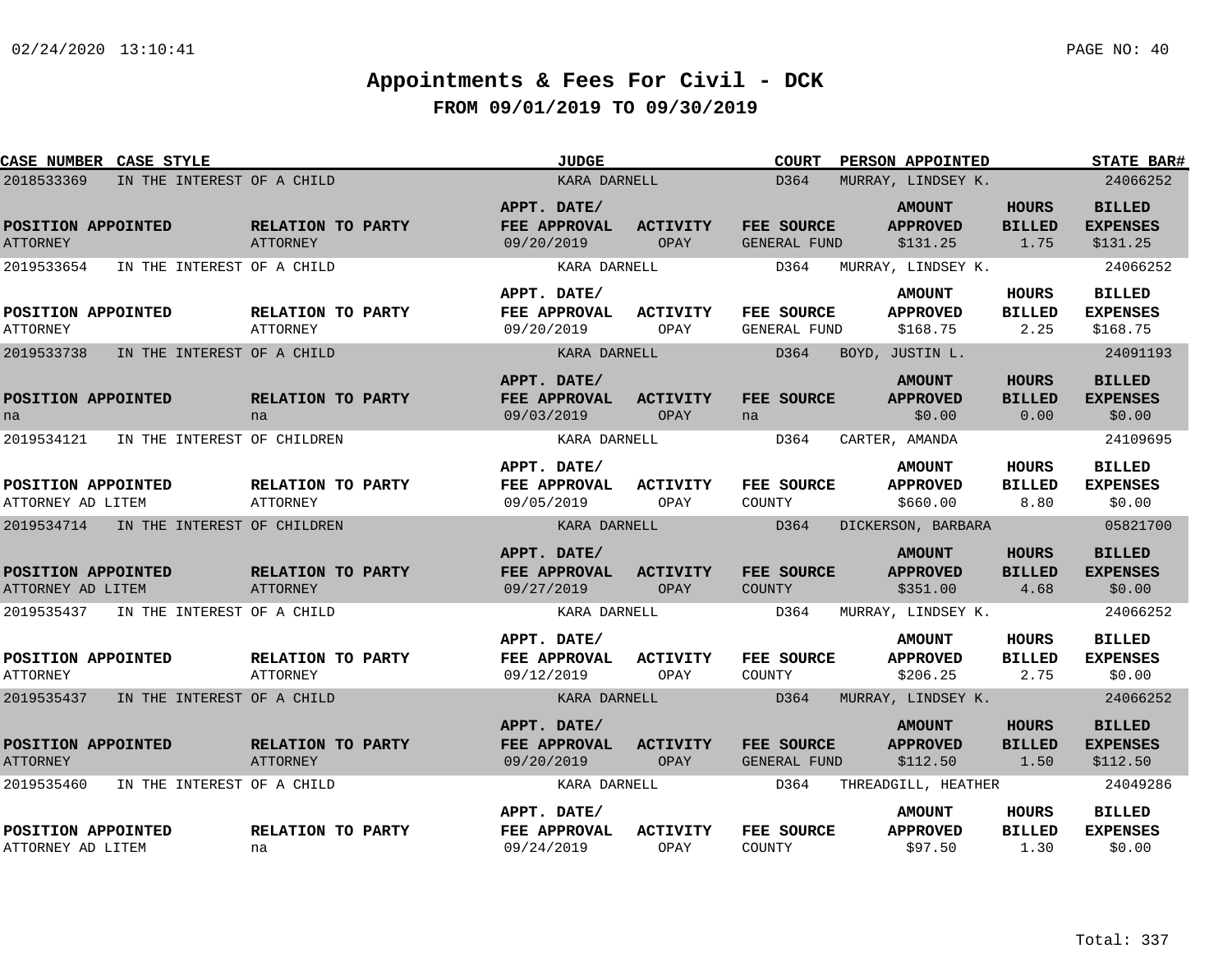| CASE NUMBER CASE STYLE                   | <b>JUDGE</b>                                |                                           | <b>COURT</b>            | <b>PERSON APPOINTED</b>     | <b>STATE BAR#</b>                            |                                       |                                            |
|------------------------------------------|---------------------------------------------|-------------------------------------------|-------------------------|-----------------------------|----------------------------------------------|---------------------------------------|--------------------------------------------|
| 2019536272                               | IN THE INTEREST OF CHILDREN                 | KARA DARNELL                              |                         | D364                        | JOHNSTON, J CRAIG                            | 00787784                              |                                            |
| POSITION APPOINTED<br>ATTORNEY AD LITEM  | RELATION TO PARTY<br><b>ATTORNEY</b>        | APPT. DATE/<br>FEE APPROVAL<br>09/24/2019 | <b>ACTIVITY</b><br>OPAY | FEE SOURCE<br>COUNTY        | <b>AMOUNT</b><br><b>APPROVED</b><br>\$420.00 | <b>HOURS</b><br><b>BILLED</b><br>5.60 | <b>BILLED</b><br><b>EXPENSES</b><br>\$0.00 |
| 2019536341<br>IN THE INTEREST OF A CHILD |                                             | KARA DARNELL                              |                         | D364                        | ADAMS, BARBARA SUE                           |                                       | 24009855                                   |
| POSITION APPOINTED<br>ATTORNEY AD LITEM  | <b>RELATION TO PARTY</b><br><b>ATTORNEY</b> | APPT. DATE/<br>FEE APPROVAL<br>09/15/2019 | ACTIVITY<br>OPAY        | FEE SOURCE<br>COUNTY        | <b>AMOUNT</b><br><b>APPROVED</b><br>\$412.50 | HOURS<br><b>BILLED</b><br>5.50        | <b>BILLED</b><br><b>EXPENSES</b><br>\$0.00 |
| 2019536341<br>IN THE INTEREST OF A CHILD |                                             | KARA DARNELL                              |                         | D364                        | ADAMS, BARBARA SUE                           |                                       | 24009855                                   |
| POSITION APPOINTED<br>ATTORNEY AD LITEM  | RELATION TO PARTY<br>na                     | APPT. DATE/<br>FEE APPROVAL<br>09/27/2019 | <b>ACTIVITY</b><br>OPAY | FEE SOURCE<br>COUNTY        | <b>AMOUNT</b><br><b>APPROVED</b><br>\$397.50 | <b>HOURS</b><br><b>BILLED</b><br>5.30 | <b>BILLED</b><br><b>EXPENSES</b><br>\$0.00 |
| 2019536341<br>IN THE INTEREST OF A CHILD |                                             | KARA DARNELL                              |                         | D364                        | THREADGILL, HEATHER                          |                                       | 24049286                                   |
| POSITION APPOINTED<br><b>ATTORNEY</b>    | RELATION TO PARTY<br>na                     | APPT. DATE/<br>FEE APPROVAL<br>09/24/2019 | ACTIVITY<br>OPAY        | FEE SOURCE<br>COUNTY        | <b>AMOUNT</b><br><b>APPROVED</b><br>\$525.00 | HOURS<br><b>BILLED</b><br>7.00        | <b>BILLED</b><br><b>EXPENSES</b><br>\$0.00 |
| 2019536408<br>IN THE INTEREST OF A CHILD |                                             |                                           | WILLIAM R EICHMAN I I   | D364                        | CARTER, AMANDA                               |                                       | 24109695                                   |
| POSITION APPOINTED<br>ATTORNEY AD LITEM  | RELATION TO PARTY<br>ATTORNEY               | APPT. DATE/<br>FEE APPROVAL<br>09/05/2019 | <b>ACTIVITY</b><br>OPAY | FEE SOURCE<br>COUNTY        | <b>AMOUNT</b><br><b>APPROVED</b><br>\$405.00 | <b>HOURS</b><br><b>BILLED</b><br>5.40 | <b>BILLED</b><br><b>EXPENSES</b><br>\$0.00 |
| 2019536787<br>IN THE INTEREST OF A CHILD |                                             | KARA DARNELL                              |                         | D364                        | SHAW, JIM                                    |                                       | 18144800                                   |
| POSITION APPOINTED<br><b>ATTORNEY</b>    | RELATION TO PARTY<br>na                     | APPT. DATE/<br>FEE APPROVAL<br>09/09/2019 | <b>ACTIVITY</b><br>OPAY | FEE SOURCE<br>COUNTY        | <b>AMOUNT</b><br><b>APPROVED</b><br>\$135.00 | HOURS<br><b>BILLED</b><br>1.80        | <b>BILLED</b><br><b>EXPENSES</b><br>\$0.00 |
| 2019536796<br>IN THE INTEREST OF A CHILD |                                             | KARA DARNELL                              |                         | D364                        | DICKERSON, BARBARA                           |                                       | 05821700                                   |
| POSITION APPOINTED<br>ATTORNEY AD LITEM  | RELATION TO PARTY<br><b>ATTORNEY</b>        | APPT. DATE/<br>FEE APPROVAL<br>09/12/2019 | <b>ACTIVITY</b><br>OPAY | FEE SOURCE<br><b>COUNTY</b> | <b>AMOUNT</b><br><b>APPROVED</b><br>\$645.00 | <b>HOURS</b><br><b>BILLED</b><br>8.60 | <b>BILLED</b><br><b>EXPENSES</b><br>\$0.00 |
| IN THE INTEREST OF A CHILD<br>2019536796 |                                             | KARA DARNELL                              |                         | D364                        | ADAMS, BARBARA SUE                           |                                       | 24009855                                   |
| POSITION APPOINTED<br>ATTORNEY AD LITEM  | RELATION TO PARTY<br><b>ATTORNEY</b>        | APPT. DATE/<br>FEE APPROVAL<br>09/16/2019 | <b>ACTIVITY</b><br>OPAY | FEE SOURCE<br>COUNTY        | <b>AMOUNT</b><br><b>APPROVED</b><br>\$382.50 | HOURS<br><b>BILLED</b><br>382.50      | <b>BILLED</b><br><b>EXPENSES</b><br>\$0.00 |